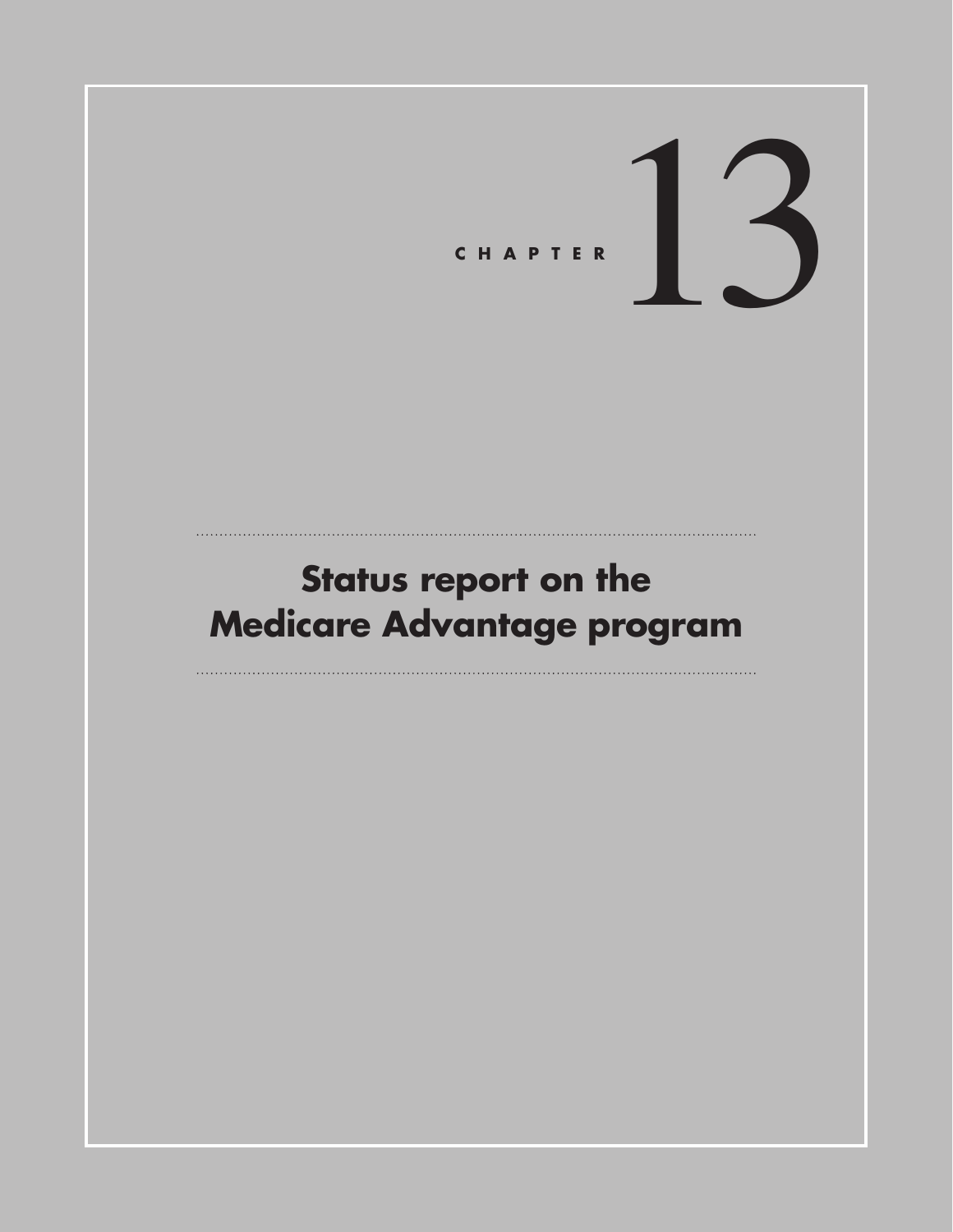#### **RECOMMENDATION**

**13** The Secretary should calculate Medicare Advantage benchmarks using fee-for-service spending data only for beneficiaries enrolled in both Part A and Part B. **COMMISSIONER VOTES: YES 17 • NO 0 • NOT VOTING 0 • ABSENT 0**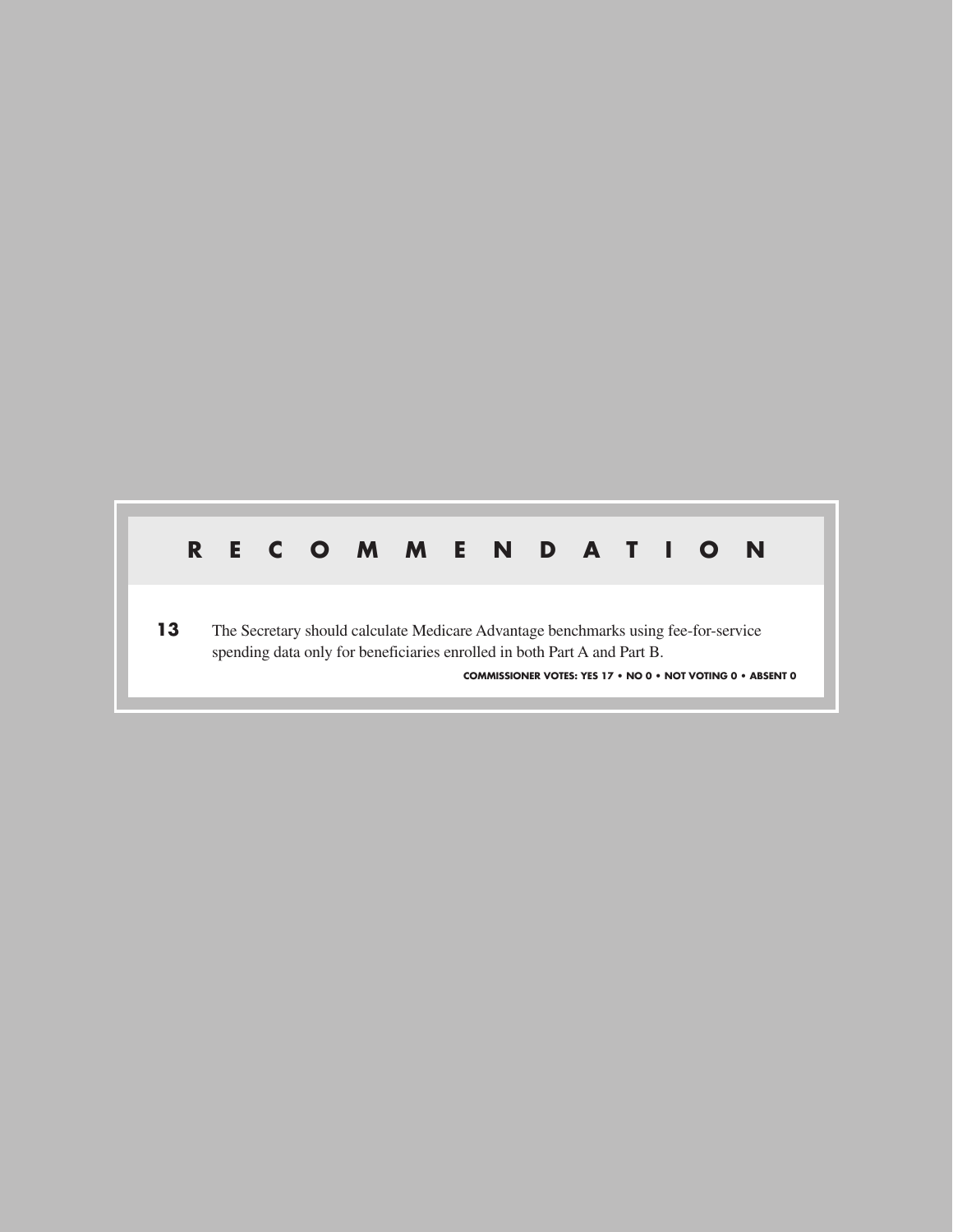# CHAPTER  $\Bigg| \Bigg|$

# **Status report on the Medicare Advantage program**

#### **Chapter summary**

Each year, the Commission provides a status report on the Medicare Advantage (MA) program. In 2016, the MA program included about 3,500 plan options, enrolled more than 17.5 million beneficiaries (31 percent of all beneficiaries), and paid MA plans about \$190 billion (not including Part D drug plan payments). To monitor program performance, we examine MA enrollment trends, plan availability for the coming year, and payments for MA plan enrollees relative to spending for fee-for-service (FFS) Medicare beneficiaries. We also provide updates on risk adjustment, risk coding practices, and current quality indicators in MA. As a result of the analyses, we include a recommendation to adjust benchmarks.

The MA program gives Medicare beneficiaries the option of receiving benefits from private plans rather than from the traditional FFS Medicare program. The Commission strongly supports the inclusion of private plans in the Medicare program; beneficiaries should be able to choose between the traditional FFS Medicare program and alternative delivery systems that private plans can provide. Because Medicare pays private plans a per person predetermined rate rather than a per service rate, plans have greater incentives than FFS providers to innovate and use care-management techniques.

The Commission has emphasized the importance of imposing fiscal pressure on all providers of care to improve efficiency and reduce Medicare

#### **In this chapter**

- Trends in enrollment, plan availability, and payments
- Medicare Advantage risk adjustment
- Quality in the Medicare Advantage program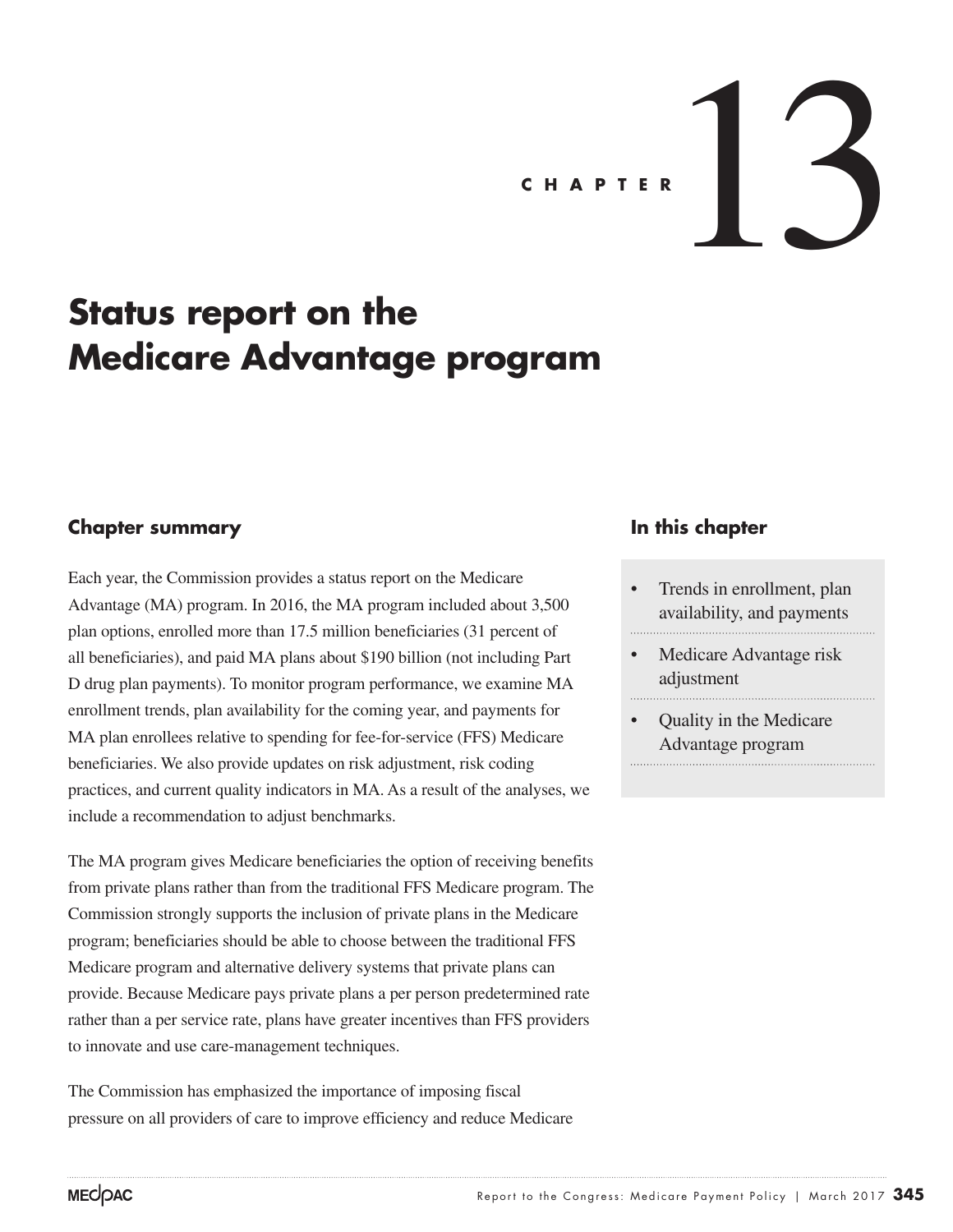program costs and beneficiary premiums. For MA, the Commission previously recommended that payments be brought down from prior levels, which were generally higher than FFS, and be set so that the payment system is neutral and does not favor either MA or the traditional FFS program. Legislation has reduced the inequity in Medicare spending between MA and FFS. As a result, over the past few years, plan bids and payments have come down in relation to FFS spending while enrollment in MA continues to grow. The pressure of lower benchmarks has led to improved efficiencies and more competitive bids that enable MA plans to continue to increase enrollment by offering benefits that beneficiaries find attractive.

*Enrollment—*Between 2015 and 2016, enrollment in MA plans grew by about 5 percent (800,000 enrollees) to 17.5 million enrollees. About 31 percent of all Medicare beneficiaries were enrolled in MA plans in 2016, up from 30 percent in 2015. Among plan types, HMOs continued to enroll the most beneficiaries (11.7 million), with 20 percent of all Medicare beneficiaries in HMOs in 2016. Between 2015 and 2016, enrollment in local preferred provider organizations (PPOs) increased by about 3 percent and enrollment in regional PPOs increased by about 7 percent. As expected because of legislation effective in 2010, enrollment in private fee-for-service (PFFS) plans continued to decrease between 2009 and 2016 from 2.4 million enrollees to about 200,000 enrollees.

*Plan availability—*Access to MA plans remains high in 2017, with most Medicare beneficiaries having access to many plans. Almost all beneficiaries have had access to some type of MA plan since 2006, and HMOs and local PPOs have become more widely available in the past few years. Ninety-five percent of Medicare beneficiaries have an HMO or local PPO plan operating in their county of residence. Regional PPOs are available to 74 percent of beneficiaries, up from 73 percent in 2016. Forty-five percent of beneficiaries have access to PFFS plans. Overall, 99 percent of all Medicare beneficiaries have access to an MA plan.

An analysis of the market structure of the MA program shows that, compared with 2007, MA enrollment is more heavily concentrated in 2016. The top 10 MA organizations (ranked by enrollment) had 70 percent of total enrollment in 2016, compared with 61 percent in 2007. Enrollment is more concentrated in nonmetropolitan areas, where the top two companies have 52 percent of all enrollment, compared with 39 percent in metropolitan areas. Despite this concentration, on average, an increasing number of MA organizations are participating per county; between 2007 and 2015, the per county average number of MA organizations offering coordinated care plans (HMOs or PPOs) rose from 2.6 to 3.2. However, at the county level, enrollment is often concentrated in the top 10 organizations.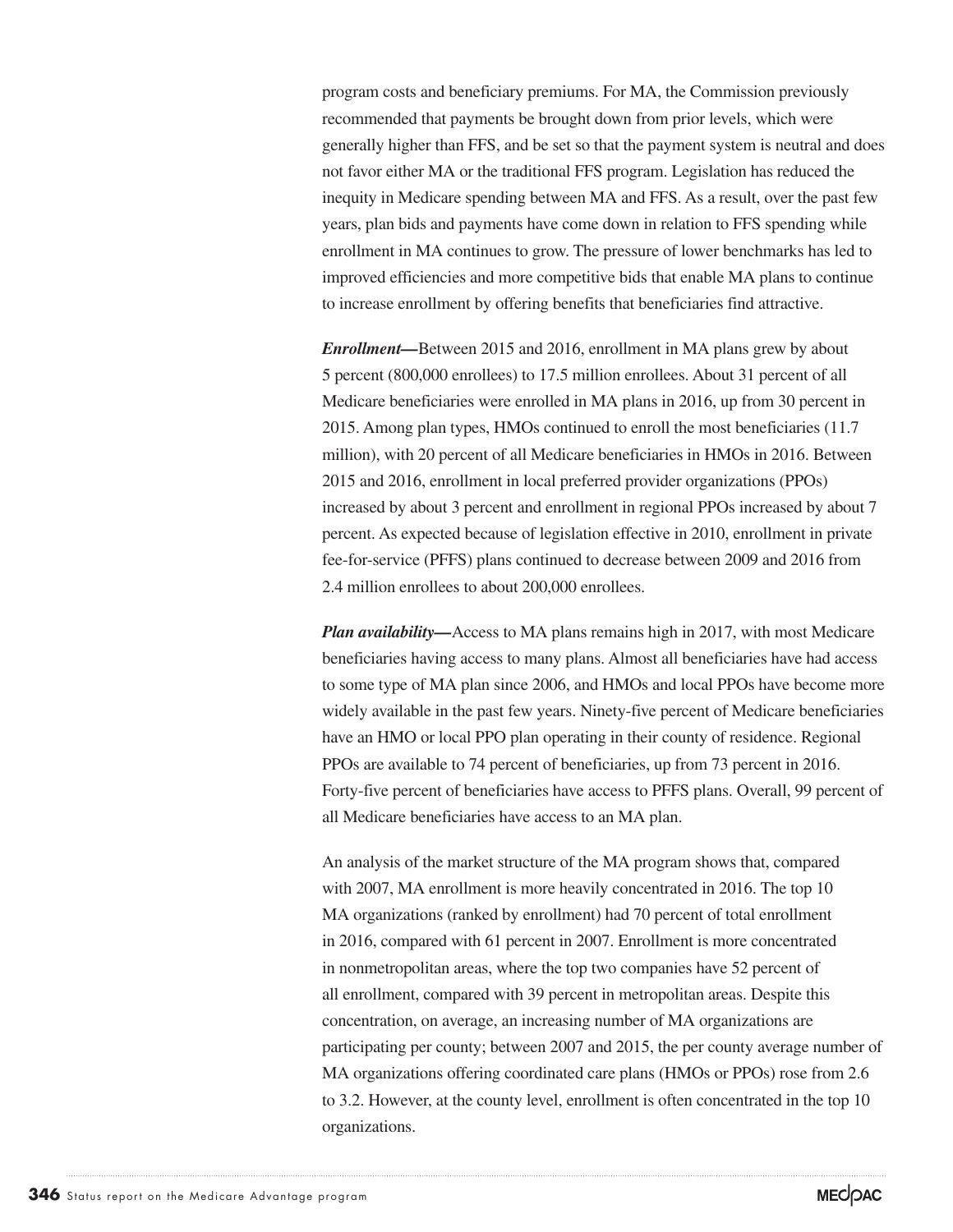*Plan payments—For 2017, the base county benchmarks (in nominal dollars and* before any quality bonuses are applied) average approximately 3 percent higher than the benchmarks for 2016, as compared with expected per capita FFS spending growth of 4 percent. The lower growth in MA benchmarks is due to the final year of the transition to lower benchmarks established in the Patient Protection and Affordable Care Act of 2010 (PPACA).

Using the 2017 plan bid data, we estimate that 2017 MA benchmarks (including quality bonuses), bids, and payments will average 106 percent, 90 percent, and 100 percent of FFS spending, respectively. Lower benchmarks have led to more competitive bids from plans as bids have dropped from about 100 percent of FFS before PPACA to about 90 percent of FFS in 2017. For 2017, about two-thirds of plans, accounting for about 75 percent of projected MA enrollment, have bid below FFS.

On average, the quality bonuses in 2017 will add 4 percent to the average plan's base benchmark and will add 3 percent to plan payments. Removing quality bonuses from the benchmarks, we expect the base benchmarks to average 102 percent of FFS in 2017 and thus approach rough equity with FFS.

Nonetheless, there are equity issues surrounding the distribution of MA benchmarks and payments. When CMS calculates the county-level FFS spending measure on which the benchmarks are based, it includes all of a county's FFS beneficiaries in its calculations, regardless of whether these FFS beneficiaries are enrolled in both Part A and Part B. MA beneficiaries, however, are required to enroll in both Part A and Part B to join an MA plan. The Commission has found that FFS spending in Part A is higher for beneficiaries with both Part A and Part B. Therefore, the Commission recommends that the Secretary calculate benchmarks using only the FFS spending of beneficiaries enrolled in both Part A and Part B. Making this change would incur a cost to the Medicare program, which could be offset by implementing our March 2016 recommendation on coding intensity (Medicare Payment Advisory Commission 2016).

*Risk adjustment and coding intensity—*Medicare payments to MA plans are enrollee specific, based on a plan's payment rate and an enrollee's risk score. Risk scores account for differences in expected medical expenditures and are based in part on diagnoses that providers code. Claims in FFS Medicare are paid using procedure codes, which offer little incentive for providers to record more diagnosis codes than necessary to justify ordering a procedure. In contrast, MA plans have a financial incentive to ensure that their providers record all possible diagnoses because higher enrollee risk scores result in higher payments to the plan. Our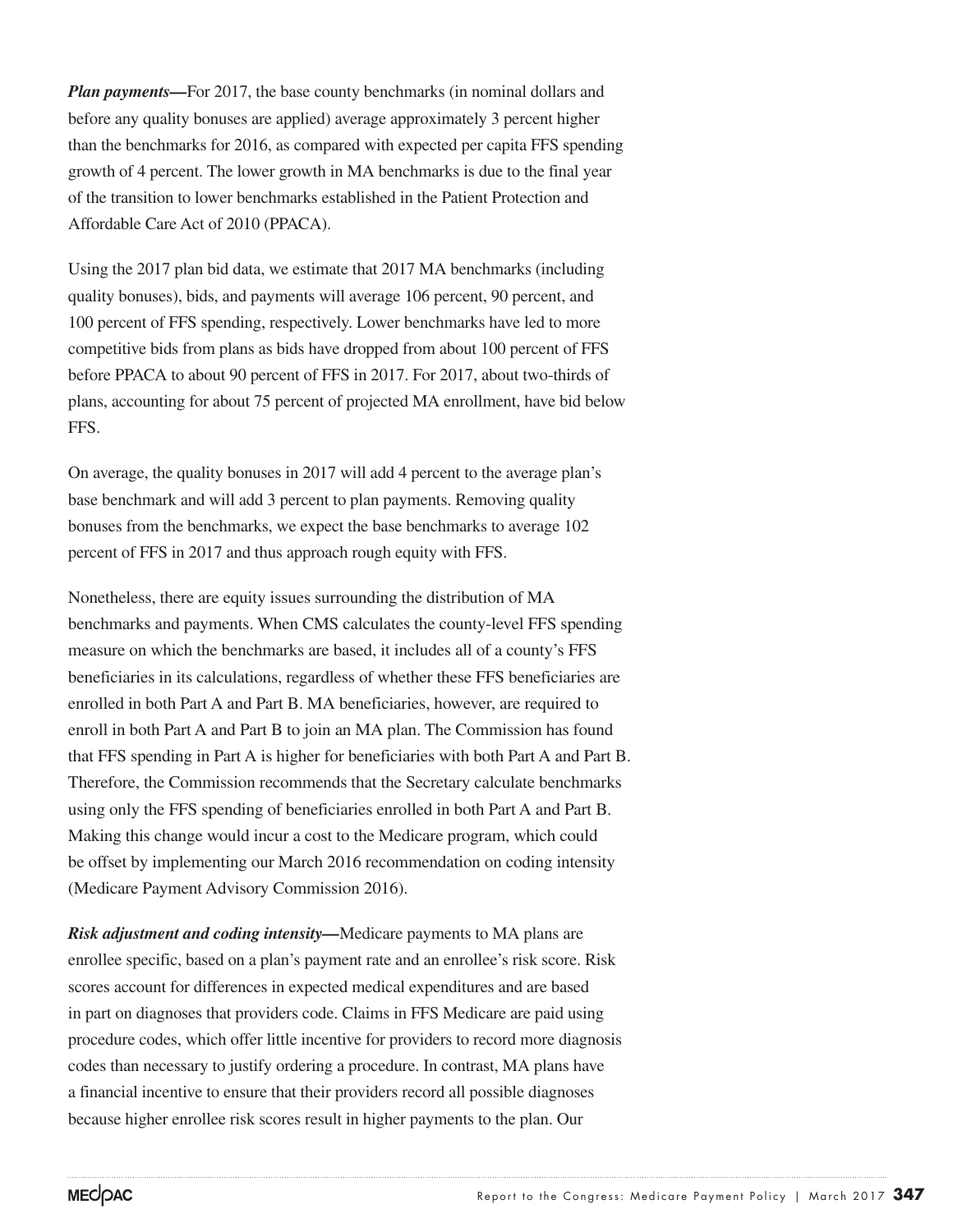updated analysis shows that higher coding intensity has resulted in MA enrollees having risk scores that were about 10 percent higher than scores for similar FFS beneficiaries, an increase over last year. By law, CMS makes a minimum acrossthe-board adjustment to MA risk scores to make them more consistent with FFS coding. The adjustment for 2017 will be 5.66 percent. Last year, the Commission recommended that CMS change the way diagnoses are collected for use in risk adjustment and estimate a new coding adjustment that improves equity across plans and eliminates the impact of differences in MA and FFS coding intensity.

*Quality measures—*MA plans are able to receive bonus payments if they achieve an overall rating of 4 stars or higher in CMS's 5-star rating system. Between 2015 and 2016, the proportion of beneficiaries in MA plans with bonus-level ratings increased, while between 2016 and 2017, the share decreased. Based on the 2017 star ratings released in October of 2016 and looking at contracts rated in both years, on net about 1.2 million fewer current enrollees are in plans that are in bonus status under the 2017 star ratings. A little over 2 million enrollees are in plans leaving bonus status, while a little over 1 million enrollees are in plans entering bonus status. These changes reflect higher thresholds for the attainment of 4-star ratings for some of the MA quality measures and reduced ratings for one organization based on an audit of contract performance.

This year we continue to see the practice of contract cross-walking (consolidations under one contract) undertaken for the purpose of obtaining bonus payments. Over 700,000 enrollees are being moved to a different contract for this purpose. The largest such movement involves one company that is combining three regional contracts into one contract. The company's two regional contracts in the South (rated below 4 stars), with over 300,000 enrollees, are being absorbed by the company's 4-star regional plan in the Northeast, which has 20,000 enrollees. We discuss ways of ensuring that bonus payments are available only for enrollees in high-performing plans when there has been cross-walking of contracts.

The cross-state consolidation of MA contracts that we have seen over the past several years has eroded our ability to evaluate quality in the program and lessened the utility of star ratings as a plan comparison tool for beneficiaries. In many cases, star ratings do not reflect the quality of care in the local market area. The Commission has a long-standing recommendation (see text box, pp. 374–375) that quality measures be reported by market areas (and compared with results for the FFS program in those areas) (Medicare Payment Advisory Commission 2010). Currently, about one-third of MA enrollees are in contracts for which a substantial share of the enrollment is in noncontiguous states across the country. ■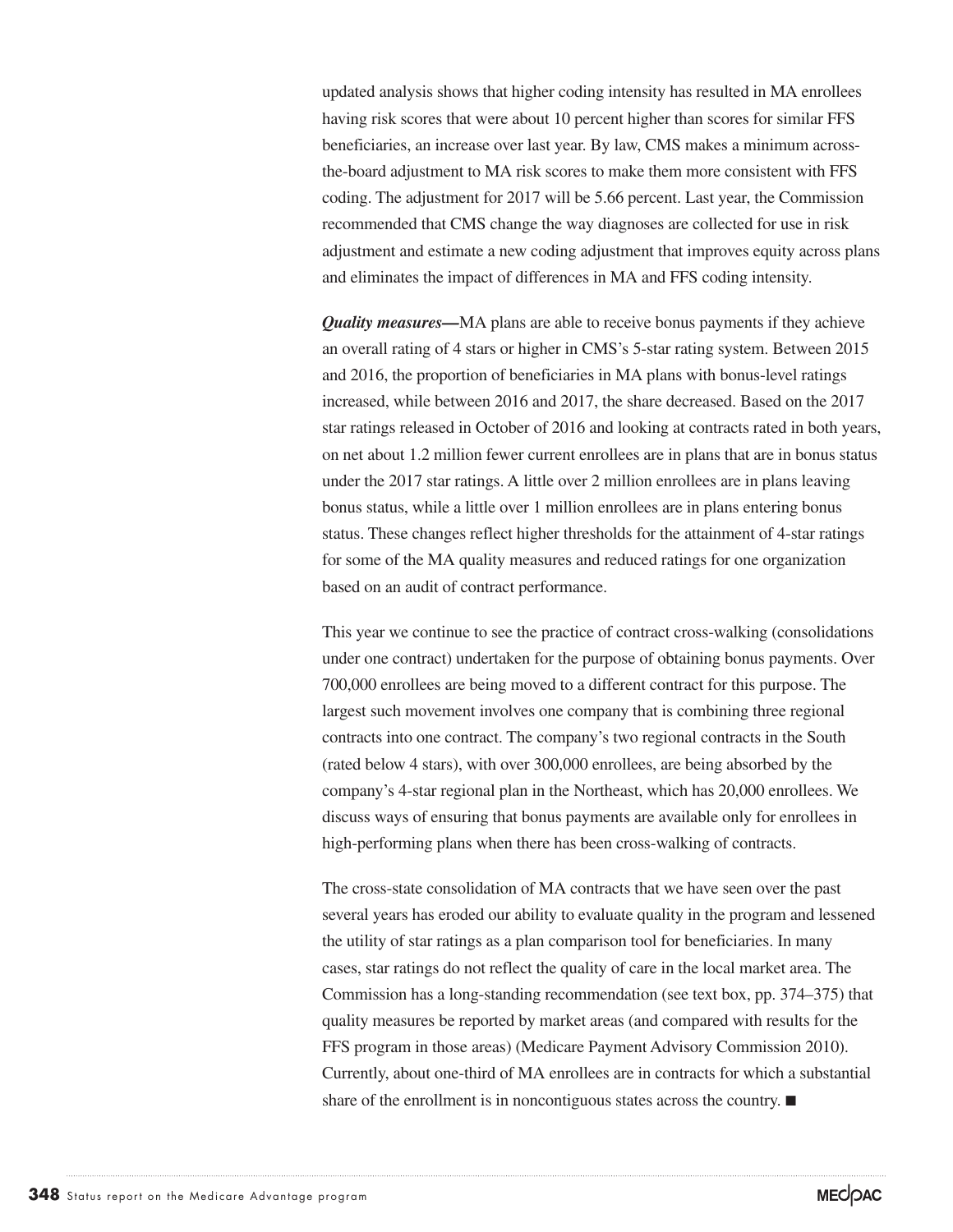# **Background**

The Medicare Advantage (MA) program allows Medicare beneficiaries to receive benefits from private plans rather than from the traditional fee-for-service (FFS) program. In 2016, the MA program included about 3,500 plan options, enrolled more than 17.5 million beneficiaries (31 percent of all beneficiaries), and Medicare paid MA plans about \$190 billion (not including Part D drug plan payments). The Commission supports including private plans in the Medicare program because they allow beneficiaries to choose between FFS Medicare and alternative delivery systems that private plans can provide. Plans often have flexibility in payment methods, including the ability to negotiate with individual providers; care-management techniques that fill potential gaps in care delivery (e.g., programs focused on preventing avoidable hospital readmissions); and robust information systems that provide timely feedback to providers. Plans also can reward beneficiaries for seeking care from more efficient providers and give beneficiaries more predictable cost sharing; one trade-off is that plans often restrict the choice of providers.

By contrast, traditional FFS Medicare has lower administrative costs and offers beneficiaries an unconstrained choice of health care providers, but it lacks incentives to coordinate care and is limited in its ability to modify care delivery. Because private plans and traditional FFS Medicare have structural aspects that appeal to different segments of the Medicare population, we favor providing a financially neutral choice between private MA plans and traditional FFS Medicare. Medicare's payment systems should not unduly favor one component of the program over the other.

Efficient MA plans may be able to capitalize on their administrative flexibility to provide better value to beneficiaries who enroll in their plans. However, some of the extra benefits that MA plans provide their enrollees result from payments that would have been lower under FFS Medicare for similar beneficiaries. Thus, some of those benefits are financed by higher government spending and higher beneficiary Part B premiums (including for those who are in traditional FFS Medicare) at a time when Medicare and its beneficiaries are under increasing financial stress. To encourage efficiency and innovation, MA plans need to face some degree of financial pressure, just as the Commission recommends for providers in the traditional FFS program. One method of achieving

financial neutrality is to link private plans' payments more closely to FFS Medicare costs within the same market. Alternatively, neutrality can be achieved by establishing a government contribution that is equally available for enrollment in either FFS Medicare or an MA plan. The Commission will continue to monitor the effect of changes mandated by the Patient Protection and Affordable Care Act of 2010 (PPACA) on plan payments and performance and track progress toward financial neutrality.

Each year, the Commission provides a status report on the MA program. To monitor program performance, we examine MA enrollment trends, plan availability for the coming year, and payments for MA plan enrollees relative to spending for FFS Medicare beneficiaries. We also provide updates on risk adjustment, risk coding practices, and current quality indicators in MA.

#### **Trends in enrollment, plan availability, and payments**

In contrast to traditional FFS Medicare, MA enrolls beneficiaries in private health plans. Medicare pays plans a fixed rate per enrollee rather than traditional FFS Medicare's fixed rate per service.

#### **Types of MA plans**

Our analysis of the MA program uses the most recent data available and reports results by plan type. The plan types are:

- *• HMOs and local preferred provider organizations (PPOs)—*These plans have provider networks and can use tools such as selective contracting and utilization management to coordinate and manage care and control service use.<sup>1</sup> They can choose individual counties to serve and can vary their premiums and benefits across counties. These two plan types are classified as coordinated care plans (CCPs).
- *Regional PPOs—* These plans are required to offer a uniform benefit package and premium across designated regions made up of one or more states. Regional PPOs have more flexible network requirements than local PPOs. Regional PPOs are also classified as CCPs.
- *• Private FFS (PFFS) plans—*PFFS plans are not classified as CCPs. Before 2011, PFFS plans typically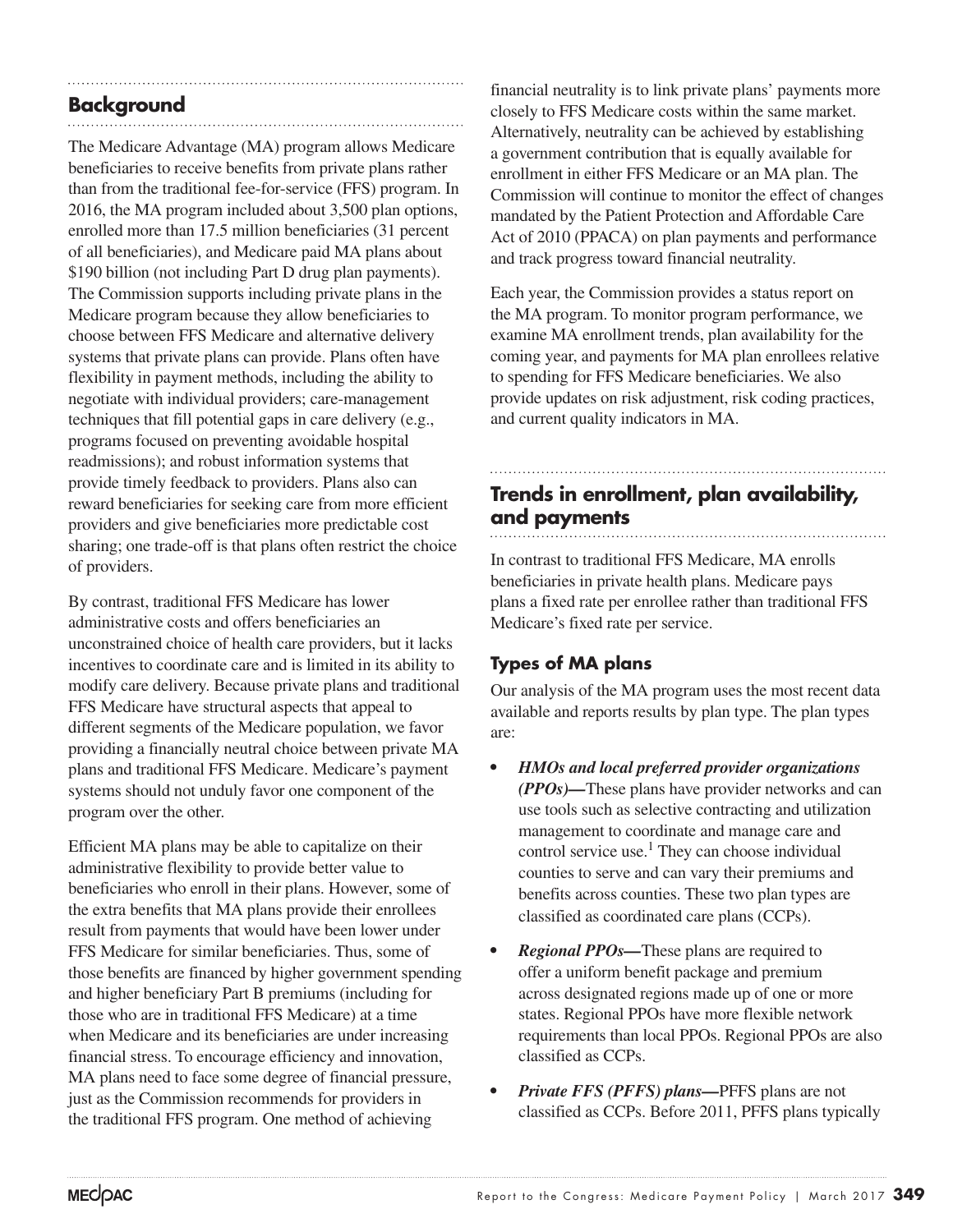did not have provider networks, making them less able than other plan types to coordinate care. They usually paid providers Medicare's FFS payment rates (instead of negotiated rates) and had fewer quality reporting requirements. Because PFFS plans generally lacked care coordination, had lower quality measures than CCPs on the measures they reported, paid Medicare FFS rates, and had higher administrative costs than traditional FFS Medicare, they were viewed as providing little value. In response, the Medicare Improvements for Patients and Providers Act of 2008 (MIPPA) mandated that, in areas with two or more network MA plans, PFFS plans can be offered only if they have provider networks. PFFS plans are also now required to participate in quality reporting. Existing PFFS plans had to either (1) locate in areas with fewer than two network plans or develop provider networks themselves, which in effect would change them into PPOs or HMOs, or (2) they would operate as networkbased PFFS plans.

Two additional plan classifications cut across plan types: special needs plans (SNPs) and employer group plans. SNPs offer benefit packages tailored to specific populations (those beneficiaries who are dually eligible for Medicare and Medicaid, are institutionalized, or have certain chronic conditions). SNPs must be CCPs. Employer group plans are available only to Medicare beneficiaries who are members of employer or union groups that contract with those plans. SNPs are included in our plan data, with the exception of plan availability figures, because these plans are not available to all beneficiaries. (See the Commission's March 2013 report to the Congress, available at http:// www.medpac.gov, for more detailed information on SNPs.) As we recommended in an earlier report, employer plans no longer submit bids, so we have only enrollment data for them. (See our March 2014 report to the Congress, available at http://www.medpac.gov, for more detailed information on employer plans.)

#### **How Medicare pays MA plans**

Plan payment rates are determined by the MA plan bid, which represents the dollar amount the plan estimates will cover the Part A and Part B benefit package for a beneficiary of average health status, and the payment area's benchmark, which is the maximum amount of Medicare payment set by law for an MA plan to provide Part A and Part B benefits. (Medicare also pays plans for providing the Part D drug benefit, but the Medicare payments for Part D are determined through the Part

D bidding process, and not all plans include the Part D benefit.) Plans with higher quality ratings are rewarded with a higher benchmark. (The benchmark that is compared with an individual plan's bid is a plan-specific risk-adjusted average, weighted by the plan's enrollment from counties in its service area.) If a plan's bid is above the benchmark, its MA payment rate is equal to the benchmark and enrollees have to pay a premium (in addition to the usual Part B premium) equal to the difference. If a plan's bid is below the benchmark, its payment rate is its bid plus a share (between 50 percent and 70 percent, depending on a plan's quality ratings) of the difference between the plan's bid and the benchmark; the beneficiary pays no premium to the plan for Part A and Part B benefits (but continues to be responsible for payment of the Medicare Part B premium and may pay premiums to the plan for additional benefits). The payment amount above the bid is referred to as the rebate. Plans must use the rebate to provide additional benefits to enrollees in the form of lower cost sharing, lower premiums, or supplemental benefits. (The valuation of the rebate can be fully loaded, meaning that the plan can devote some of the rebate to administration costs and margins.) Plans may also choose to include additional supplemental benefits in their packages and charge premiums to cover those additional benefits. A more detailed description of the MA program payment system can be found in our *Payment Basics* series (http:// medpac.gov/docs/default-source/payment-basics/medpac\_ payment\_basics\_16\_ma\_final.pdf?sfvrsn=0.)

#### **MA plan enrollment continued to grow faster than total Medicare beneficiary growth in 2016**

Between November 2015 and November 2016, enrollment in MA plans grew by about 5 percent—or 0.8 million enrollees—to 17.5 million enrollees (compared with growth of about 3 percent in the same period for the total Medicare population). About 31 percent of all Medicare beneficiaries were enrolled in MA plans in 2016, up from 30 percent in 2015 (Table 13-1; 2015 share of enrollment not shown).

The Commission's previous work suggests that many beneficiaries enroll in MA immediately upon becoming eligible, but most initially enroll in FFS Medicare and subsequently move to MA. For more on enrollment patterns, see our March 2015 report (Medicare Payment Advisory Commission 2015b).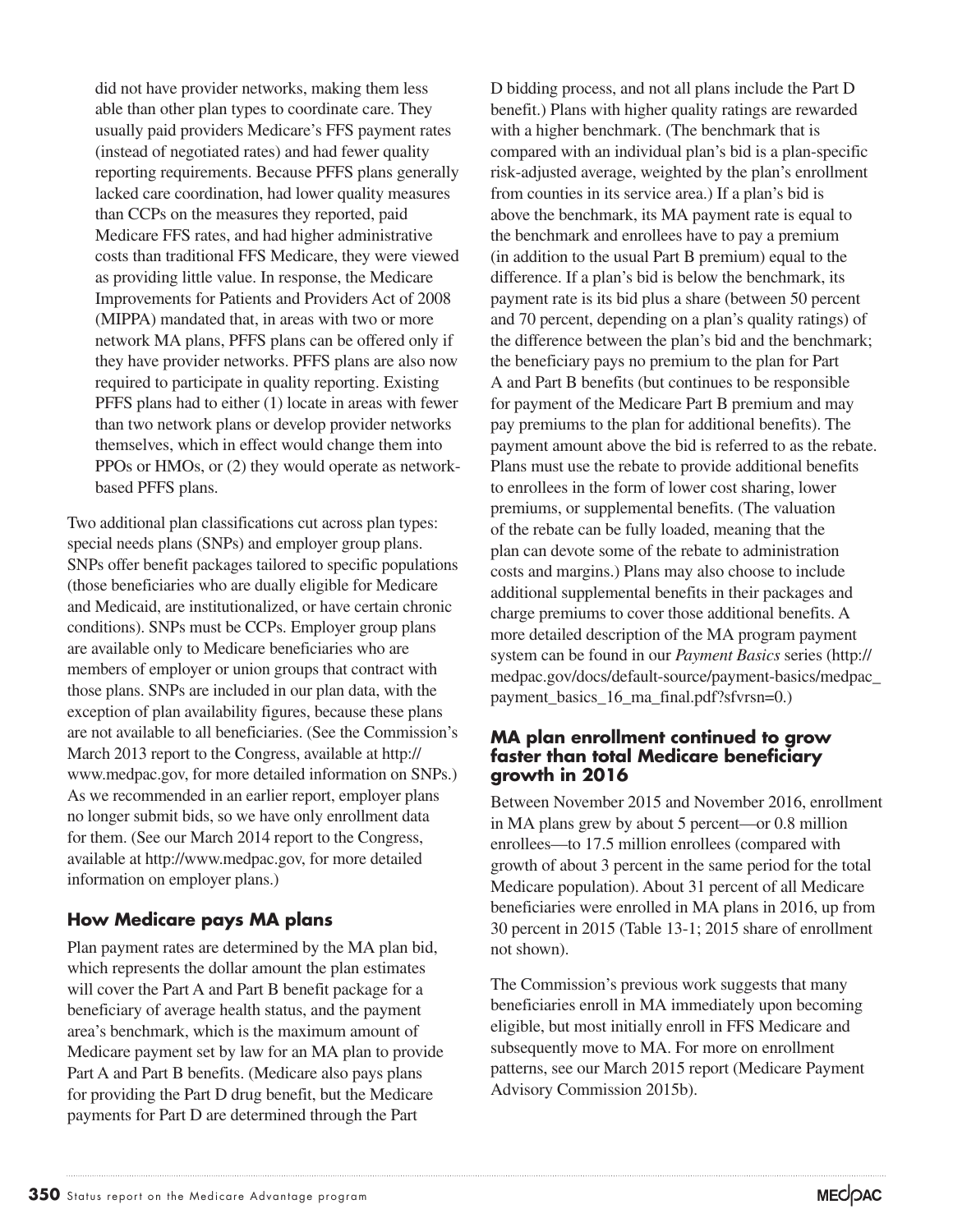#### **13–1 Medicare Advantage plan enrollment continued to grow in 2016**

|                                                           | <b>MA</b> enrollment (in millions) |               |                                        | 2016 MA enrollment                           |  |
|-----------------------------------------------------------|------------------------------------|---------------|----------------------------------------|----------------------------------------------|--|
|                                                           | November 2015                      | November 2016 | <b>Percent change</b><br>in enrollment | as a share of<br>total Medicare              |  |
| Total                                                     | 16.7                               | 17.5          | 5%                                     | 31%                                          |  |
| Plan type                                                 |                                    |               |                                        |                                              |  |
| <b>CCP</b>                                                | 16.4                               | 17.3          | 5                                      | 30                                           |  |
| <b>HMO</b>                                                | 11.0                               | 11.7          | 6                                      | 20                                           |  |
| Local PPO                                                 | 4.2                                | 4.3           | 3                                      | 8                                            |  |
| Regional PPO                                              | 1.3                                | 1.3           | 7                                      | $\overline{2}$                               |  |
| <b>PFFS</b>                                               | 0.3                                | 0.2           | $-11$                                  | $\leq$                                       |  |
| Restricted availability plans<br>included in totals above |                                    |               |                                        |                                              |  |
| SNPs*                                                     | 2.1                                | 2.3           | 7                                      | 4                                            |  |
| Employer group*                                           | 3.2                                | 3.2           |                                        | 6                                            |  |
| Urban/rural                                               |                                    |               |                                        | <b>Share of Medicare</b><br>population in MA |  |
| Urban                                                     | 14.5                               | 15.2          | 5                                      | 33                                           |  |
| Rural                                                     | 2.2                                | 2.3           | 5                                      | 21                                           |  |

Note: MA (Medicare Advantage), CCP (coordinated care plan), PPO (preferred provider organization), PFFS (private fee-for-service), SNP (special needs plan). CCPs include HMO, local PPO, and regional PPO plans. The sum of column components may not equal the stated total due to rounding. Rural areas include counties designated as micropolitan counties and counties that are neither metropolitan nor micropolitan as defined by the Office of Management and Budget. Urban areas include metropolitan counties.

\*SNPs and employer group plans have restricted availability. Their enrollment is included in the statistics by plan type and location. We present them separately to provide a more complete picture of the MA program.

Source: MedPAC analysis of CMS enrollment files.

Among plan types, HMOs continued to enroll the most beneficiaries (11.7 million), with 20 percent of all Medicare beneficiaries in HMOs in 2016. Between 2015 and 2016, enrollment in local PPOs grew by about 3 percent. Regional PPO enrollment increased by about 7 percent. As expected because of MIPPA legislation effective since 2010, PFFS enrollment decreased between 2009 and 2016 from 2.4 million enrollees to about 200,000 enrollees. In 2016, SNP enrollment grew by 7 percent, and employer group enrollment grew by 1 percent (Table 13-1).

Enrollment patterns differ in urban and rural areas. A larger share of urban beneficiaries in 2016 were enrolled in MA (about 33 percent) compared with beneficiaries residing in rural counties (about 21 percent) (Table 13-1). About one-third of rural MA enrollees were in HMO plans in 2016 compared with over 70 percent of urban enrollees

(not shown in Table 13-1). By contrast, 5 percent of rural enrollees were in PFFS plans compared with 1 percent of urban enrollees.

Enrollment patterns also differ between those beneficiaries eligible for Medicare because they have reached 65 years of age (aged) and those who are eligible for Medicare on the basis of disability (disabled). Using more detailed data than that used for Table 13-1, we find that 32 percent of aged beneficiaries and 26 percent of disabled beneficiaries were enrolled in MA at the end of 2015 (the most recent CMS data are available only at summary levels and are not split by age and disability status). This difference has been narrowing: In 2011, 27 percent of aged beneficiaries and 18 percent of disabled beneficiaries were enrolled in MA.

The share of Medicare beneficiaries enrolled in MA plans in 2015 varied widely by geography. In some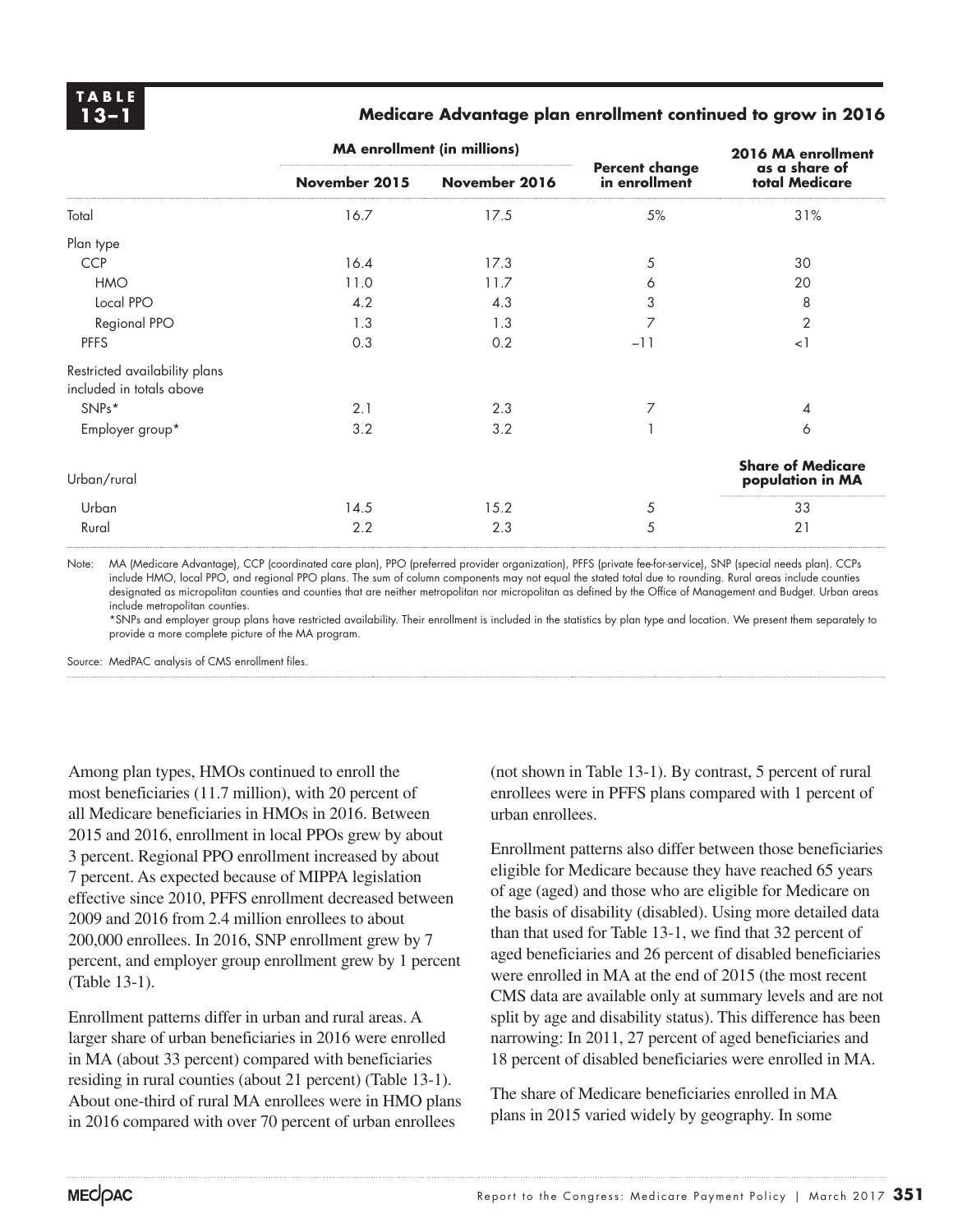**X-X 13–1FIGURE**

**Medicare Advantage enrollment, 2006–2016 CURE**.



metropolitan areas (e.g., Anchorage, AK—where there are only employer group plans available), less than 1 percent of Medicare beneficiaries were enrolled in MA plans, whereas in other areas (Miami, FL; Pittsburgh, PA; Rochester, NY; and several areas in Puerto Rico), enrollment was 60 percent or more.

Growth in MA enrollment in 2016 continued a trend begun in 2003. Since 2003, overall enrollment has more than tripled (Figure 13-1 shows 2006 through 2016). Trends vary by plan type. HMOs have grown steadily each year since 2003, but growth in other plan types has been more variable.

#### **Plan availability for 2016**

Every year, we assess plan availability and projected enrollment for the coming year based on the bid data that plans submit to CMS. We find that access to MA plans remains high in 2017, with most Medicare beneficiaries having access to many plans. Some measures of availability have improved for 2017. While almost all beneficiaries have had access to some type of MA plan since 2006, local CCPs have become more widely

available in the past few years (Table 13-2). In 2017, 95 percent of Medicare beneficiaries have a local CCP (an HMO or local PPO) plan operating in their county of residence, down from 96 percent in 2016 and up from 92 percent in 2011. Regional PPOs are available to 74 percent of beneficiaries, up from 73 percent in 2016. As intended by law, access to PFFS plans in 2017 is lower, at 45 percent of beneficiaries, down from 47 percent in 2016. Overall, 99 percent of Medicare beneficiaries have access to an MA plan, and 98 percent have access to a CCP (not shown in Table 13-2), a decrease from 99 percent in 2016.

The availability of SNPs has changed slightly and varies by the type of special needs population served. In 2017, 86 percent of beneficiaries reside in areas where SNPs serve beneficiaries who are dually eligible for Medicare and Medicaid (up from 83 percent in 2016), 44 percent live where SNPs serve beneficiaries with chronic conditions (down from 54 percent in 2016), and 52 percent live where SNPs serve institutionalized beneficiaries (up from 50 percent in 2016) (Table 13-2). Overall, 88 percent of beneficiaries reside in counties served by at least one type of SNP (not shown in table).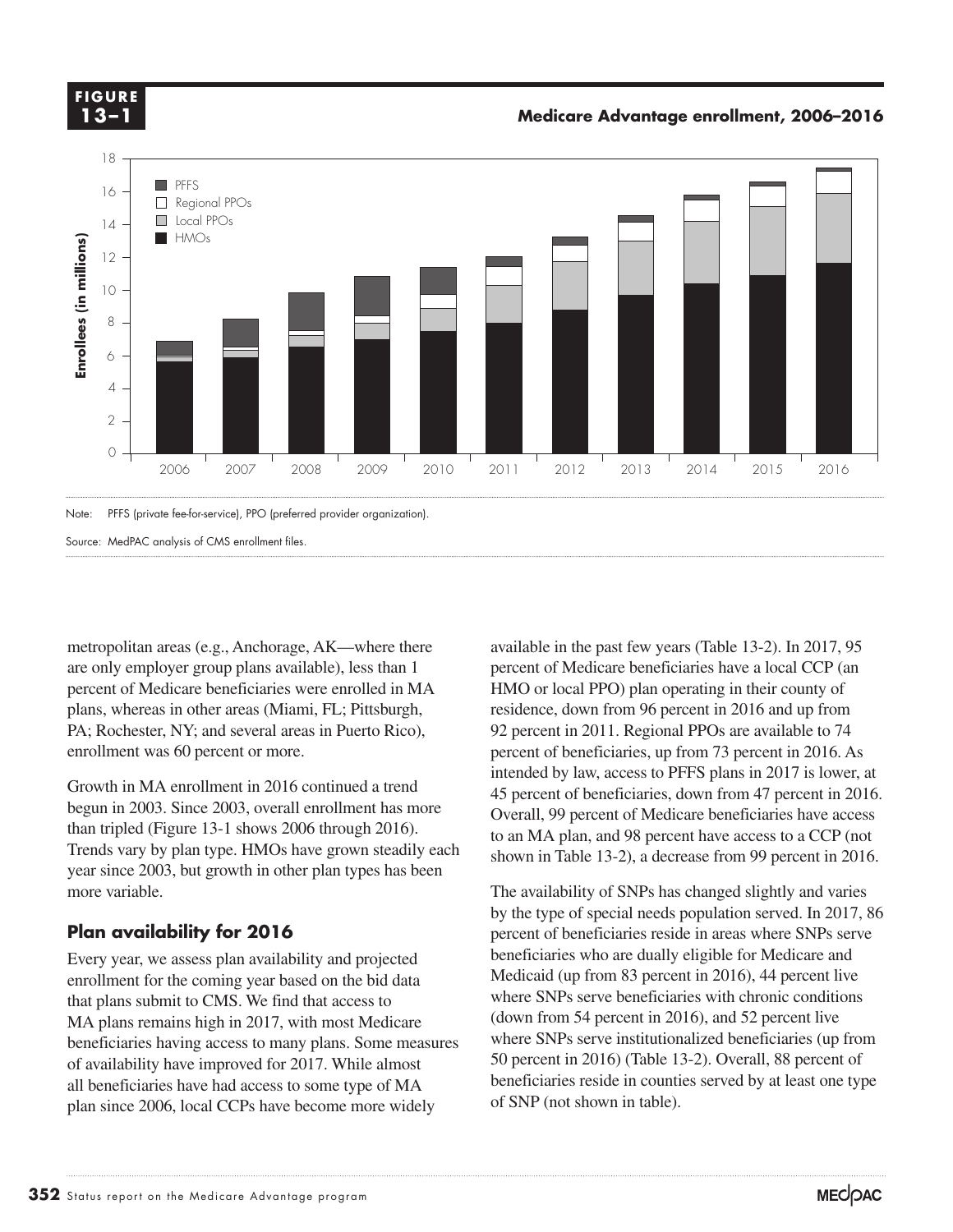#### **13–2 Access to Medicare Advantage plans remains high Access to Medicare Advantage plans remains high**

| Type of plan                                  | 2011 | 2012 | 2013 | 2014 | 2015 | 2016 | 2017 |  |  |
|-----------------------------------------------|------|------|------|------|------|------|------|--|--|
| Any MA plan                                   | 100% | 100% | 100% | 100% | 99%  | 99%  | 99%  |  |  |
| Local CCP                                     | 92   | 93   | 95   | 95   | 95   | 96   | 95   |  |  |
| <b>Regional PPO</b>                           | 86   | 76   | 71   | 71   | 70   | 73   | 74   |  |  |
| <b>PFFS</b>                                   | 63   | 60   | 59   | 53   | 47   | 47   | 45   |  |  |
| Special needs plans                           |      |      |      |      |      |      |      |  |  |
| Dual eligible                                 | 76   | 78   | 82   | 82   | 82   | 83   | 86   |  |  |
| Chronic condition                             | 46   | 45   | 55   | 51   | 55   | 54   | 44   |  |  |
| Institutional                                 | 47   | 41   | 46   | 47   | 47   | 50   | 52   |  |  |
| Zero-premium plan with drug coverage          | 90   | 88   | 86   | 84   | 78   | 81   | 81   |  |  |
| Average number of choices                     |      |      |      |      |      |      |      |  |  |
| County weighted                               | 12   | 12   | 12   | 10   | 9    | 9    | 10   |  |  |
| Beneficiary weighted                          | 26   | 19   | 19   | 18   | 17   | 18   | 18   |  |  |
| Average rebate for nonemployer, non-SNP plans | \$83 | \$85 | \$81 | \$75 | \$76 | \$81 | \$89 |  |  |

**Share of Medicare beneficiaries with access to MA plans by type**

Note: MA (Medicare Advantage), CCP (coordinated care plan), PPO (preferred provider organization), PFFS (private fee-for-service), SNP (special needs plan). CCPs include HMO, local PPO, and regional PPO plans. These figures exclude employer-only plans. Special needs plans are included in the three special needs plan rows but excluded from all other rows. A zero-premium plan with drug coverage includes Part D coverage and has no premium beyond the Part B premium. "County weighted" means that each county is weighted the same and the measure is the average number of choices per county. "Beneficiary weighted" means that each county is weighted by the number of beneficiaries in the county. The plan rebate is the per beneficiary per month amount that the plan is offering as premiumfree extra benefits.

Source: MedPAC analysis of CMS bid data and population reports.

In 2017, 81 percent of Medicare beneficiaries have access to at least one MA plan that includes Part D drug coverage and charges no premium (beyond the Medicare Part B premium), unchanged from 2016 (Table 13-2). Thirty-one percent of beneficiaries have access to plans that offer some reduction in the Part B premium (not shown in Table 13-2). Table 13-2 lists the average monthly rebates for nonemployer, non-SNP plans. For 2017, rebates (which can include allocations to plan administration and profit margin) for nonemployer, non-SNP plans will average \$89 per enrollee per month. The rebates are higher than at any point in the program's recent history.

In most counties, a large number of MA plans are available to beneficiaries. For example, in 2017, beneficiaries in Cleveland, OH; Detroit, MI; Houston, TX; and Los Angeles and Orange County, CA, can choose from at least 40 plans. At the other end of the spectrum, about 250 counties, representing 1 percent of beneficiaries, have no MA plans available; however, many of these beneficiaries have the option of joining cost plans (another managed care option under Medicare).<sup>2</sup> On average, 10 plans are offered in each county in 2017. The plans offered include an average of nine CCPs. Plan availability can also be calculated weighted by the number of beneficiaries living in the county, to give a sense of the number of plan choices available to the average beneficiary. According to that calculation, in 2017, the average beneficiary has 18 available plans, including 17 CCPs, the same as in 2016 (Table 13-2).

#### **Market structure of the Medicare Advantage program and ensuring stability**

In our March 2016 report to the Congress, we provided information about the degree of concentration in the MA market (Medicare Payment Advisory Commission 2016). In 2007, the top 4 organizations had 45 percent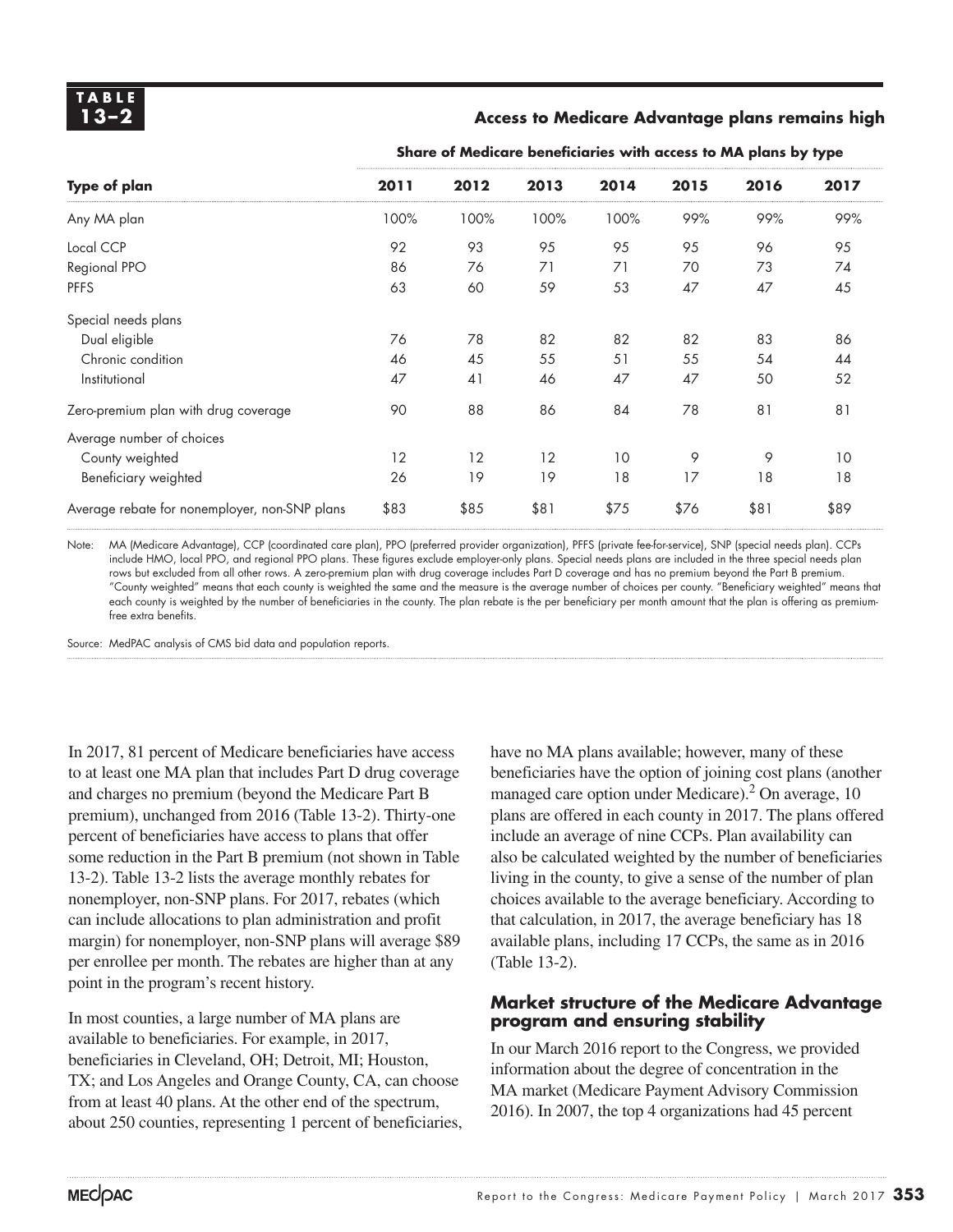#### **13–3 Share of Medicare Advantage enrollment by parent organization, October 2016**

| <b>Metropolitan counties</b>  |                                                                       | Nonmetropolitan counties           |                                                                                 |  |
|-------------------------------|-----------------------------------------------------------------------|------------------------------------|---------------------------------------------------------------------------------|--|
| <b>Parent organization</b>    | Share of total<br><b>MA</b> enrollment in<br>metropolitan<br>counties | <b>Parent organization</b>         | <b>Share of total</b><br><b>MA</b> enrollment in<br>nonmetropolitan<br>counties |  |
| UnitedHealth Group Inc.       | 22%                                                                   | Humana Inc.                        | 29%                                                                             |  |
| Humana Inc.                   | 17                                                                    | UnitedHealth Group Inc.            | 23                                                                              |  |
| Kaiser Foundation Health Plan | 9                                                                     | Aetna Inc.                         | 8                                                                               |  |
| Aetna Inc.                    | 8                                                                     | Blue Cross Blue Shield of MI       | 4                                                                               |  |
| Anthem Inc.                   | 3                                                                     | Anthem Inc.                        | 3                                                                               |  |
| Cigna                         | 3                                                                     | Cigna                              | 2                                                                               |  |
| Blue Cross Blue Shield of MI  |                                                                       | Highmark Health                    | 2                                                                               |  |
| WellCare Health Plans Inc.    | 2                                                                     | BlueCross BlueShield of TN         | 2                                                                               |  |
| Highmark Health               | 2                                                                     | <b>UPMC Health System</b>          | 2                                                                               |  |
| <b>Centene Corporation</b>    | $\overline{2}$                                                        | Blue Cross and Blue Shield of NC   | $\mathcal{P}$                                                                   |  |
| Total, top 10 organizations   | 70                                                                    | <b>Total, top 10 organizations</b> | 76                                                                              |  |

Note: Data include only Medicare Advantage plans. Excluded are cost-reimbursed plans and Medicare–Medicaid demonstration plans. Figures may not sum to stated totals due to rounding. Nonmetropolitan counties include counties designated as micropolitan counties and counties that are neither metropolitan nor micropolitan as defined by the Office of Management and Budget.

Source: MedPAC analysis of CMS monthly enrollment reports for October 2016 (which excludes enrollment for contracts in which an organization has fewer than 11 enrollees), and census data on county designations.

of MA enrollment, and the top 10 had 61 percent of total enrollment. In 2015, the top 4 organizations had 54 percent of the enrollment, and the top 10 organizations had 69 percent of the total enrollment. These shares were virtually unchanged in 2016, at 56 percent and 70 percent, respectively.

There are differences between metropolitan counties and nonmetropolitan counties (Table 13-3). In metropolitan counties, the top 2 organizations had 39 percent of the approximately 15.4 million MA enrollees in such counties. In nonmetropolitan counties, the top 2 organizations account for over half the enrollment (52 percent of the approximately 2 million MA enrollees residing in such counties).

In nonmetropolitan counties, it is more likely that a county's MA enrollment will be in the national top five parent organizations (Table 13-4). Twenty-two percent of all nonmetropolitan MA enrollment is in counties in which the top five organizations have 99 to 100 percent of the MA enrollment in that county. The comparable figure in metropolitan counties is 5 percent; that is, only 5 percent of the total MA enrollment in metropolitan counties is in a county where the top five organizations have 99 percent or

more of the enrollment. However, in each of the two types of counties, metropolitan and not, about two-thirds of the MA enrollment (65 percent and 67 percent, respectively) is in counties in which the top five organizations account for half or more of all enrollment.

Another way of looking at the market structure and level of competition in the MA program is to determine the number of parent organizations offering MA options in markets across the country. As of 2016, 87 percent of Medicare beneficiaries resided in a county where at least three companies offered MA plans to individual Medicare beneficiaries (as opposed to those with employer group coverage) (Table 13-5). Thus, although the MA market is relatively concentrated by some measures, most beneficiaries reside in geographic areas where multiple companies are offering MA options.

These data and other findings in this chapter suggest that the MA program is relatively stable at this point. Researchers have found that the risk adjustment system and the move to a lock-in period (a calendar year for most enrollees) and an annual election period have helped address concerns about risk selection as well as the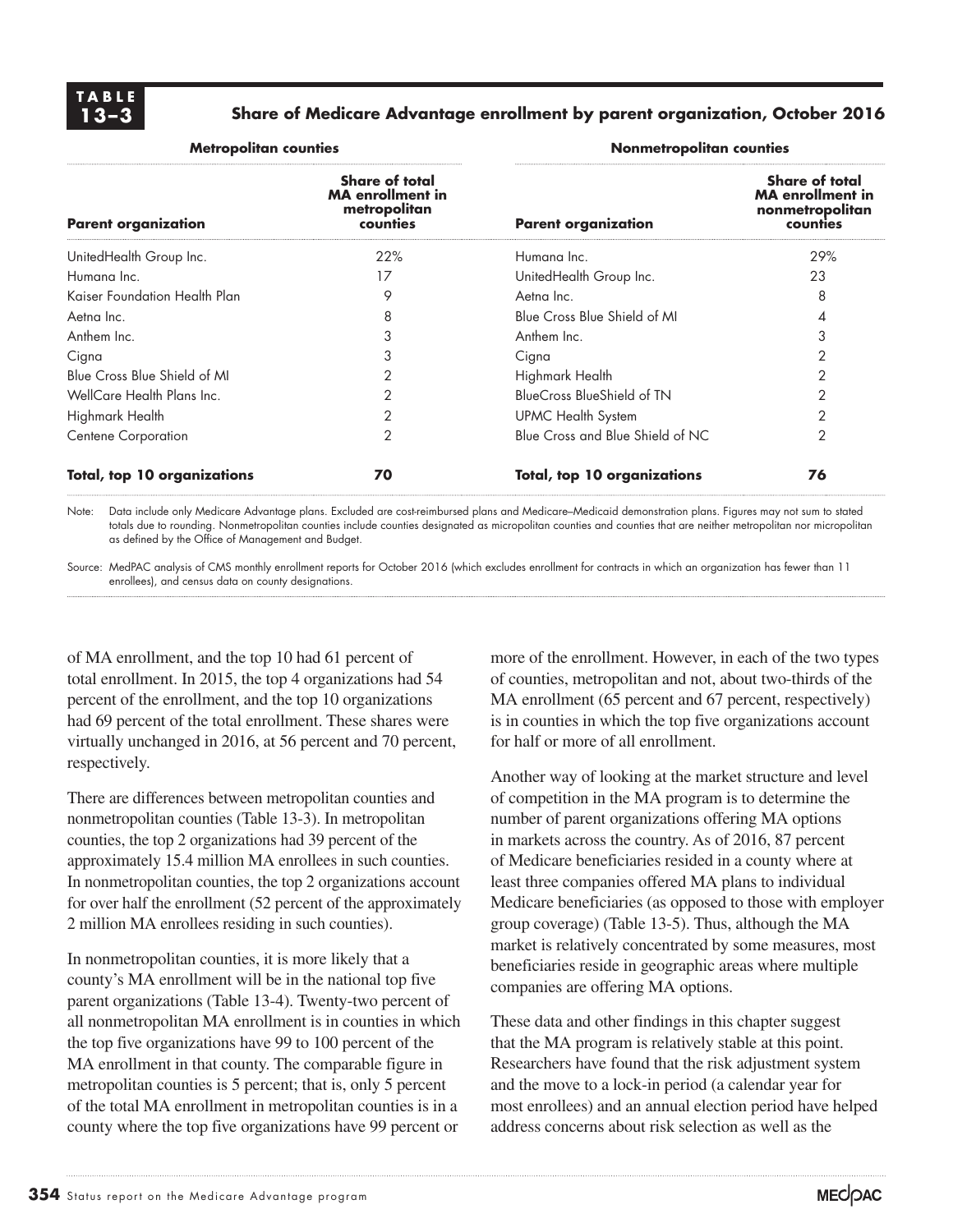#### **13–4 Enrollment in the national top five Medicare Advantage organizations as a share of MA enrollment in each county, October 2016**

|                                                                                         |                       | <b>Metropolitan counties</b>                                                 | <b>Nonmetropolitan counties</b> |                                                                                 |  |
|-----------------------------------------------------------------------------------------|-----------------------|------------------------------------------------------------------------------|---------------------------------|---------------------------------------------------------------------------------|--|
| <b>Percent of enrollment</b><br>in county that is in national<br>top five organizations | Number of<br>counties | <b>Share of total</b><br><b>MA</b> enrollment in<br>metropolitan<br>counties | Number of<br>counties           | <b>Share of total</b><br><b>MA</b> enrollment in<br>nonmetropolitan<br>counties |  |
| 99 to 100%                                                                              | 223                   | 5%                                                                           | 762                             | 22%                                                                             |  |
| $>95$ to $<99\%$                                                                        | 113                   |                                                                              | 112                             | 9                                                                               |  |
| $>90$ to $< 95\%$                                                                       | 82                    | 5                                                                            | 97                              |                                                                                 |  |
| $>80$ to $< 90\%$                                                                       | 141                   | 12                                                                           | 144                             |                                                                                 |  |
| $\geq 70$ to $\lt 80\%$                                                                 | 132                   | 13                                                                           | 88                              | 6                                                                               |  |
| $\geq 60$ to $\lt 70\%$                                                                 | 102                   | 20                                                                           | 86                              | 6                                                                               |  |
| $>50$ to $<60\%$                                                                        | 70                    | 5                                                                            | 76                              |                                                                                 |  |
| Subtotals                                                                               | 863                   | 65                                                                           | 1,365                           | 67                                                                              |  |
| Total all areas                                                                         | 1,231                 | 100                                                                          | 1.757                           | 100                                                                             |  |

Note: MA (Medicare Advantage). Totals do not sum due to rounding. Includes only Medicare Advantage plans. Excluded are cost-reimbursed plans and Medicare– Medicaid demonstration plans. Nonmetropolitan counties include counties designated as micropolitan counties and counties that are neither metropolitan nor micropolitan as defined by the Office of Management and Budget. "National top five Medicare Advantage organizations" refers to the top five organizations listed for each type of county in Table 13-3.

Source: MedPAC analysis of CMS monthly enrollment reports by county, October 2016 (which excludes enrollment for counties where an organization has fewer than 11 enrollees), and census data on county designations.

program's stability and financial viability (Newhouse and McGuire 2014).

#### **Lock-in and enrollment rules**

While the lock-in period has contributed to program stability and the reduction of selection bias in the program, the lock-in does not apply to all beneficiaries.<sup>3</sup> Low-income

beneficiaries and institutionalized beneficiaries continue to be able to enroll in, and disenroll from, MA plans on a monthly basis. In 2008, the Commission recommended revising this policy to limit enrollment to the annual election period—except in the case of Medicare–Medicaid dually eligible beneficiaries enrolling in special needs plans with state contracts—and to permit these two categories of

| <b>TABLE</b> | Distribution of population by number of MA organizations |
|--------------|----------------------------------------------------------|
| 13–5         | operating in the county, October 2016                    |
|              |                                                          |

| <b>Number of MA</b><br>organizations in county | As share of<br>total Medicare population | As share of<br><b>MA</b> enrollment |
|------------------------------------------------|------------------------------------------|-------------------------------------|
| None                                           | $1\%$                                    | 0.2%                                |
|                                                |                                          |                                     |
| 2                                              |                                          |                                     |
| 3                                              |                                          |                                     |
| 4                                              |                                          |                                     |
| 5 or more                                      | 64                                       | 75                                  |

Note: MA (Medicare Advantage). Excludes plans offered only to employer group–sponsored retirees. Numbers may not sum due to rounding. The 0.2 percent of MA enrollees residing in areas with no MA organizations are "out-of-area" enrollees whose recorded address is outside of the designated service area of their plan.

Source: MedPAC analysis of CMS enrollment reports.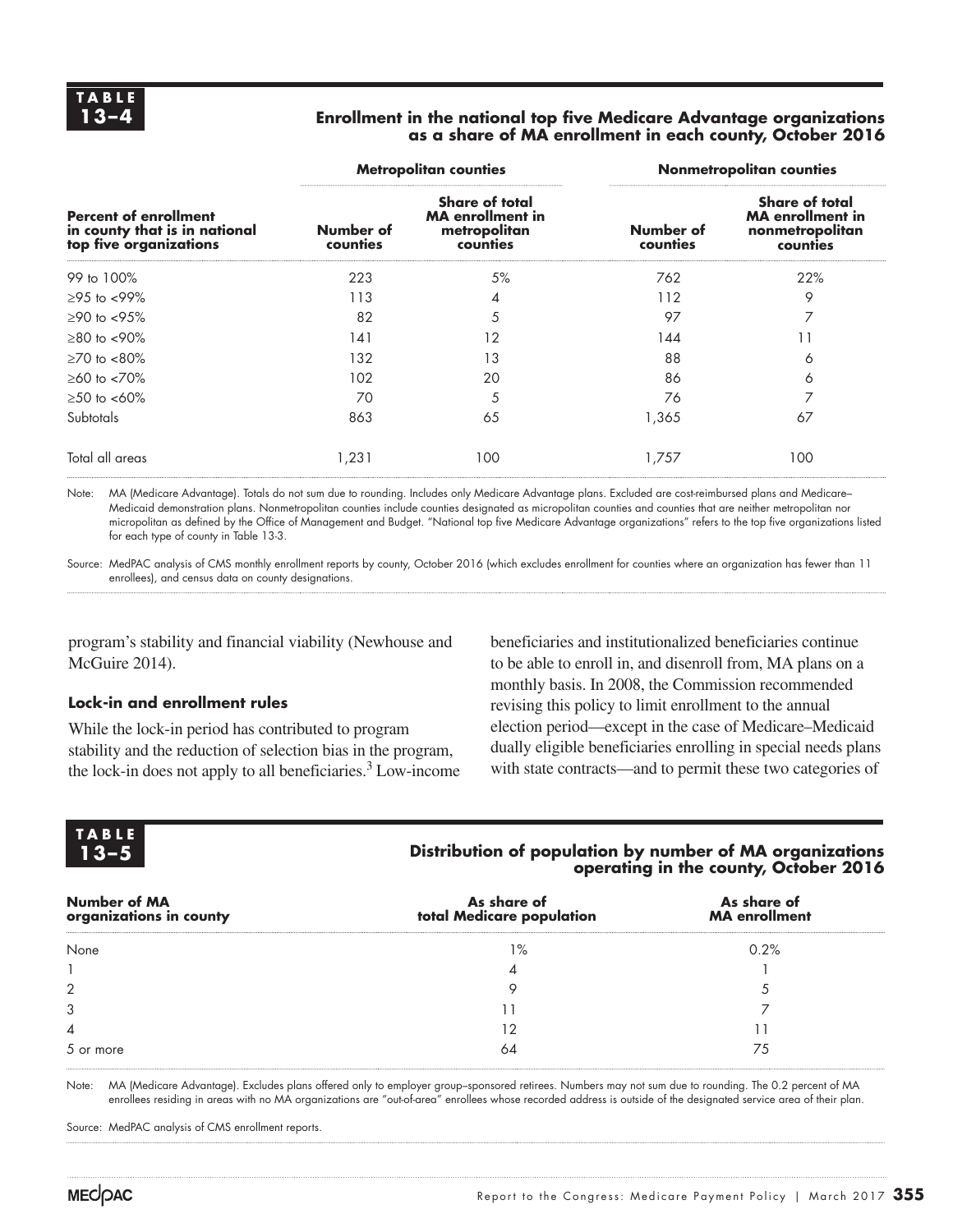#### **13–6 Projected benchmarks, bids, and payments as a percentage of fee-for-service expenditures for 2017, by plan type**

|                                                        | Share of FFS spending in 2017* |             |                 |  |  |  |
|--------------------------------------------------------|--------------------------------|-------------|-----------------|--|--|--|
| <b>Plan type</b>                                       | <b>Benchmarks</b>              | <b>Bids</b> | <b>Payments</b> |  |  |  |
| All MA plans                                           | 106%                           | 90%         | 100%            |  |  |  |
| <b>HMO</b>                                             | 106                            | 88          | 99              |  |  |  |
| Local PPO                                              | 111                            | 101         | 107             |  |  |  |
| Regional PPO                                           | 101                            | 94          | 98              |  |  |  |
| <b>PFFS</b>                                            | 110                            | 108         | 109             |  |  |  |
| Restricted availability plans included in totals above |                                |             |                 |  |  |  |
| <b>SNP</b>                                             | 105                            | 92          | 100             |  |  |  |

*All values would be increased by 4 percent if coding intensity (discussed elsewhere in this chapter) were to be reflected fully (i.e., payments for all MA plans would average 104 percent of FFS spending if the coding differences were fully reflected).* 

Note: FFS (fee-for-service), MA (Medicare Advantage), PPO (preferred provider organization), PFFS (private fee-for-service), SNP (special needs plan). Benchmarks are the maximum Medicare program payments for MA plans and incorporate plan quality bonuses. We estimate FFS spending by county using the 2017 MA rate book. We removed spending related to the remaining double payment for indirect medical education payments made to teaching hospitals.

\*All numbers in this table have been risk adjusted and reflect quality bonuses, but they have not been adjusted for coding intensity differences between MA and FFS that exceed the statutory minimum adjustment.

Source: MedPAC analysis of data from CMS on plan bids, enrollment, benchmarks, and fee-for-service expenditures.

beneficiaries (low income or institutionalized) to disenroll from an MA plan to go to FFS but not to join another MA plan. This approach addressed the concern about churning of enrollment from plan to plan and the possible incentive that plans might have to encourage the disenrollment of certain beneficiaries based on their health care needs.

A major motivation for the Commission's 2008 recommendation was concern over reported marketing abuses, with enrollees churned across different plans and "find[ing] themselves enrolled in plans that charge them more cost sharing than under FFS. Another consequence is that these beneficiaries can enroll and disenroll from plans frequently, harming the continuity of care if their providers do not participate in each plan" (Medicare Payment Advisory Commission 2008). Some of the issues that gave rise to the concerns have been addressed through CMS rules on broker compensation, including, for example, a requirement that plans fully recoup broker commissions in cases of "rapid disenrollment," which occurs when a beneficiary disenrolls from a plan within three months of enrollment (with certain exceptions).

It may be appropriate for the Commission to reconsider what the rules should be on lock-in and what approach best serves the interests of beneficiaries. The concern

that continuity of care is disrupted when beneficiaries change plans frequently was expressed in site visits to plans participating in the Medicare–Medicaid financial alignment demonstration projects. The plans in those programs argue for a lock-in period as a means of improving the care a plan can provide to an enrollee with complex care needs and other vulnerabilities. At the same time, however, dually eligible beneficiaries may face more confusion about the consequences, or the benefits, of enrolling in an MA plan—such as whether MA benefits may duplicate Medicaid coverage. This confusion may arise particularly among dual-eligible beneficiaries enrolled in a Medicaid managed care plan who are enrolled in, or considering enrolling in, the MA plan of a different company.

#### **2017 benchmarks, bids, and payments relative to FFS spending**

Using plans' bid projections, we compare the Medicare program's projected MA spending with projected FFS spending on a like set of FFS beneficiaries. We calculate and present three sets of percentages: the benchmarks relative to projected FFS spending, the bids relative to projected FFS spending, and the resulting payments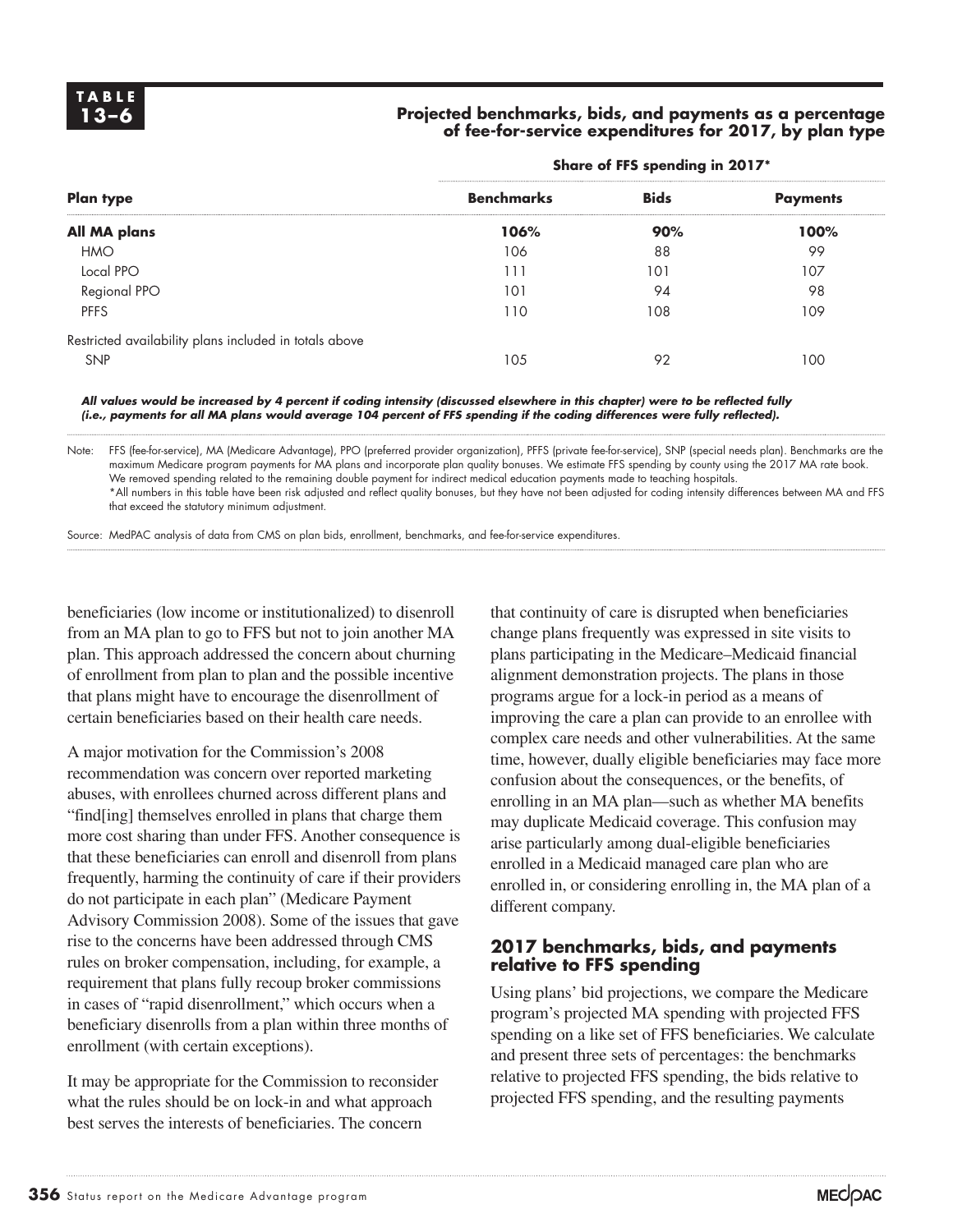**TABLE**

#### **13–7 Distribution of 2017 MA bids relative to FFS**

| <b>Bid-to-FFS ratio</b> | <b>Share of bids</b> | Share of projected MA enrollment |
|-------------------------|----------------------|----------------------------------|
| Less than 0.7           | 5%                   | 5%                               |
| $0.7$ to $0.8$          |                      | 16                               |
| 0.8 to 0.9              | 21                   | 22                               |
| 0.9 to 1.0              | 30                   | 33                               |
| 1.0 to 1.1              | 24                   | 19                               |
| More than 1.1           |                      |                                  |

Note: MA (Medicare Advantage), FFS (fee-for-service). Employer group plans and special needs plans are not included. Totals may not sum to 100 percent due to rounding.

Source: MedPAC analysis of data from CMS on plan bids, enrollment, benchmarks, and fee-for-service expenditures.

to MA plans relative to projected FFS spending. Benchmarks are set each April for the following year. Plans submit their bids in June and incorporate the recently released benchmarks. Benchmarks reflect FFS spending estimates for 2017 made by CMS actuaries at the time the benchmarks were published in April 2016. We estimate that 2017 MA benchmarks (including quality bonuses), bids, and payments will average 106 percent, 90 percent, and 100 percent of FFS spending, respectively (Table 13-6). Each of those measures is lower than last year's, but they do not take risk coding intensity into account.

#### **How Medicare calculates MA benchmarks**

Under PPACA, each county's benchmark, excluding quality bonuses, is a certain share (ranging from 95 percent to 115 percent, subject to caps) of the average per capita FFS Medicare spending for the county's beneficiaries, which include those with both Part A and Part B coverage and those with only Part A *or* Part B. Each county's benchmark, excluding quality bonuses, is determined by organizing the counties into quartiles based on their FFS spending. Each quartile contains 786 or 787 counties. Low-FFS-spending counties have benchmarks higher than FFS to help attract plans, and high-FFSspending counties have benchmarks lower than FFS to generate Medicare savings.

Counties (excluding the territories) are ranked by average FFS spending; the highest spending quartile of counties has benchmarks set at 95 percent of local FFS spending. The next highest spending quartile of county benchmarks is set at 100 percent of FFS spending, followed by the third highest quartile set at 107.5 percent of FFS spending. The lowest spending quartile has benchmarks set at 115 percent of local FFS spending (the U.S. territories are treated like counties in this low-spending quartile).

Plans awarded quality bonuses will have benchmarks 5 percent higher than the standard county benchmarks; in certain counties (where plans can receive a double bonus), the benchmarks for plans awarded quality bonuses will be 10 percent higher than the standard benchmarks. In our March 2016 report to the Congress, we provide more detail on double-bonus counties and benchmark growth caps. We recommended eliminating the double bonuses as well as the benchmark growth caps, which limited the benchmarks in many counties (Medicare Payment Advisory Commission 2016).

#### **MA bids and payments for different plan types**

The modest growth in benchmarks over the past few years has exerted fiscal pressure on MA plans and encouraged them to better control costs and restrain growth in their bids. The average bid for 2017 is 90 percent of the projected FFS spending for beneficiaries with similar geographic and risk profiles, down from 92 percent for nonemployer plans in 2016. About 67 percent of nonemployer non-SNP plans bid to provide Part A and Part B benefits for less than what the FFS Medicare program would spend to provide these benefits in 2017 (Table 13-7). These plans are projected to enroll 75 percent of nonemployer non-SNP MA enrollees in 2017.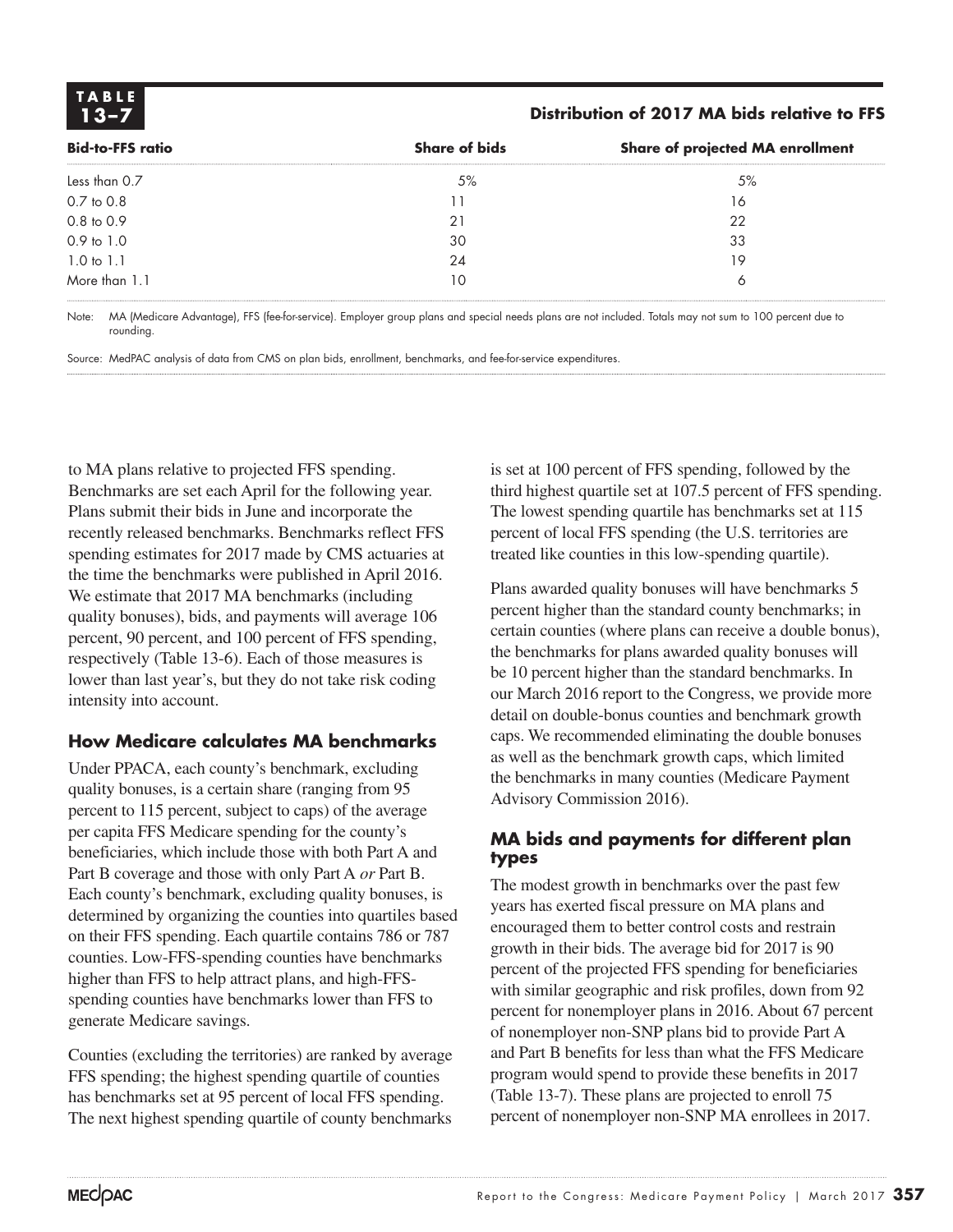

About 5 percent of MA beneficiaries, excluding those About 5 percent of MA beneficiants, excluding those<br>enrolled in employer group MA plans, are projected to enroll in plans that bid lower than 70 percent of FFS spending, while 6 percent are projected to enroll in plans Plans bld mgn (relation of that bid at least 110 percent of FFS spending. at feast 110 percent of 110 spending.

Figure 13-2 shows how plans bid relative to FFS for service areas with different ranges of FFS spending. This figure is based on data from over 2,100 plan bids  $\frac{13-2}{2}$ . However, when and excludes roughly 1,500 employer plans, SNPs, and plans in the territories. The first three FFS spending ranges roughly correspond to the FFS ranges in the first findin<br>these successive in the geometric styles for 2017 described three quartiles in the payment rules for 2017 described previously. We broke the fourth quartile into three FFS spending ranges because a substantial share of Medicare beneficiaries—about 35 percent—live in counties in the highest spending quartile. Each of the 6 FFS ranges

covers the bids of at least 90 plans and has at least 700,000 projected enrollees.

Plans bid high (relative to FFS) in areas with relatively low FFS spending and low where FFS spending is relatively high. For example, when plans bid for service  $3-2$  shows how plans bid relative to FFS for areas that average less than \$725 in monthly FFS spending, they are likely to bid more than FFS (Figure 13-2). However, when plan service areas average more ludes roughly 1,500 employer plans, SNPs, and than \$725 per month in FFS spending, plans are likely to bid below (sometimes far below) the FFS level. This finding suggests that, geographically, plan costs do not vary as much as FFS spending. Ninety-eight percent of beneficiaries live in a county served by at least one plan that bid below the average FFS spending of its service area. However, that does not mean that plans can bid lower than FFS in every county because plans with large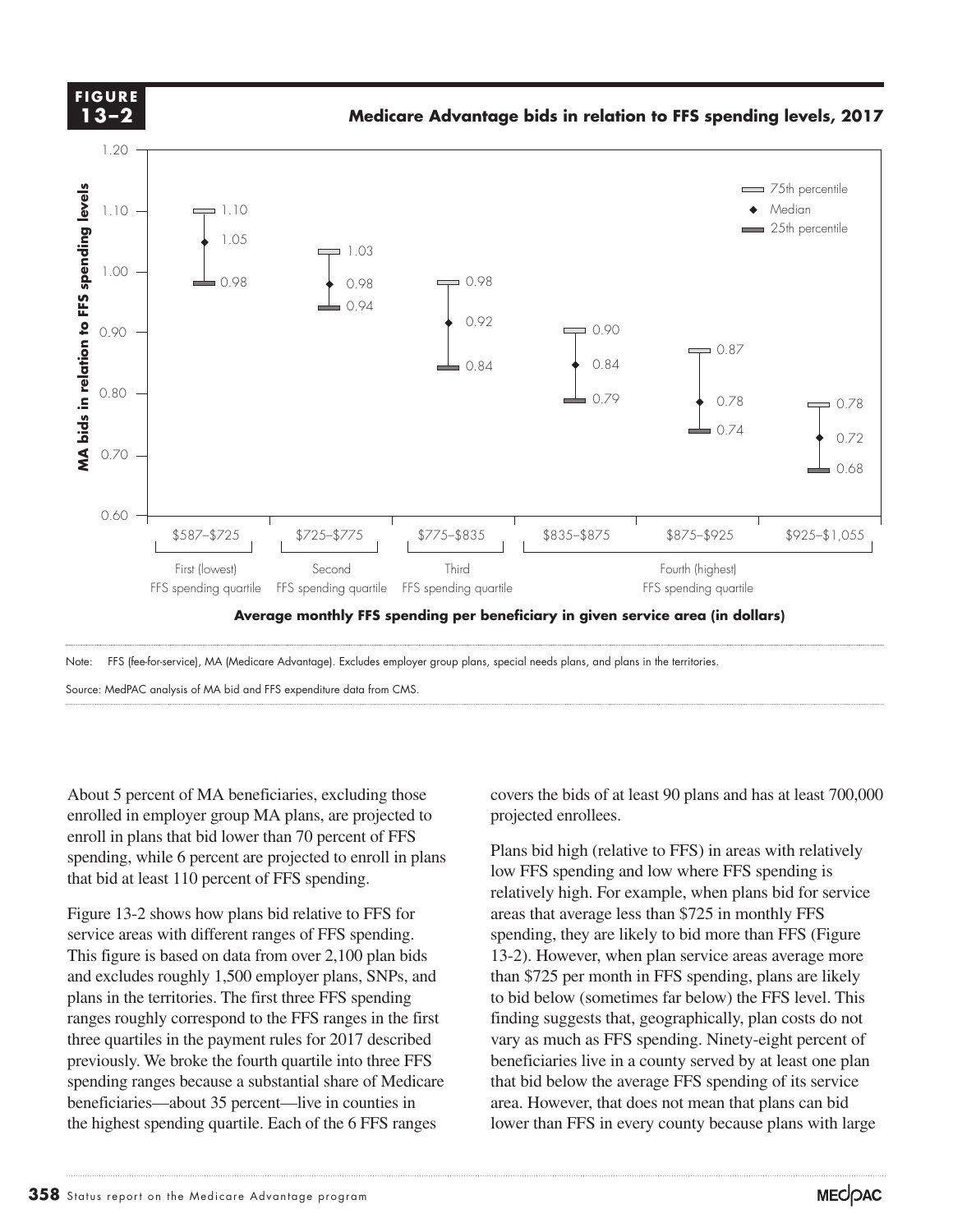service areas and a geographically dispersed membership are probably not considering exactly how their costs will vary in each county they serve.<sup>4</sup> The bidding and payment patterns are reported here as averages, but clearly there is much variation within these averages (Table 13-6, p. 356, and Figure 13-2, p. 358).

Although plan bids average less than FFS spending, payments for these plans' enrollees can often exceed FFS spending because the benchmarks (including the quality bonuses) can be high relative to their area's FFS spending. Overall, plan bids average 90 percent of expected FFS spending for beneficiaries with similar geographic and risk profiles in 2017, but because the benchmarks average 106 percent of FFS spending, Medicare pays an average of 100 percent of FFS for beneficiaries enrolled in MA (coding intensity differences are not considered in these numbers). Excluding quality bonuses and assuming no change in bidding, Medicare benchmarks average 102 percent of FFS, and Medicare payments would average 98 percent of FFS for MA enrollees.

The ratio of MA plan payments to FFS spending varies by plan type. For example, HMOs as a group bid an average of 88 percent of FFS spending, yet 2017 payments for HMO enrollees are estimated to average 99 percent of FFS spending because of benchmarks averaging 106 percent of FFS spending. Local PPOs and PFFS plans have average bids above FFS spending. As a result, payments for local PPO and PFFS enrollees are estimated to be 107 percent and 109 percent, respectively, of FFS spending. Payments for beneficiaries enrolled in regional PPOs averaged 98 percent of FFS because of the relatively low benchmarks for the regional PPOs.

We analyzed bids and payments to SNPs separately because these plans are available only to subpopulations of Medicare beneficiaries and bidding behavior may differ from that of other plan types. In the past, payments to SNPs and their bids tended to be slightly higher relative to FFS spending than payments to the other nonemployer MA plans. This year in aggregate, however, SNP bids are slightly higher, but their payments are similar to the average plan because their benchmarks are slightly lower.

In the past, we recommended that CMS pay employer plans differently because the employer bids were not usually submitted for a competitive purpose, while the bids for nonemployer plans are submitted to compete

for enrollment. (For more details on employer plans and our recommendation, see our March 2014 report to the Congress (Medicare Payment Advisory Commission 2014).) CMS no longer pays the employer plans based on their bids but instead pays them based on the bidding behavior of the nonemployer plans. As a result, we expect that payments to employer plans will look like the payments to the nonemployer plans analyzed here.

The absence of employer plan bids limits our ability to determine the average margin level in the MA sector. We last reported margins for 2013 based on historical data included in plan bids (Medicare Payment Advisory Commission 2016). In that analysis, we found that average revenue-weighted margins in 2013 were at 4.2 percent, with employer group plans and Part D margins included. If employer plans are excluded from the data and the margins for Part D are excluded, the 2013 margins would average 3.1 percent. The comparable 2015 average margin—for nonemployer plans and excluding Part D drugs—is 1.4 percent. Including Part D drug margins we estimate would raise the margin by approximately 0.5 percent; if employer plan data were available, the margin would likely be higher. Two additional factors affecting this margin estimate are (1) MA plans are subject to payment of insurer fees (which we estimate as representing 1.5 percent of plan revenue, but which will be suspended in 2017) and (2) as of 2014, plans are subject to an 85 percent medical loss ratio requirement, which could also result in reduced margins. Other indicators in the marketplace suggest that companies operating in the MA market are doing well financially, as evidenced by Securities and Exchange Commission filings and by recent merger activity prompted by a desire to have a larger presence in the MA market (Evans 2015).

#### **Perspective on MA plans and payments**

Enrollment in MA has reached 17.5 million enrollees (31 percent of all Medicare beneficiaries) and continues to grow faster than Medicare FFS enrollment. Plans are available to 99 percent of Medicare beneficiaries, and some measures of availability have improved over the last year. Rebates, which must be used to fund extra benefits, have risen over the past year and are now the highest in recent program history. In 2017, excluding quality bonuses and assuming no coding intensity differences, MA benchmarks average 102 percent of FFS and MA payments average 98 percent of FFS. However, including the quality bonuses and assuming the higher coding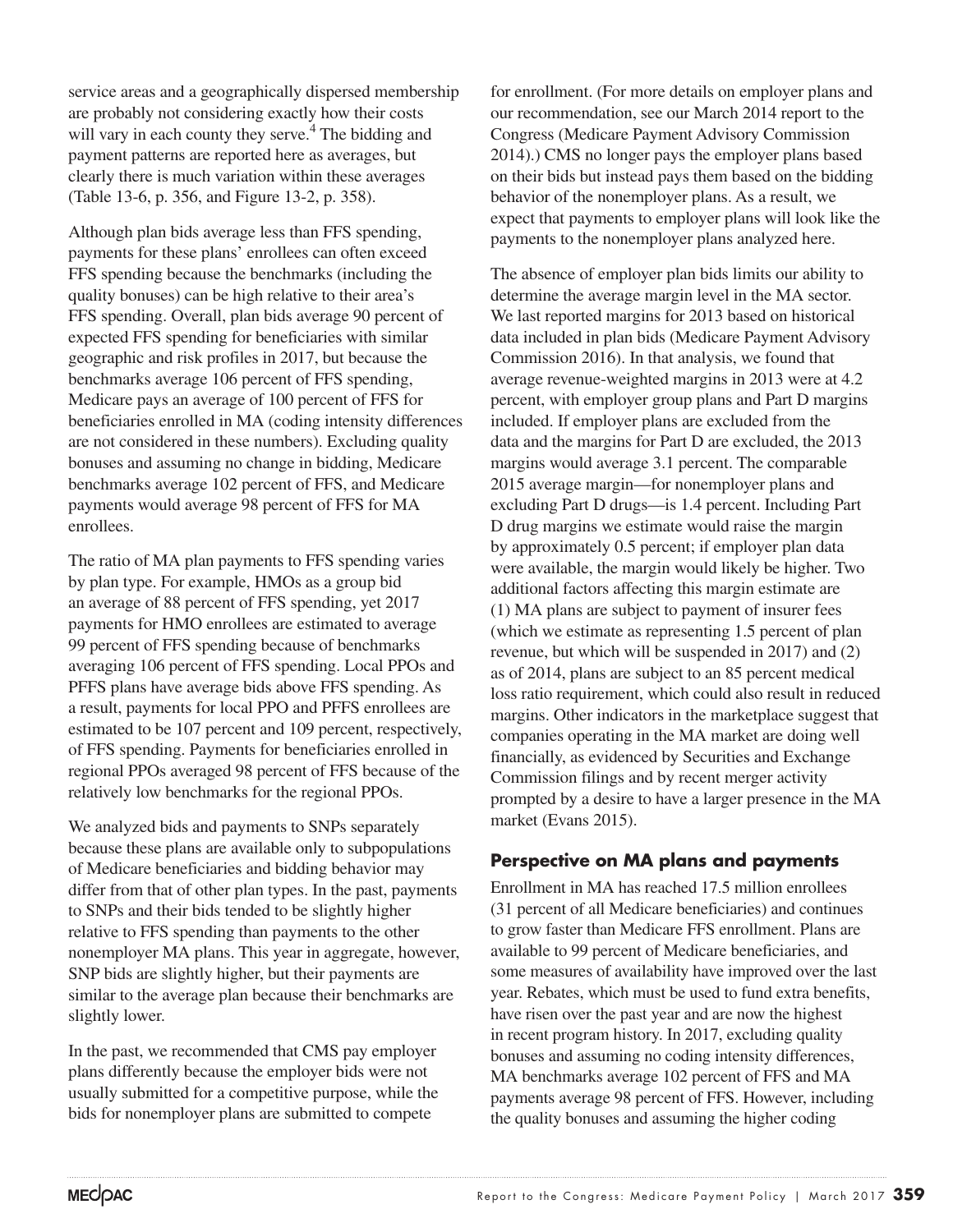#### **13–8 The share of Medicare enrollment in managed care is increasing, and the share of Medicare FFS enrollment in both Part A and Part B is declining, 2009–2015**

|                                                                  | 2009  | 2010  | 2011  | 2012  | 2013  | 2014     | 2015  |
|------------------------------------------------------------------|-------|-------|-------|-------|-------|----------|-------|
| Share of all Medicare beneficiaries<br>enrolled in managed care* | 24.0% | 24.6% | 25.3% | 26.7% | 28.3% | $30.2\%$ | 31.6% |
| Share of all FFS beneficiaries enrolled in:                      |       |       |       |       |       |          |       |
| Part A and Part B                                                | 88.8  | 88.6  | 88.3  | 87.7  | 87.3  | 87.0     | 86.8  |
| Part A but not Part B                                            | 10.2  | 10.4  | 10.8  | 11.5  | 11.8  | 12.1     | 12.4  |
| Part B but not Part A                                            | ∣.0   | l .O  | 0.9   | 0.9   | 0.8   | 0.8      | 0.8   |

Note: FFS (fee-for-service). These data provide a snapshot of enrollment from July of each year. They are unlikely to match other available data because of the timing and data organization for purposes of this analysis, but they best display the trends shown here.

\*In addition to MA plans, managed care includes Medicare cost plans, which are paid based on cost reports.

Source: MedPAC analysis of CMS enrollment data and population reports.

intensity we discuss later in this chapter, MA payments average 104 percent of FFS spending.

Overall, the payment indicators are mostly positive. As a result, we conclude that the MA program is more efficient than in the past. However, some payment issues remain, related to intercounty payment equity, coding intensity, and quality measures.

Over the last few years, we have made recommendations and suggestions related to these issues:

- *• Risk adjustment—*Include two years of data, the number of conditions, and full/partial Medicaid dual status in the CMS–hierarchical condition category (CMS–HCC) model (in our June 2012 report to the Congress and our 2016 comment letter on the Program of All-Inclusive Care for the Elderly).
- *• Quality measures—*Adjust the quality-star bonus payments for socioeconomic differences (in our March 2016 report to the Congress).
- *• Employer group plan bids—*Treat like bids from nonemployer plans (in our March 2014 report to the Congress).
- *• Intercounty equity—*Eliminate both the benchmark caps and the double quality bonuses (in our March 2016 report to the Congress).
- *• Coding intensity—*Improve MA coding practices (in our March 2016 report to the Congress).

#### **How Medicare calculates FFS spending for MA benchmarks**

Currently, CMS measures average FFS spending based on all FFS beneficiaries in a county (who have either Part A or Part B of Medicare or both).<sup>5</sup> Average Part A spending is calculated using all beneficiaries enrolled in Part A (those beneficiaries enrolled in both Part A and Part B as well as those enrolled in Part A only). Similarly, average Part B spending is calculated using all beneficiaries enrolled in Part B (those beneficiaries enrolled in Part A and Part B as well as those enrolled in Part B only). Those two averages are added to get the total average FFS spending amount. However, to be eligible to join an MA plan, a beneficiary must be enrolled in both Part A *and* Part B.

Over the last few years, a smaller share of FFS Medicare beneficiaries have enrolled in both Part A and Part B. We find that the average risk-adjusted per beneficiary spending is higher for beneficiaries enrolled in Part A and Part B than the sum of the average spending for all beneficiaries enrolled in Part A and the average spending for all beneficiaries enrolled in Part B, as currently calculated.

Over time, a larger share of Medicare beneficiaries are joining managed care plans (MA plans and Medicare cost plans—a type of plan that is paid based on cost reports and that accounts for more than 1 percent of the Medicare population), and a larger share of those remaining in FFS Medicare do not enroll in Part B (Table 13-8). From July of 2009 to July 2015, the share of beneficiaries in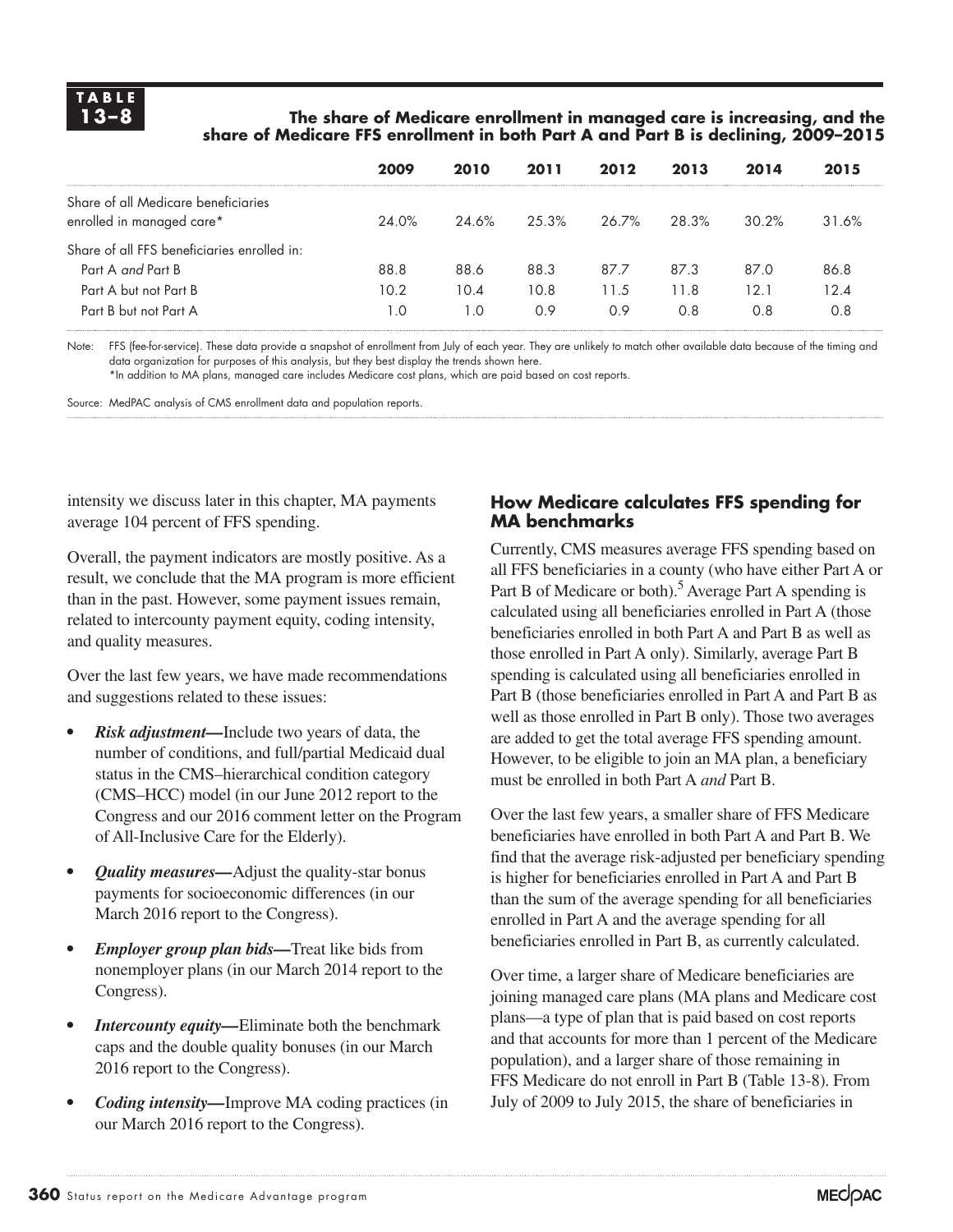



Medicare managed care plans rose from 24 percent of all Medicare beneficiaries to almost 32 percent. Of those remaining in FFS, the share of beneficiaries who had both Part A *and* Part B declined between 2009 and 2015 from about 89 percent to about 87 percent. That change is due entirely to the increase (from about 10 percent to about 12 percent) in the share of FFS beneficiaries who did not enroll in Part B. During that period, the share of beneficiarie all Medicare beneficiaries who did not enroll in Part B and have increased only modestly (not shown in Table 13-8) from about 8 percent to about 8.5 percent. That increase is amplified, however, because all of it is contained in the  $\frac{d}{dx}$ FFS population since beneficiaries not enrolled in Part <sup>WOTKETS</sup> and get health<br>In this circumstance, the legal in Index B cannot enroll in managed care plans. Thus, as more beneficiaries enroll in MA, those beneficiaries remaining in FFS are less likely to have enrolled in both Part A and Part B. • Use paragraph styles (and object styles) to format. The format of the format of  $\mathbf{b}$ 

The pattern of increasing Medicare managed care penetration leading to a larger share of the remaining FFS population not enrolling in both Part A and Part B can also be seen across counties within a given year. Figure 13-3

shows the relationship between the share of a county's FFS Medicare population who did not enroll in both Part A and Part B for all of 2014 and the share of beneficiaries in Medicare managed care plans. The figure is a scatter plot in which each dot represents one of the 396 counties with at least 25,000 Medicare beneficiaries in 2014. There is a strong relationship between a county having a high rate of beneficiaries who opt not to enroll in both Part A and Part B and having a high Medicare managed care penetration rate.

 $\mathbb{R}^n$  is a hadden in Part B for the manual setting may choose not to enroll in Part B for  $\mathbb{R}^n$ different reasons. Some beneficiaries may be active workers and get health insurance through their employer. In this circumstance, the beneficiary still is enrolled in  $\frac{1}{2}$  ciaries enroll in MA, those beneficiaries remaining Part A, but Medicare may be the secondary payer after the employer. Other beneficiaries may feel they cannot afford the premium (roughly \$100 per month). Some beneficiaries may feel they are healthy enough or use health care services rarely enough that it would not be a good deal for them. Beneficiaries whose income requires them to pay the income-related premium (IRP) may not see Part B as a good value, as the premium including the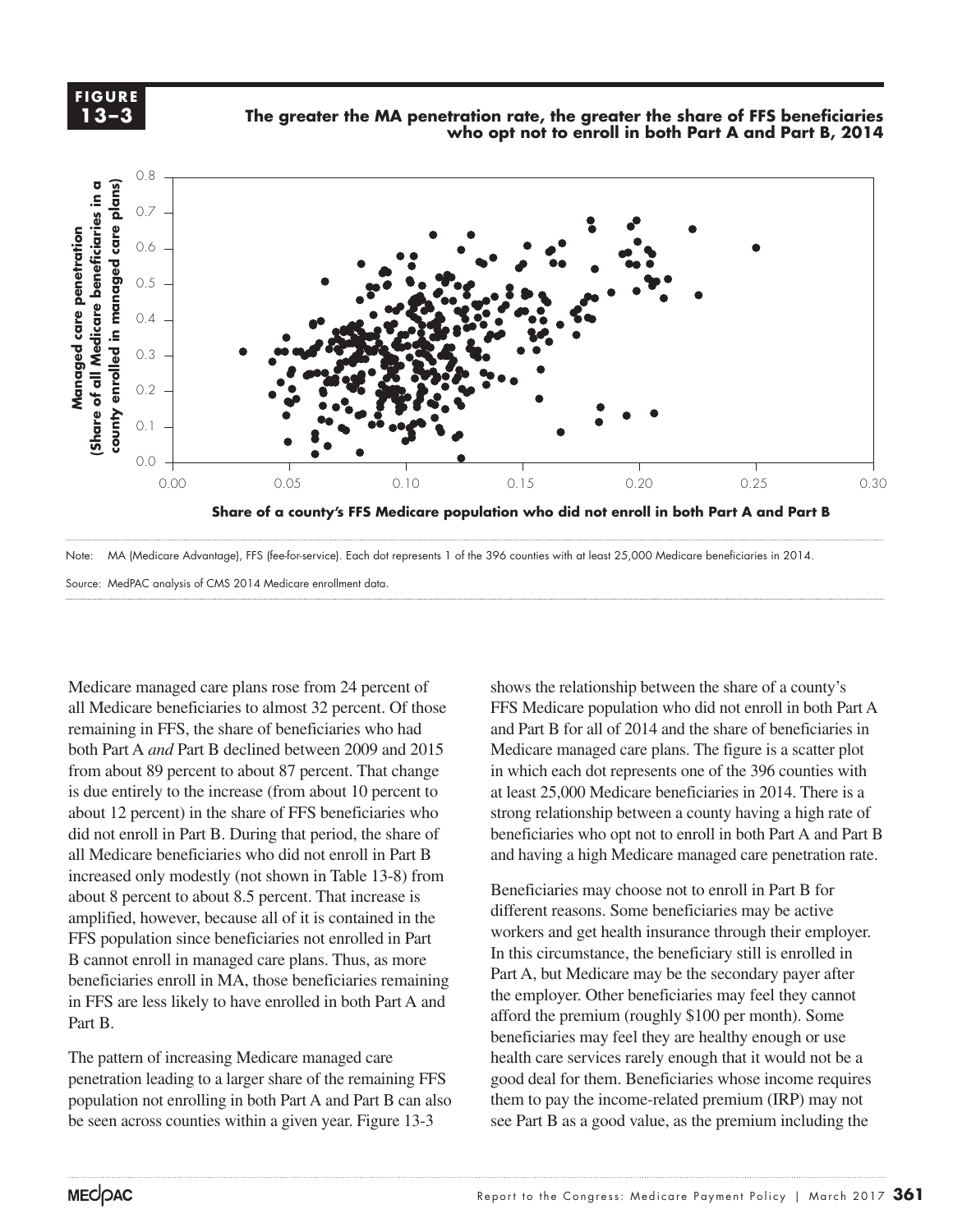IRP reached almost \$400 per month in 2016. Since the IRP has been affecting more beneficiaries, we suspect that it may be a factor in the trend to opt out of Part B. Regardless of why a beneficiary chooses not to purchase Part B, it is likely that these beneficiaries use fewer services in Medicare and have lower risk than the average beneficiary who does purchase Part B.

We examined the Part A and Part B FFS spending for beneficiaries who were in Medicare FFS for all of 2014 and enrolled in either Part A (with or without Part B) or in Part A and Part B. We found that Part A spending for beneficiaries enrolled in Part A and Part B all year averaged 8 percent more than average Part A spending for beneficiaries enrolled in Part A (with or without Part B). Beneficiaries in Part A who choose not to buy Part B are, on average, healthier than those who buy Part B. We found that the average risk score of beneficiaries enrolled in both Part A and Part B is 6 percent higher than all beneficiaries enrolled in Part A (with or without Part B), without accounting for the effect of Medicare Secondary Payer status. Therefore, after risk adjustment, we found the difference in Part A spending between these two groups of beneficiaries is about 2 percent higher for those in both Part A and Part B.

We did the same analysis for Part B FFS spending as for Part A FFS spending. We found that more than 99 percent of beneficiaries enrolled in Part B all year also enrolled in Part A all year. We also found that the beneficiaries with Part B coverage (with or without Part A) were similar in spending and health risk to beneficiaries with both Part A and Part B. There was virtually no difference in riskadjusted Part B spending between those beneficiaries with Part B (with or without Part A) for 2014 and those with both Part A and Part B. So, the difference in FFS spending comes from beneficiaries who do not buy Part B coverage. Overall, total average FFS risk-adjusted spending for beneficiaries enrolled in both Part A and Part B is about 1 percent higher than spending for all beneficiaries enrolled in FFS Medicare.

Given that a lower share of all beneficiaries are enrolling in Part B, and that increasing MA enrollment is leaving a lower share of people in FFS buying Part B coverage, certain counties are likely to have MA benchmarks based on FFS baseline spending inaccurately measured with a relatively low proportion of beneficiaries enrolled in both Part A *and* Part B. As this problem is expected to grow, it may be more equitable across counties for CMS to calculate the county-level FFS spending using only FFS

beneficiaries who are enrolled in both Part A and Part B. Compared with the current CMS process of calculating the county-level FFS spending based on all beneficiaries enrolled in FFS Medicare, we believe that the average FFS spending used in the benchmark calculations would rise by about 1 percent nationally and thus result in an increase in payments to MA plans.<sup>6</sup>

While the overall increase in average FFS spending used in benchmark calculations is likely to be small if FFS spending is calculated using only beneficiaries enrolled in both Part A and Part B, the effect will vary by county. Counties with 15 percent to 25 percent of all their FFS beneficiaries not enrolled in both Part A *and* Part B would likely see their benchmarks rise by 2 percent or 3 percent. Alternatively, counties with significantly lower than average (13 percent) enrollment that is not in both Part A and Part B would be likely to see little or no increase in benchmarks if this change were made.

CMS has made a special adjustment to the FFS calculation for Puerto Rico because the majority of its FFS population does not buy Part B. Hawaiian plans have recently sought accommodation because about 20 percent of the Hawaiian FFS population does not enroll in Part B. But while Hawaii is near the top in the share of FFS beneficiaries without Part B, other areas such as Albuquerque, NM; Denver, CO; Pittsburgh, PA; Portland, OR; and several areas in California have similar shares of FFS beneficiaries without Part B. These areas all have MA penetration rates over 47 percent, and by determining benchmarks using only beneficiaries with both Part A and Part B, the estimated effects on FFS spending could be large and result in higher benchmarks for these areas. Of course, CMS could make case-by-case adjustments, as it did with Puerto Rico. However, as MA penetration continues to grow, it leaves fewer, and perhaps less representative, beneficiaries on which to calculate FFS spending. At the moment, we do not have evidence that the calculation method has caused harm to the MA program in the affected counties, in terms of plan access or quality, but for the sake of maintaining accuracy and intercounty equity, and avoiding future problems, the FFS calculation should be corrected to ensure that the population used to calculate FFS spending is representative of the expected spending for MA beneficiaries.

#### **RECOMMENDATION 13**

**The Secretary should calculate Medicare Advantage benchmarks using fee-for-service spending data only for beneficiaries enrolled in both Part A and Part B.**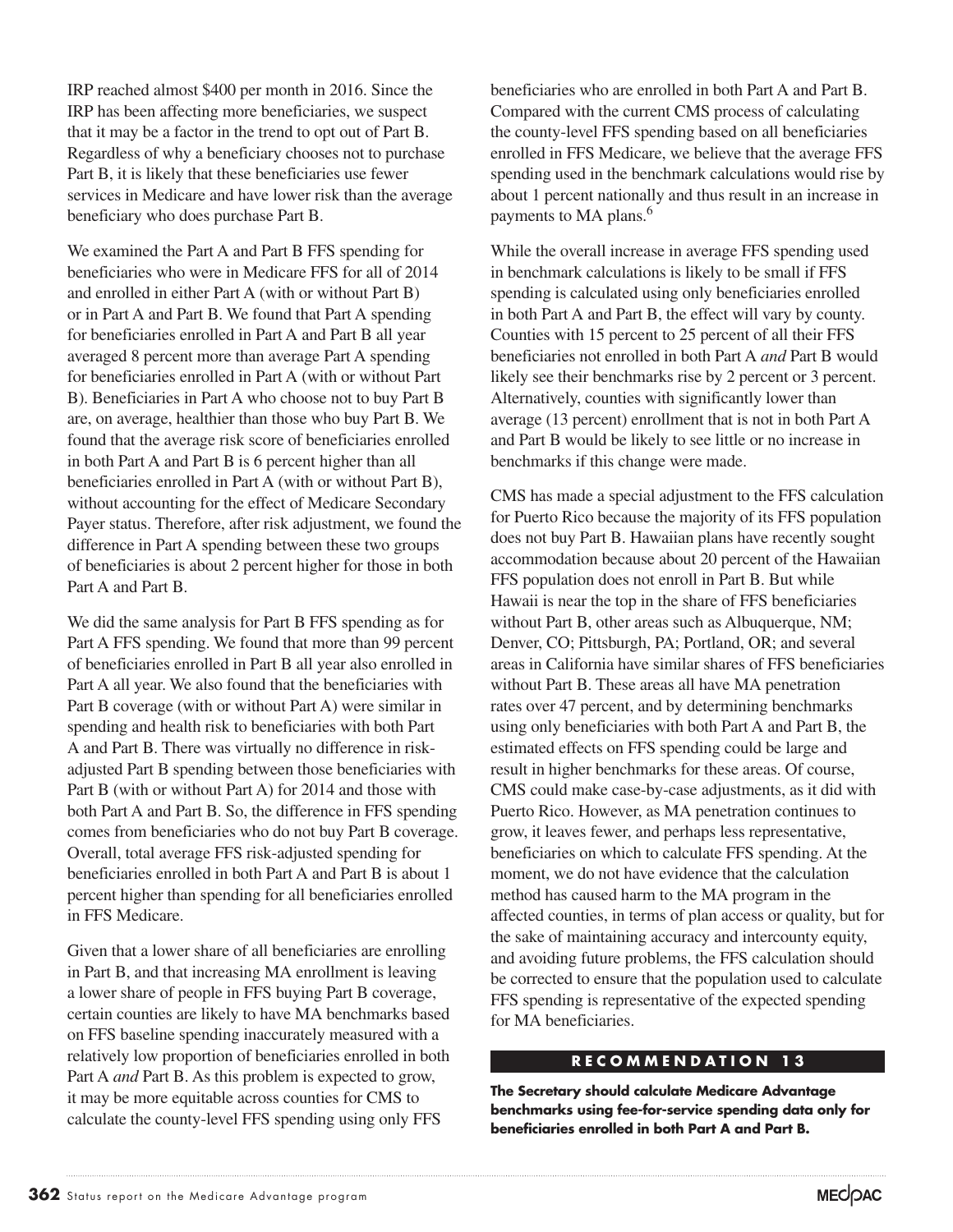#### **RATIONALE 13**

MA enrollees are required to be enrolled in both Part A and Part B. However, MA benchmarks are currently based on the Medicare spending of all FFS beneficiaries. The average Medicare spending of FFS beneficiaries enrolled in both Part A and Part B is higher than the average Medicare spending for all FFS beneficiaries. A growing share of FFS beneficiaries do not have both Part A and Part B, and the share of FFS beneficiaries who do not have both Part A and Part B varies by county. To ensure equity between FFS and the MA program, and equity across MA plans, the Secretary should calculate MA benchmarks using average FFS spending only for beneficiaries enrolled in both Part A and Part B.

#### **IMPLICATIONS 13**

#### **Spending**

We would expect Medicare program spending to increase. Under this option, spending would increase between \$750 million and \$2 billion over one year and between \$5 billion and \$10 billion over five years.

#### **Plans**

• Most counties would have higher benchmarks, and thus most plans would be paid more. In response, plans could offer more supplemental benefits and/or make higher profits.

#### **Beneficiaries**

Plans would likely get higher Medicare payments and might be able to offer enhanced benefits, which could attract higher enrollment.

#### **Financing the cost of the recommendation**

While this single new MA recommendation would raise Medicare program spending, the Commission has made other MA recommendations that would lower program spending. For example, in our March 2016 report to the Congress, we made a recommendation (which will be addressed further in the next section of this chapter) that addresses coding intensity differences between beneficiaries in FFS Medicare and beneficiaries enrolled in MA. The cost of implementing the current recommendation on MA benchmark calculations could be offset by savings derived from the earlier coding intensity recommendation, especially if the two recommendations were implemented concurrently.

There may be other financing and implementation timing considerations. The Commission has estimated that this recommendation could raise Medicare Advantage spending by about 1 percent; however, this is only an estimate, and CBO would make any official estimate of the cost of congressional action. While we have no evidence that the current FFS calculation has undercut the ability of plans to thrive and enroll beneficiaries, the calculation discrepancies are likely to grow with MA penetration, and thus the cost of the calculation change would be likely to grow. Finally, we believe the Secretary has the ability to make case-by-case adjustments which could postpone the need to make the broader change we recommend.

#### **Medicare Advantage risk adjustment**

Medicare payments to MA plans are adjusted to account for differences in beneficiary medical costs through the CMS hierarchical condition category (CMS–HCC) model. The model uses demographic information (e.g., age, sex, Medicaid status, and whether the original reason for Medicare entitlement was disability) and certain diagnoses grouped into HCCs to calculate a risk score for each enrollee. Higher risk scores generate higher payments for beneficiaries with higher expected expenditures and vice versa. CMS designed this risk adjustment model to maximize its ability to predict annual medical expenditures for Medicare beneficiaries. Therefore, in developing the model, CMS used statistical analyses to select certain HCCs for inclusion in the model based on each HCC's ability to predict annual Medicare expenditures, ensuring that the diagnostic categories included in the model were clinically meaningful and specific enough to minimize inappropriate manipulation or discretionary coding (Pope et al. 2004). As a result, CMS determined that only diagnoses resulting from a hospital inpatient stay, hospital outpatient visit, or a face-to-face visit with a physician or other health care professional were acceptable for determining payment through the risk adjustment model, though there are a few exceptions. Other possible sources of diagnostic information—such as encounters for home health, skilled nursing, ambulatory surgery, durable medical equipment, and hospice services—are not used to determine payment through the risk adjustment model, either because adding diagnoses from these sources did not improve the model's ability to predict medical expenditures or because of concerns about the reliability and manipulability of the diagnoses.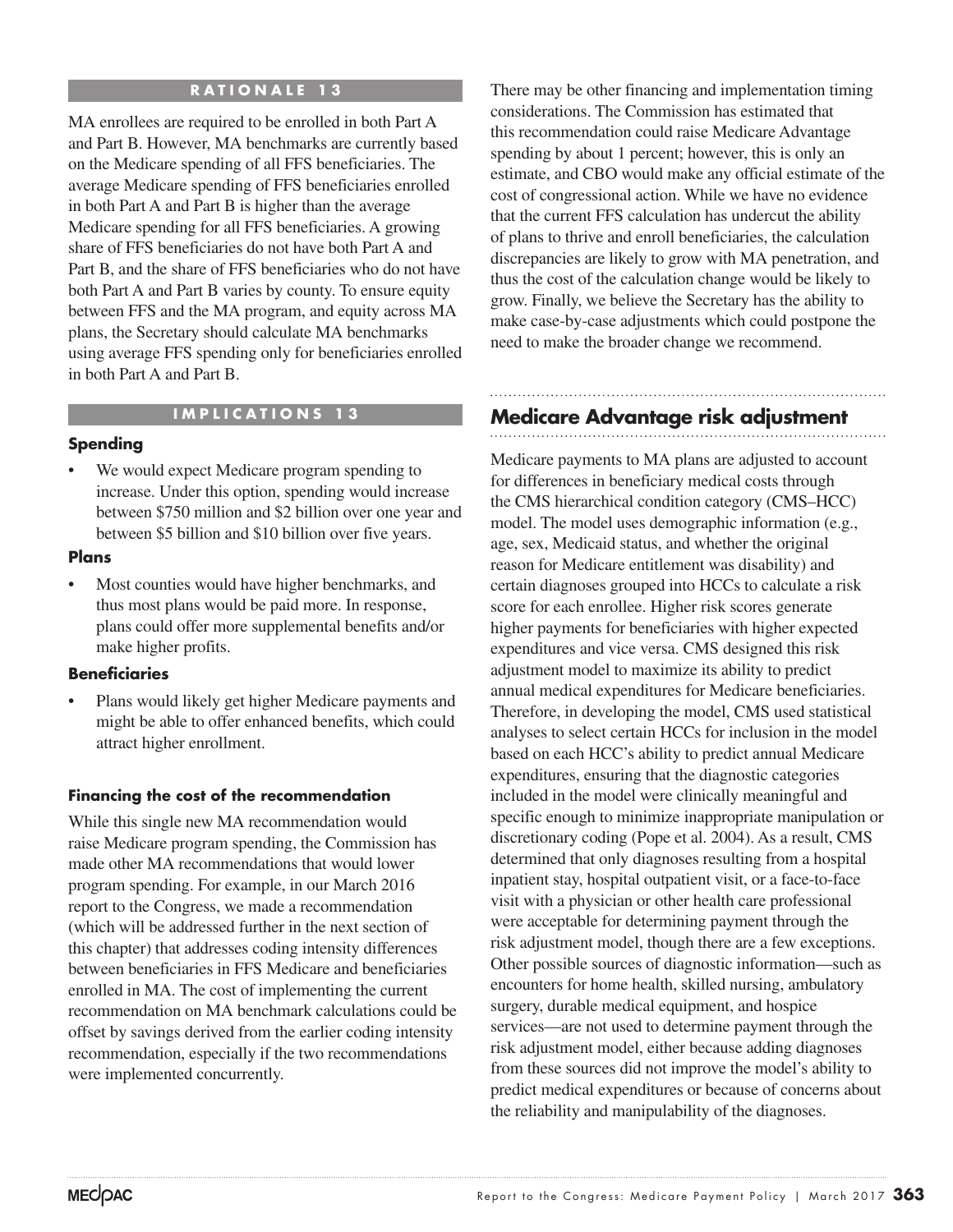Diagnostic data in the CMS–HCC model are used prospectively, meaning that diagnoses collected during one calendar year are used to predict Medicare costs for the following calendar year. A particular diagnosis code needs to be submitted only once during the data collection year for the related HCC to be counted in an enrollee's risk score in the following payment year. Multiple submissions of the same diagnosis code and submissions of different diagnosis codes that are grouped in the same HCC do not affect an enrollee's risk score.

Each demographic and HCC component in the risk adjustment model has a coefficient that represents the expected medical expenditures associated with that component. These coefficients are estimated based on Medicare FFS claims data such that all Medicare spending in a year is distributed among the model components. Medicare payment for a particular MA enrollee is equal to the sum of the dollar-value coefficients for all components identified for that enrollee.<sup>7</sup> For example, the annual Medicare payment to an MA organization in 2017 for an 84-year-old male (\$5,555) with diabetes without complication (\$1,030) would be \$6,585, which is the sum of the two relevant model components. Identifying an additional HCC for an enrollee can significantly increase the Medicare payment. If the same 84-year-old male with diabetes is also found to have vascular disease (\$2,951), the Medicare payment to the MA organization would increase from \$6,585 to \$9,536. The payment for most HCCs when newly identified for an MA enrollee is between \$1,000 and \$5,000, although some HCCs carry payment of \$10,000 or more.

MA plans submit HCC information to CMS for each MA enrollee through a data submission process known as the Risk Adjustment Processing System (RAPS). Through RAPS, plans submit the minimum information necessary to identify which HCCs apply to each enrollee. Since 2012, MA plans have also been submitting detailed information about each health care encounter an enrollee has with a Medicare provider through the Encounter Data System (EDS). Before 2016, CMS used only RAPS data to identify HCCs for risk adjustment, but in 2016, CMS began a transition to EDS as the source of HCC information by generating two risk scores, one based on RAPS data and one based on EDS data. Payment in 2016 was based on a risk score that comprised a blended 90 percent RAPS risk score and 10 percent EDS risk score. CMS intends to gradually increase the portion of the payment that is based on EDS risk scores until payment is fully based on EDS risk scores. As this transition

occurs, MA plans need to submit data supporting each HCC through both RAPS and EDS to maintain consistent payment rates.

#### **Differences in MA and FFS Medicare diagnostic coding**

In the CMS–HCC risk adjustment model, CMS uses Medicare FFS claims data to estimate the model coefficients. As a result, the model calculates an expected spending amount based on Medicare FFS costs and Medicare FFS diagnostic coding patterns. To the extent that MA coding intensity differs from Medicare FFS coding, Medicare payments will be higher or lower than intended. In other words, accurate payments to MA plans in the current payment system depend on similar coding patterns in MA and FFS Medicare. However, MA plans have tended to code more diagnoses for their enrollees than would have been coded by providers in Medicare FFS.

In FFS Medicare, physician and outpatient services are paid generally based on procedure codes, and diagnosis codes serve only to justify the procedures provided. Although there is some incentive to report additional diagnoses on inpatient claims in FFS Medicare, diagnoses from inpatient claims represent a small proportion of diagnoses submitted for risk adjustment. Therefore, for the vast majority of FFS services used for risk adjustment, there is no financial incentive to report every possible diagnosis on the claims.

In contrast, given the financial incentive to code all possible diagnoses in MA, plans have used certain coding operations that are not common among FFS Medicare providers and therefore contribute to the difference in coding intensity:

- When MA plans contract with medical groups for physician services, payment to the medical group is often risk adjusted and therefore passes the incentive for diagnostic coding on to physicians who have direct access to patient diagnostic information.
- Medical chart reviews allow plans to document additional diagnoses that were identified during physician and outpatient visits or inpatient stays but not documented on the original encounter or claim. These additional diagnoses are then submitted to Medicare for payment.
- Health risk assessments are often offered through plan-initiated home visits and allow plans to document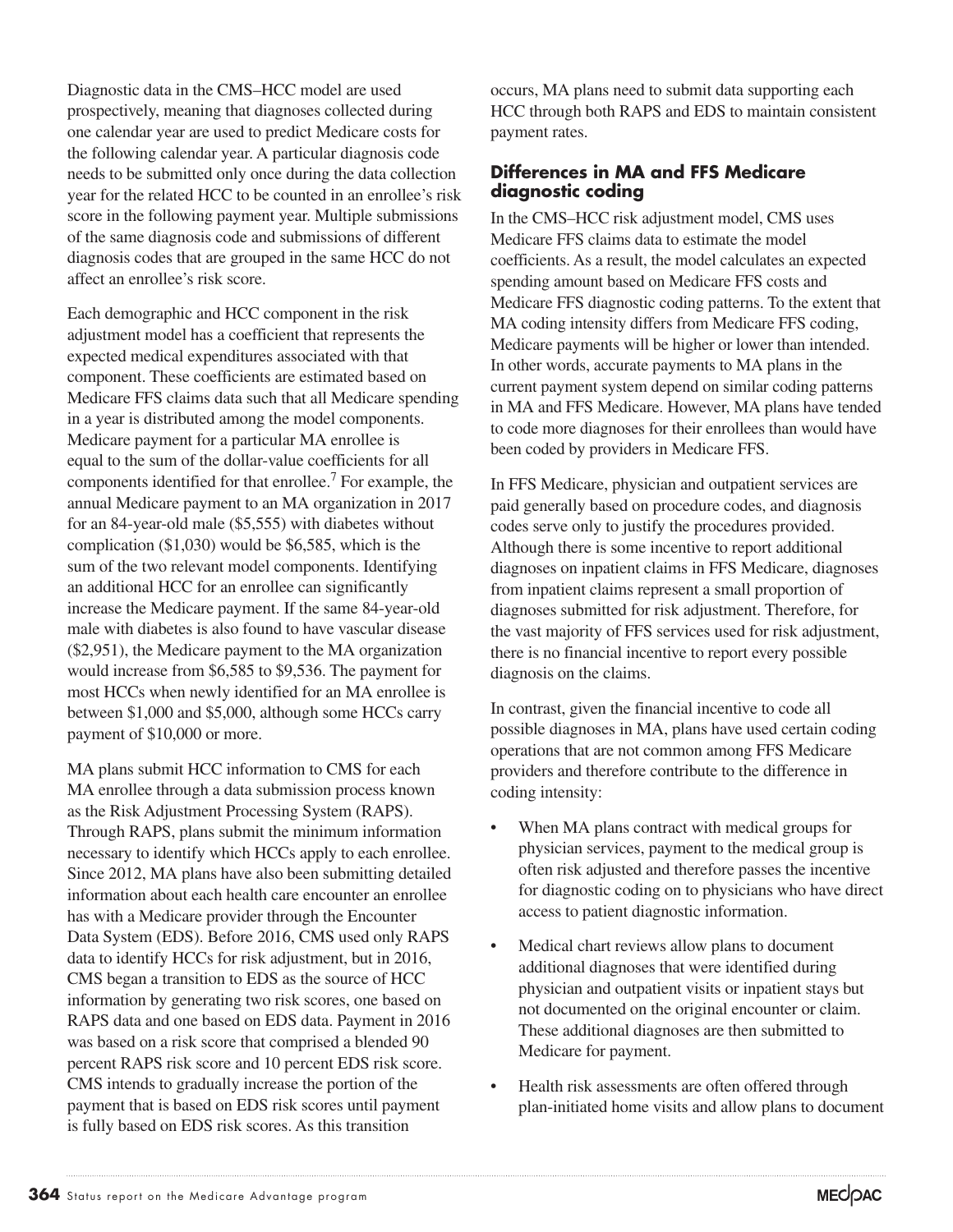chronic conditions and conduct diagnostic tests, particularly for enrollees who may not have seen their doctor in a given calendar year.

Although these actions may serve multiple purposes, such as care coordination and disease management, some plans target these actions toward beneficiaries who had an HCC documented in the prior year that is not yet documented in the current year, suggesting that identifying additional diagnoses for risk adjustment is a motivating factor. Electronic health records can make it possible for plans to monitor the consistent documentation of chronic conditions in each year after an initial diagnosis. In addition, some third-party firms focusing on revenue maximization advertise more sophisticated strategies to target "undercoded" beneficiaries.

Two hypothetical scenarios illustrate how differences in diagnostic coding can affect Medicare payment for MA beneficiaries. Consider two identical beneficiaries who each have \$10,000 in Medicare spending that is explained equally by one demographic and one HCC indicator variable. The demographic variable is correctly identified by the Medicare program and the HCC indicator is identified by FFS claims for FFS beneficiaries or by data MA plans submit to CMS for MA enrollees.

- In the first scenario, FFS claims data correctly identify both beneficiaries as having the HCC indicator. In this case, the model would attribute half of each beneficiary's spending to the demographic indicator and half to the HCC indicator; in other words, the demographic indicator is estimated to have a coefficient of \$5,000 and the HCC indicator is estimated to have a coefficient of \$5,000.
- In the second scenario, FFS claims data fail to identify the HCC indicator for one of the beneficiaries. In this case, for the beneficiary with both indicators, the model would again attribute \$5,000 to each indicator, but for the beneficiary with only the demographic indicator, the model would attribute all \$10,000 to the demographic indicator. Thus, the estimated coefficients are \$7,500 for the demographic indicator (the average of \$10,000 and \$5,000) and \$5,000 for the HCC indicator (the amount attributed for the beneficiary with both indicators).

Now consider what happens if these beneficiaries enroll in MA, and the MA plans correctly identify the HCC indicators. In scenario 1, FFS and MA coding of the

indicators is the same. The risk adjustment model in scenario 1 would estimate a payment amount of \$10,000 to the MA plans for each beneficiary, which is the sum of \$5,000 in expected spending associated with the demographic indicator and \$5,000 in expected spending associated with the HCC indicator. In scenario 2, FFS and MA coding are different in that the HCC was correctly identified for both beneficiaries in MA, but for only one beneficiary in FFS. The risk adjustment model in scenario 2 would estimate a payment of \$12,500 to the MA plans for each beneficiary, the sum of the coefficients \$7,500 and \$5,000. In this hypothetical example, we know that the FFS spending was \$10,000 for each of these beneficiaries and the payment to the MA plan should have been \$10,000 per beneficiary. However, more complete MA coding in scenario 2 resulted in a payment of \$12,500 to the MA plan, which is too high. It is these excess payments to MA plans (the \$2,500 in scenario 2) that the coding adjustment is designed to offset.

Some would argue that FFS coding is the problem and MA plans are being punished by the coding intensity adjustment. Although we have not set out to determine whether FFS or MA coding is more appropriate, we have considered policies to improve FFS coding as a way to reduce coding differences (see discussion of the Commission's March 2016 recommendation, p. 368). Furthermore, we note that, in aggregate, MA plans are not being punished by the coding adjustment. The risk adjustment system paid an additional \$2,500 to the MA plan, and an adjustment that fully accounts for the impact of coding intensity would offset the excess payments.

#### **Policies to address the impact of coding differences**

A series of congressional mandates have required CMS to address the impact of coding differences by reducing MA risk scores. Starting in 2014, the mandates specified a minimum reduction of about 5 percent in 2014, increasing to about 6 percent in 2018, at which level it will remain until CMS estimates a risk adjustment model using MA expenditure data. Because of the mandates, CMS reduced MA risk scores by 3.41 percent in each year from 2010 through 2013, and by the minimum required by law for 2014 through 2017, although larger reductions would have been allowed. For 2017, the minimum reduction is 5.66 percent.

CMS has taken an additional step to help control the increased coding in MA. Beginning in 2014, CMS phased in a new CMS–HCC model. Relative to the old model,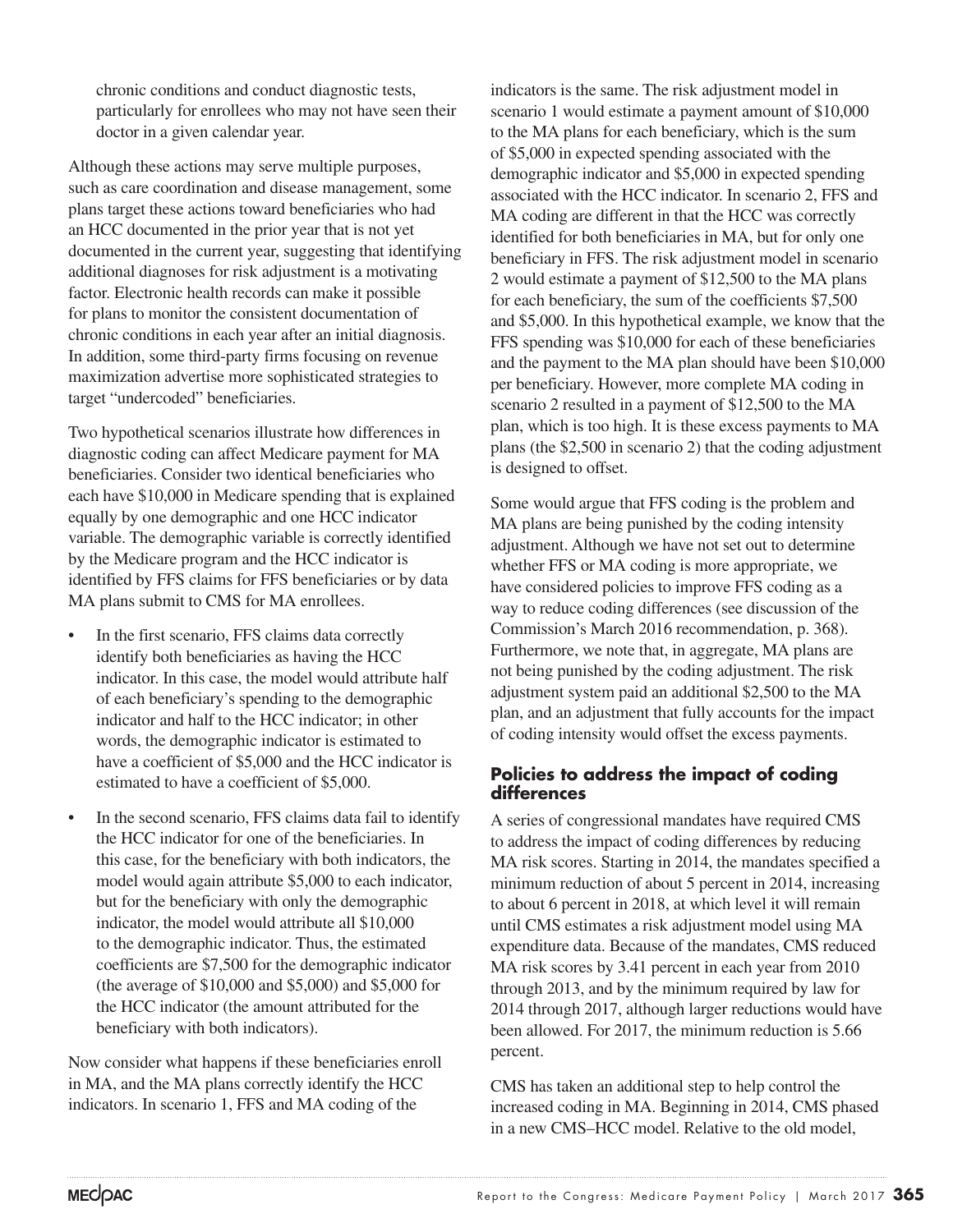



Source: MedPAC analysis of CMS enrollment and risk score files.

the new model reduces risk scores for some diagnoses and increases scores for others. CMS acknowledges that scores are lower for diagnoses that were suspected of being more aggressively coded in MA plans. Our analysis, and that of other researchers, suggests that fully implementing the new CMS–HCC model would have reduced 2014 MA risk scores by about 2.5 percent compared with the old model. MA payment in 2014 was based on a blend of 75 percent new model and 25 percent old model. For 2015, similar pair we updated our analysis and found that fully implementing years in the new model would have reduced 2015 risk scores by about 2 percent. MA payment for 2015 used a blend of 33 percent new model and 67 percent old model. Starting in score growt 2016, MA payment is based entirely on the new CMS– to differences in codin HCC model.

#### **Impact of coding differences on payment to MA plans**  $\mathbf{plans}$  is a paragraph style styles (and object styles) to format.

For the past few years, the Commission has conducted its own analysis of coding differences between beneficiaries in FFS Medicare and those enrolled in MA plans. In the first year of analysis, we tested whether beneficiary risk scores grew faster in MA than in FFS using data from

2007 through 2013. We built cohorts of beneficiaries who spent their first full calendar year of Medicare and all subsequent years through 2013 in the same program, either FFS or MA. For example, one cohort pair consisted of those beneficiaries who joined Medicare FFS during 2006, and then either (1) remained exclusively in FFS through 2013 or (2) switched into MA in January 2007 and remained in MA through 2013. We also examined five similar pairs of cohorts for beneficiaries whose first full years in Medicare were 2008 through 2012. Beneficiaries were assessed starting with their first full year of Medicare were assessed starting with their first rail year of wederate the subsequent differences in the risk and payment for 2015 used a blend of 33 enrollment, so that the subsequent differences in the risk score growth between the cohort pairs could be attributed to differences in coding.

Figure 13-4 shows how average MA risk scores changed relative to the change in average FFS risk scores for all pairs of cohorts. From year 1 to year 2, average MA risk scores increased by about 6 percent more than average FFS risk scores across all cohorts. For all subsequent years, average MA risk scores continued to increase more than average FFS risk scores by about 1.5 percent across all cohorts.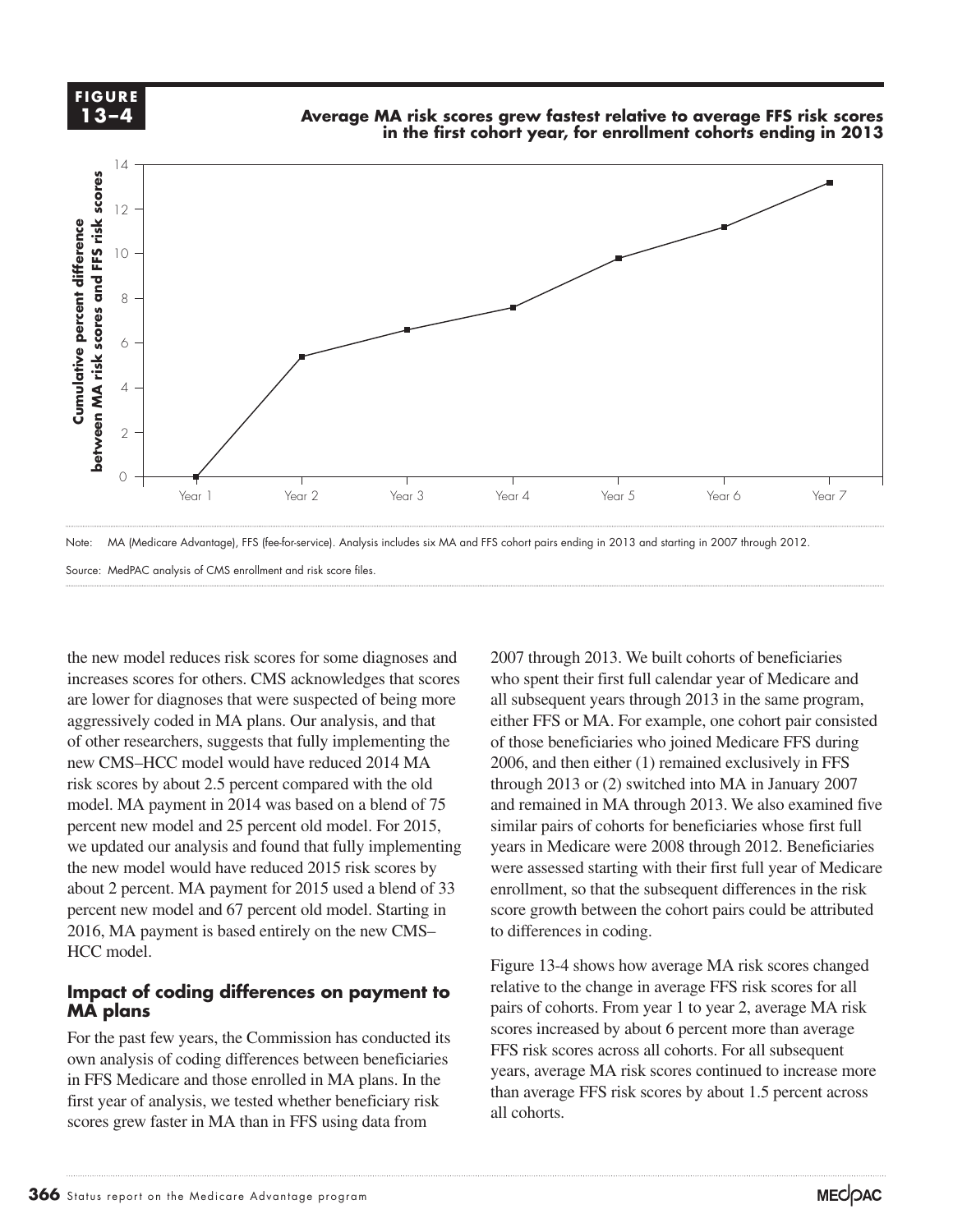## **TABLE**

### **13–9 Diagnostic coding intensity has an increasing impact on MA payment, 2013 through 2015**

| Risk score model | 2013 | 2014 | 2015 |
|------------------|------|------|------|
| Old model        | 8%   | 9%   | 10%  |
| New model        | N/A  |      |      |
| Payment blend    |      |      | U    |

**Cumulative change in MA risk scores relative to FFS risk scores**

Note: MA (Medicare Advantage), FFS (fee-for-service), N/A (not applicable). Payments to MA plans are based in part on enrollee risk scores, where higher risk scores generate larger payments. "Old model" refers to the version of the CMS–hierarchical condition category (CMS–HCC) model used for payment through 2013. "New model" refers to the version of the CMS–HCC model introduced in payment year 2014. The payment blend was 75 percent new model / 25 percent old model in 2014 and 33 percent new model / 67 percent old model in 2015.

Source: MedPAC analysis of CMS enrollment and risk score files.

While this analysis showed compelling evidence that a coding difference exists between beneficiaries in FFS Medicare and MA and that the difference grows over time, it did not tell us the overall impact of the coding difference on payments to MA plans in a given year. To answer that question, we conducted a separate analysis using the cohort of beneficiaries who were enrolled in MA during a recent payment year and traced back each year of continuous MA enrollment through 2007. Controlling for differences in age and sex, we then compared these MA enrollee cohorts with similar cohorts of FFS Medicare beneficiaries who were continuously enrolled in FFS for the same years.

Table 13-9 shows the total differences in MA risk scores relative to FFS risk scores for payment years 2013, 2014, and 2015. Because the new CMS–HCC model to calculate risk scores was phased in during 2014 and 2015, payment was based on a blend of old and new model risk scores for those years. The table shows that, for both the old model and new model, MA risk scores diverged from FFS risk scores by about 1 percent more per year. Most importantly, we found that risk scores for the 2015 MA population had grown about 10 percent more than the FFS population when using the blended risk scores used for payment. Analyses of prior payment years found that old model risk scores grew about 9 percent more for the 2014 MA population compared with its counterpart FFS population, and about 8 percent more for the 2013 MA population compared with its counterpart FFS population.

In addition, our findings show that, relative to FFS Medicare, MA risk score growth through 2015 was about 4 percent higher than CMS's adjustment for coding intensity (which was 5.16 percent in 2015), even after accounting for the phasing in of the new risk model. In other words, after accounting for all coding adjustments, payments to MA plans were about 4 percent higher than Medicare payments would have been if MA enrollees had been treated in FFS Medicare. These findings are consistent with those of other researchers showing that the impact of coding differences on MA risk scores is larger than CMS's adjustment for coding (Geruso and Layton 2015, Government Accountability Office 2013, Kronick and Welch 2014). For 2016 and 2017, we expect that unadjusted differences in coding will continue to increase payments to MA plans by about 4 percent, which is net of the increasing difference in coding between MA and FFS, fully phasing in the new risk adjustment model, the transition to EDS-based risk scores, and small annual increases in the mandated coding intensity adjustment.

That Medicare payments are higher for a beneficiary enrolled in MA compared with what FFS Medicare spending would have been for the same beneficiary is inconsistent with the Commission's view that the payment system should be neutral with respect to beneficiaries' choice of MA or FFS Medicare. Additional payments to MA plans allow them to offer additional benefits to enrollees, thus benefiting the MA program and costing taxpayers more than if MA beneficiaries had remained in FFS. Further, the additional payment to MA plans increases the Part B premium for all Medicare beneficiaries. The size of the Part B premium is based on total Part B spending, which for MA is calculated as a proportion of all MA spending.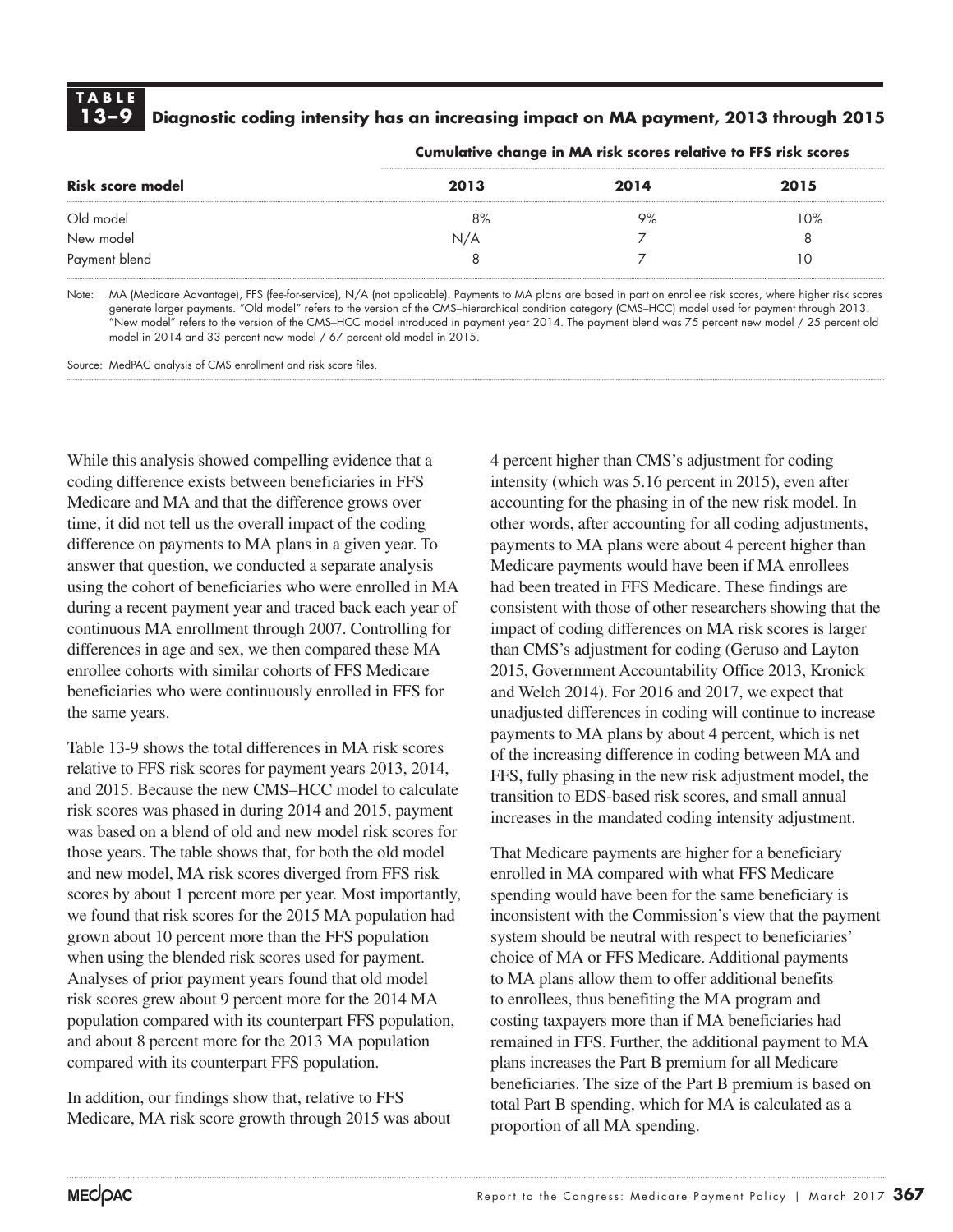

Source: MedPAC analysis of CMS enrollment and risk score files.

This year, the Commission analyzed coding intensity for each MA contract and found wide variation. This analysis is similar to our analysis of the overall impact of coding differences, but the change in risk score for each MA beneficiary was attributed to the contract (excluding contracts for the Program of All-Inclusive Care for the Elderly and special needs plans) in which vertex exclude the beneficiary was enrolled in 2015, thereby capturing  $\frac{1}{11}$  risk the coding impact on 2015 payments to each contract. Figure 13-5 illustrates the variation across contracts with our apply a coding adjustment that fully and equitably more than 2,500 enrollees in 2015 relative to FFS in their account local service area. Our finding that coding intensity varies across MA contracts is consistent with other research Given this variation, CMS's across-the-board adjustment for coding intensity, which reduces all MA risk scores  $\frac{\text{acl}}{\text{useer}}$ by the same amount, generates inequity across contracts by disadvantaging plans with lower coding intensity and allowing other plans to retain a significant amount of revenue from higher coding intensity.

In our March 2016 report to the Congress, the Commission recommended a multipronged approach that

would fully account for the impact of coding differences and would improve the equity of the adjustment across MA contracts. The recommendation had three parts:

- develop a risk adjustment model that uses two years of FFS and MA diagnostic data,
- exclude diagnoses that are only documented on health risk assessments from either FFS or MA, and then
- apply a coding adjustment that fully and equitably accounts for the remaining differences in coding between FFS Medicare and MA plans.

Using two years of diagnostic data to identify whether a beneficiary has a particular HCC would improve the accuracy of both FFS and MA diagnostic information used in risk adjustment. It would reduce year-to-year variation in documentation, focusing more on HCCs that are not coded consistently across years. The 21st Century Cures Act appears to address using two years of diagnostic data in MA risk adjustment by stating that "the Secretary may use at least two years of diagnostic data." (Geruso and Layton 2015, Kronick and Welch 2014). Using two years of diagnostic data to identify whether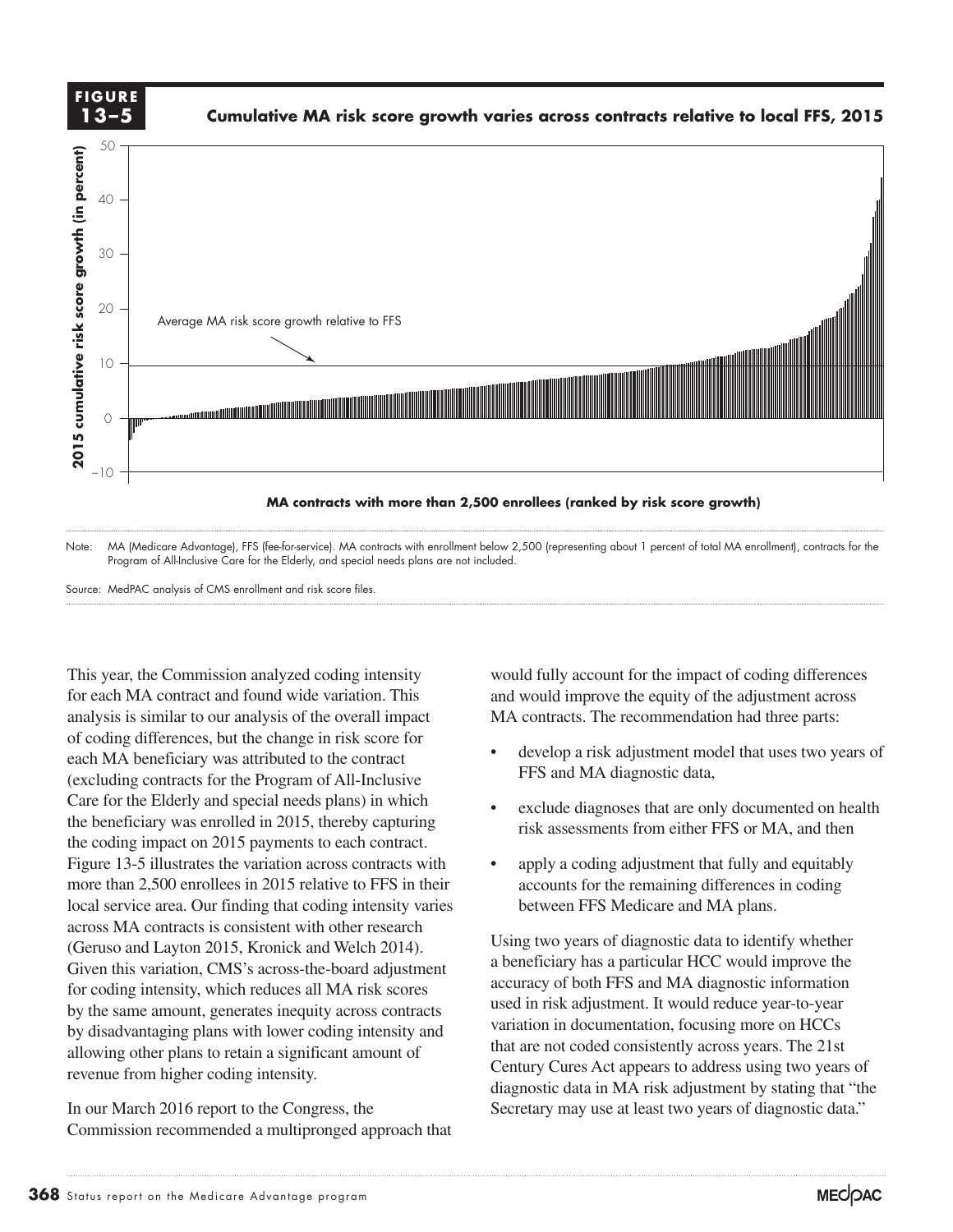Removing diagnoses documented only through health risk assessments would indicate that treatment was provided for a condition and would exclude conditions that were documented on an assessment but not treated. Diagnoses that were both documented on an assessment and treated during a physician or outpatient visit or during an inpatient stay would continue to count toward risk adjustment. Of the diagnoses documented on health risk assessments in 2012 and 2013, about 30 percent of conditions were not otherwise treated during the year. These two policies would result in a more equitable adjustment across MA contracts than the current across-the-board adjustment because they would more effectively target coding differences. Our analysis suggests that the combined effect of using two years of diagnostic data and excluding diagnoses from health risk assessments would effectively reduce MA risk scores in 2017 by roughly 3 percent to 5 percent relative to Medicare FFS and thus would address up to half of the full impact of coding differences, reducing the need for the coding intensity adjustment described in the third part of the Commission's 2016 recommendation.

The Commission has also discussed ways to implement the third part of the recommendation and has focused on equity across MA contracts. One way to implement the adjustment would be to group contracts into categories of high, medium, and low coding intensity and then apply a coding intensity adjustment based on the average level of coding intensity for each group. CMS has used this grouping of contracts when selecting MA contracts for risk adjustment data validation audits.<sup>8</sup> While this policy would leave some inequity within each group of contracts, inequity overall would be reduced. CMS could consider using a greater number of groups to further refine the equity of the overall adjustment.

#### **Quality in the Medicare Advantage program**

Since 2012, the MA program has included a payfor-performance system that gives bonuses to higher performing plans—the quality bonus program, or star rating system. Plans are evaluated on a subset of the available quality measures and, to a lesser extent, on contract performance measures. The bonuses take the form of an increase in plan benchmarks and higher rebate levels for higher quality plans. Bonuses are based on a plan's overall star rating, with a maximum rating of 5 stars. Part D

measures are included for plans that have Part D coverage (most MA plans). Each of up to 44 measures is assigned a weight: 1.0 for process measures, 1.5 for patient experience and access measures, and 3.0 for outcome measures. Two separate improvement measures that CMS calculates for MA and Part D each have a weight of 5.0. Overall star ratings are given at the contract level. However, because many contracts consist of multiple plan benefit packages across multiple geographic areas, reported results are not necessarily representative of the quality of care where a particular beneficiary resides. A contract is eligible for bonus payments if the weighted average of each of the individual measure stars is at or above 3.75 (rounded to an overall rating of 4.0 stars). Contracts with ratings of 5 stars can enroll beneficiaries outside of the annual election period, and contracts with consecutive years of low ratings are flagged as low performers, with beneficiaries cautioned about joining such plans; low-performing plans can be subject to termination (though implementation of the termination policy has been temporarily suspended under provisions of the 21st Century Cures Act).

#### **Determining whether quality has improved in MA**

To evaluate quality in MA, we use data primarily from two sources: the Healthcare Effectiveness Data and Information Set® (HEDIS®) and additional clinical quality and access measures included as part of CMS's reporting for the MA quality bonus program. The latter is our source of data for experience of care measures (the Consumer Assessment of Healthcare Providers and Systems® for MA  $(CAHPS^<sup>®</sup>–MA)$  and for Part D measures applicable to MA plans.

To determine whether there has been meaningful improvement in quality measures in the MA sector on a year-over-year basis, we compare results for plans that reported on a measure in both reporting years (a "samestore" approach).<sup>9</sup> Over the last year, most measures reported in our two primary data sources were unchanged. A small number of measures showed poorer results, and fewer than one-third of measures improved between 2015 and 2016. However, many of the measures that improved are those more heavily weighted in the star rating system.

#### **HEDIS measures**

We examine 40 effectiveness of care and access to care measures from HEDIS, which are measures that health plans report to CMS and other payers. Of the 40 Medicare HEDIS measures, 11 are included in the CMS star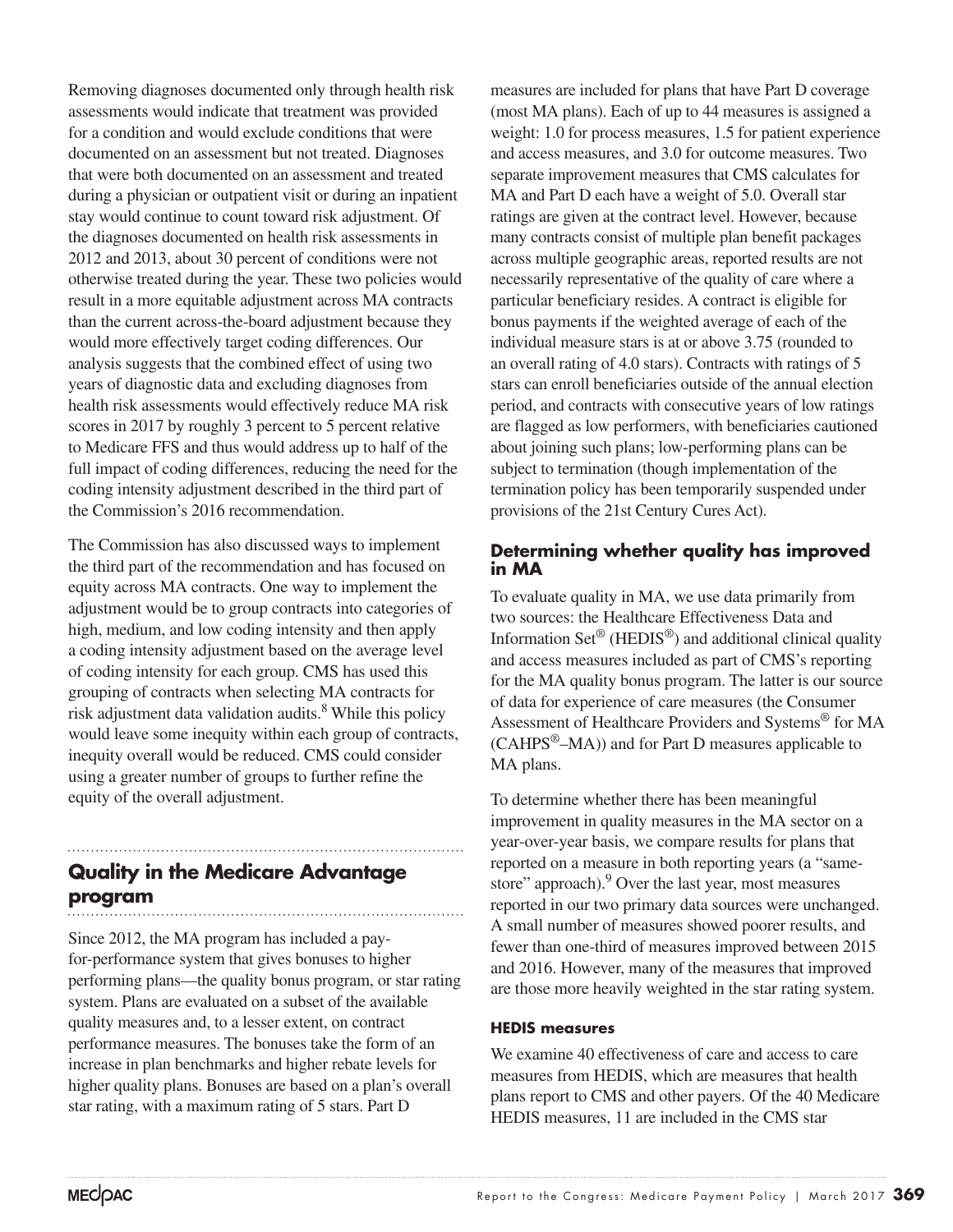#### **13–10 MA and FFS CAHPS® performance rates, 2015**

|                                            | <b>MA</b>  |            |            |
|--------------------------------------------|------------|------------|------------|
| <b>CAHPS</b> measure                       | <b>HMO</b> | <b>PPO</b> | <b>FFS</b> |
| Getting needed care and seeing specialists | 83.0%      | 84.9%      | 84.7%      |
| Getting appointments and care quickly      | 75.7       | 76.8       | 74.8       |
| Care coordination                          | 84.9       | 85.7       | 85.0       |
| Rating of health plan                      | 85.0       | 84.3       | 82.3       |
| Rating of health care quality              | 8.5.4      | 86.4       | 8.5.8      |
| Annual flu vaccine*                        | 717        | 74.1       | 71.9       |

#### **Share of beneficiaries**

Note: MA (Medicare Advantage), FFS (fee-for-service), CAHPS® (Consumer Assessment of Health Providers and Systems®), HMO (health maintenance organization), PPO (preferred provider organization).

Numbers are the share of beneficiaries giving the highest rating in each category (e.g., rating a plan a 9 or 10 on a 10-point scale or answering "always" when asked about the ability to get appointments when needed). Rates are case-mix adjusted for response bias.

\*Annual flu vaccine data show the share of beneficiaries receiving the vaccine. These rates are not case-mix adjusted.

Source: MedPAC Databook 2016; FFS CAHPS benchmarks provided by CMS/Harvard Medical School.

rating system, along with the HEDIS-reported hospital readmission measure.10

For HMOs, 14 measures, or about one-third of the 40 HEDIS measures, had statistically significant changes between 2015 and 2016, with 12 measures improving and 2 measures declining. Of the 14 measures, 8 had a change that was greater than 3 percent. Of those eight measures, only two are included in the CMS star rating system: medical attention for nephropathy among diabetics (which improved) and fall risk management (which declined). As process measures, each of these two measures has the lowest weight in the star system (weighted at 1.0).

Among local PPOs, for the 40 HEDIS measures, 6 measures had statistically significant improvement from 2015 to 2016 and 2 measures declined, with changes in rates at or above 3 percent for the 8 measures. Of those eight measures, those measures used in the star ratings are the same two measures that changed among HMOs (the measure for nephropathy improved and the measure for fall risk management declined). We continue to see differences between HMOs and local PPOs in HEDIS results. Thirteen of the 40 HEDIS measures had meaningful differences, with HMOs better on 6 of the 13 and local PPOs better for 7 of the 13. (For regional PPOs and PFFS plans, there are too few plans to evaluate changes in performance from year to year.)

#### **Measures from the star system**

Our evaluations rely on the data contained in plans' star ratings for 19 measures. Of these, four showed statistically significant improvement for HMOs only, and two improved for both HMOs and PPOs. The two that improved for both plan types are the measure of beneficiaries' reported improvement in mental health (improving by 7 percent for each plan type and weighted at 3.0 in the star rating system) and the Part D rate of medication therapy management completion (improving by 46 percent for HMOs and 56 percent for PPOs, and weighted at 1.0 in the star rating system). Of the remaining four measures that improved only among HMOs, two medication adherence measures (weighted at 3.0) improved by 2 percent. The measure of the use of highrisk medications (a weight of 3.0) improved by 25 percent for HMOs. The process measure of care management among special needs plans also improved among HMOs. For the six CAHPS patient experience measures reported through CMS's star rating system, there was not a meaningful change in plan performance.

#### **Patient experience measures in MA and FFS**

CMS collects patient experience measures through a survey of beneficiaries in FFS, and MA plans collect such data through CAHPS surveys of their members. The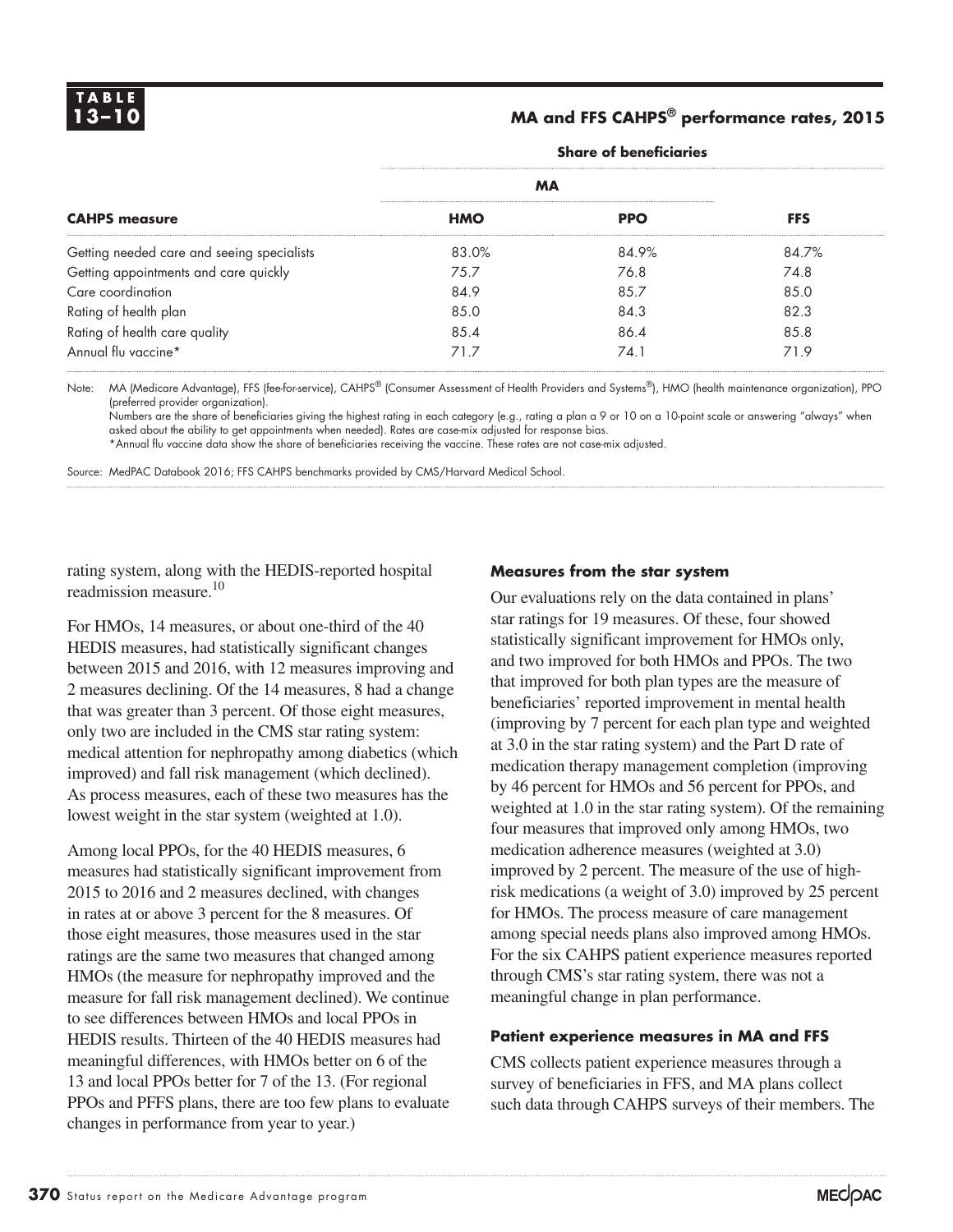#### **13–11 The threshold for 4-star performance increased between 2016 and 2017 for most of the the highest weighted star measures**

| 2016      | 2017       | <b>Percent change</b>                       |
|-----------|------------|---------------------------------------------|
|           |            |                                             |
| $>69\%$   | >72%       | $4\%$                                       |
| $\geq 80$ | $\geq 8.5$ | 6                                           |
| $\geq 71$ | $\geq 76$  |                                             |
| $\leq 6$  | $\lt3$     | $-50$                                       |
| $\geq$ 75 | >79        |                                             |
| $\geq$ 73 | $\geq$ 77  | 5                                           |
| $\geq$ 77 | >79        | 3                                           |
|           |            |                                             |
| $\geq$ 75 | $\geq 64$  | $-15$                                       |
| < 6       | < 8        | 33                                          |
|           |            | <u> Juliana lui II dial politicilialist</u> |

#### **Threshold for 4-star performance**

Note: For all measures other than readmissions, the rate is the share of beneficiaries achieving the measure. The readmission measure is a contract-wide readmission rate. The 2016 stars are based on performance in 2014 (for most measures), and the 2017 stars are based on performance in 2015. Three measures in this table are from the Healthcare Effectiveness Data and Information Set® (HEDIS®)—the diabetes care measure and the two measures with lower thresholds. Note that the National Committee for Quality Assurance advises caution in the year-over-year comparison of the HEDIS diabetes measure and the readmission measure. Yearly figures presented in the table are rounded, but figures in the percent change column were calculated using unrounded data. \*Indicates that the measures improved in our analysis of "same-store" results.

Source: MedPAC analysis of CMS data on star measures.

most recent group of surveys (for 2015) shows that, at the national level, results for the two sectors are very similar, except that FFS enrollees' rating of Medicare as a plan are slightly lower than MA enrollees' rating of their plans, and enrollees of local PPOs are more likely to have received an influenza vaccination (Table 13-10).

#### **Star ratings and changes in the ratings**

Although the Commission evaluates changes in plan star ratings, we continue to use the "same-store" analysis of individual measures as a basis for judging whether quality has improved in MA. There are several reasons for doing so. The star rating system uses a subset of measures, and plans may concentrate on improvement for those particular measures. In addition, under the current method used for assigning stars, the star rating system is a comparison of *relative* performance among MA contracts and is not a reference to a predetermined targeted level of improved performance. Theoretically, at least, with a system based on relative performance, all measures could decline among all plans from one year to the next, but the rating system

would still identify certain plans as high-performing plans in relation to the performance levels of other plans.

One reason that star ratings may not be comparable across years, even for a specific plan, is that the measures used to determine overall star ratings can change from one year to the next. Between 2016 and 2017, the star measures remained substantially the same; however, a number of measures saw changes in the thresholds for bonus-level performance—that is, the cut-off points for receiving 4 stars on individual measures. In 2017 compared with 2016, about half of the measures used for the star ratings had a higher threshold for achieving a 4-star rating and about half had a lower threshold. The measures that had a higher threshold accounted for a greater share of the weight used to determine the overall star rating. At the individual measure level, among the measures with the highest weight (3.0), seven had higher thresholds for 4-star performance in 2017 and two had lower thresholds (Table 13-11). This variation suggests that plans are paying the greatest attention to measures that have the greatest weight in the star rating system (with their thresholds for bonuslevel performance rising as a result).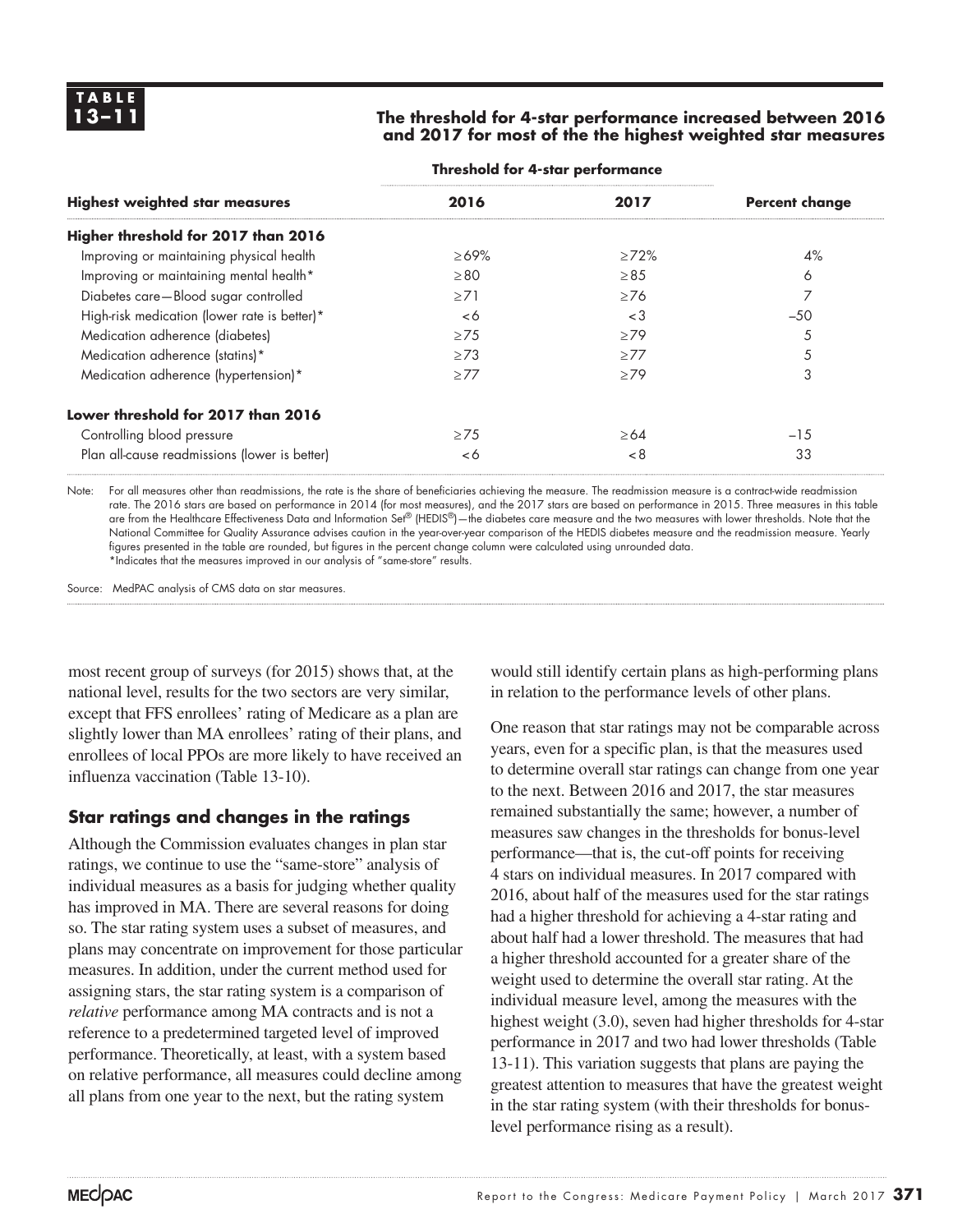The changes in thresholds partly explain the reduced share of beneficiaries in contracts with bonus-level ratings in 2017, with other factors affecting a large number of enrollees in one particular organization, as discussed on page 377.

#### **Moving enrollees to bonus plans**

Star ratings are determined at the contract level and apply to all "plans" within the same contract. Each plan under a contract has a separate bid. Contracts can have different plans because the benefits can vary from one plan to another; for example, a contract may include one option with drug coverage (an MA–Prescription Drug (MA–PD) plan option) and an MA-only option; or a local contract can include multiple counties (which are often noncontiguous), with each county having a different benefit package and therefore a different plan and plan bid. If a contract includes special needs plans (SNPs) and non-SNPs, the SNPs are separate plans with separate bids within the contract.

CMS releases star ratings to coincide with the October to December annual election period so that beneficiaries can consider star ratings when choosing a plan. The 2017 star ratings, for enrollments effective in 2017, were released in October 2016. However, for bonus payment purposes, a contract's bonus status has to be known earlier so that when plan bids are submitted to CMS in June for the following year, the benchmarks include any bonus addons. Bids applicable to the 2017 contract year, submitted in June of 2016, are therefore based on the 2016 star ratings released in 2015.

Over the years, CMS has encouraged companies offering MA plans to consolidate contracts as a means of streamlining contract administration for the companies and for CMS. For example, a company that in 2001 had 4 separate contracts in California across 31 counties combined all contracts into 1 statewide contract for 2002 and thereafter. In relation to bonus payments that became available as of 2012, the contract consolidation process has created two problems. One is that program expenditures can increase because of the way in which quality bonus payments are determined. The contract consolidations, or cross-walking, can result in enrollees being moved from a contract for which the organization would not have received bonus payments for their enrollees to a contract that is in bonus status, as has happened over the past several years (Medicare Payment Advisory Commission 2016). Last year, for example, 900,000 enrollees were cross-walked from nonbonus contracts to bonus-level

contracts, resulting in bonus payments payable to plans that would otherwise have been in nonbonus contracts. The other problem that the cross-walking process creates is that beneficiaries will receive inaccurate information about the quality of care in MA plans available in their area because of the manner in which quality data are reported. Reporting of quality results is done at the contract level, and with cross-walking, contracts can span large geographic areas. Thus, the average performance at the contract level, which is what is reported at the Health Plan Compare site of Medicare.gov, may not be representative of the level of performance in a specific market area (see text box, pp. 374–375).

This year, contract consolidation that achieves a bonuslevel star rating affected over 700,000 enrollees. Over half of the movement has occurred among regional plans and involved one company. UnitedHealth Group has merged two regional plans operating in the southern United States—with an enrollment totaling 380,000, and rated below 4 stars—into the company's northeastern regional plan of about 20,000 enrollees, which has a 4-star rating. Figure 13-6a and Figure 13-6b illustrate the configuration of the contracts and plans before and after the crosswalking process. A regional PPO contractor must serve the entire CMS-designated region, but within a region, the contract can include multiple plans. In 2016, in Florida for example, as shown in Figure 13-6a, the contract R5287 has plans R5287–1 (an MA–PD plan), R5287–2 (an MAonly plan—that is, no drug coverage), and R5287–3 (a dual-eligible SNP (D–SNP)). Each plan has a separate benefit package and bid, but all plans under R5287 receive the star rating assigned, at the contract level, to contract R5287. The 2016 star rating determined in October 2015 for R5287 was 3.5 stars; for R9896, with 4 plans, 3.0 stars; and 4.0 stars for R7444 (which has only one plan, R7444– 1, an MA–PD option for the northeastern region).

After the cross-walking, there is no change in the nature of the plans offered or in the geographic configuration at the plan level (though plan numbers change under the single contract) (Figure 13-6b). Under the combined contract, R7444, for example, the single northeastern plan (R7444–1) retains the same contract and plan number and covers the same geographic area previously covered. There are still three Florida plans, and they still vary based only on their coverage (MA–PD versus MA only) or the special population served (the Florida D–SNP continues in place). Before the cross-walking, there were eight separate bids submitted to CMS for eight plans, and after the cross-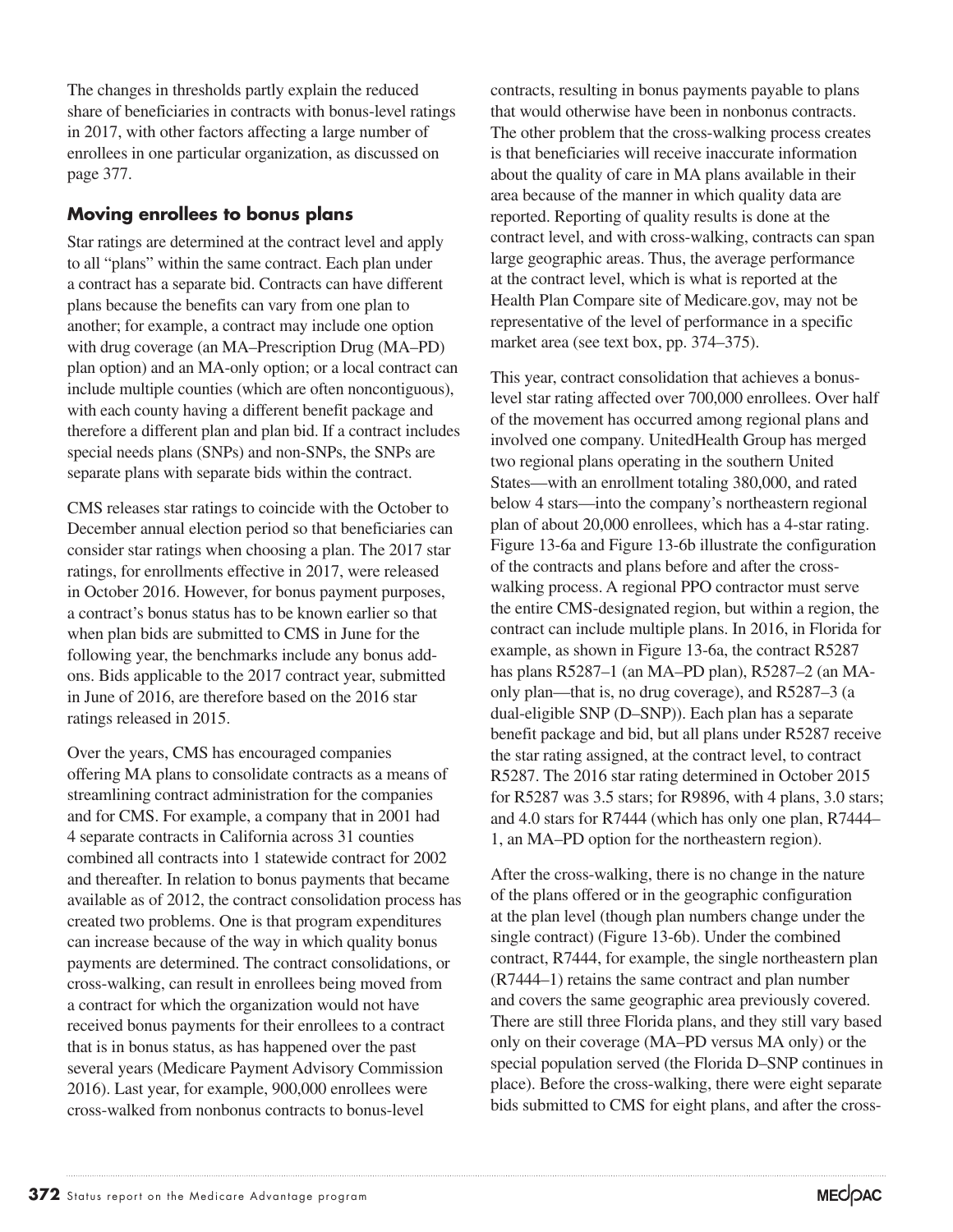#### **XXXIDE X-X FIGURE 13–6**

#### **Example of contract consolidation to improve star ratings**

#### **Figure 13-6a: Configuration of contracts and plans before cross-walking**



#### **Figure 13-6b: Configuration of contracts and plans after cross-walking: Plans now under contract R7444. All plans now qualify for bonus payment.**



Note: MA–PD (Medicare Advantage–Prescription Drug [plan]), MA (Medicare Advantage), D–SNP (dual-eligible special needs plan) C–SNP (chronic condition special needs plan). All plans under a contract that has 4 or more stars receive bonus payments.

Source CMS MA landscape file for 2016 and 2017.

Note and Source in InDesign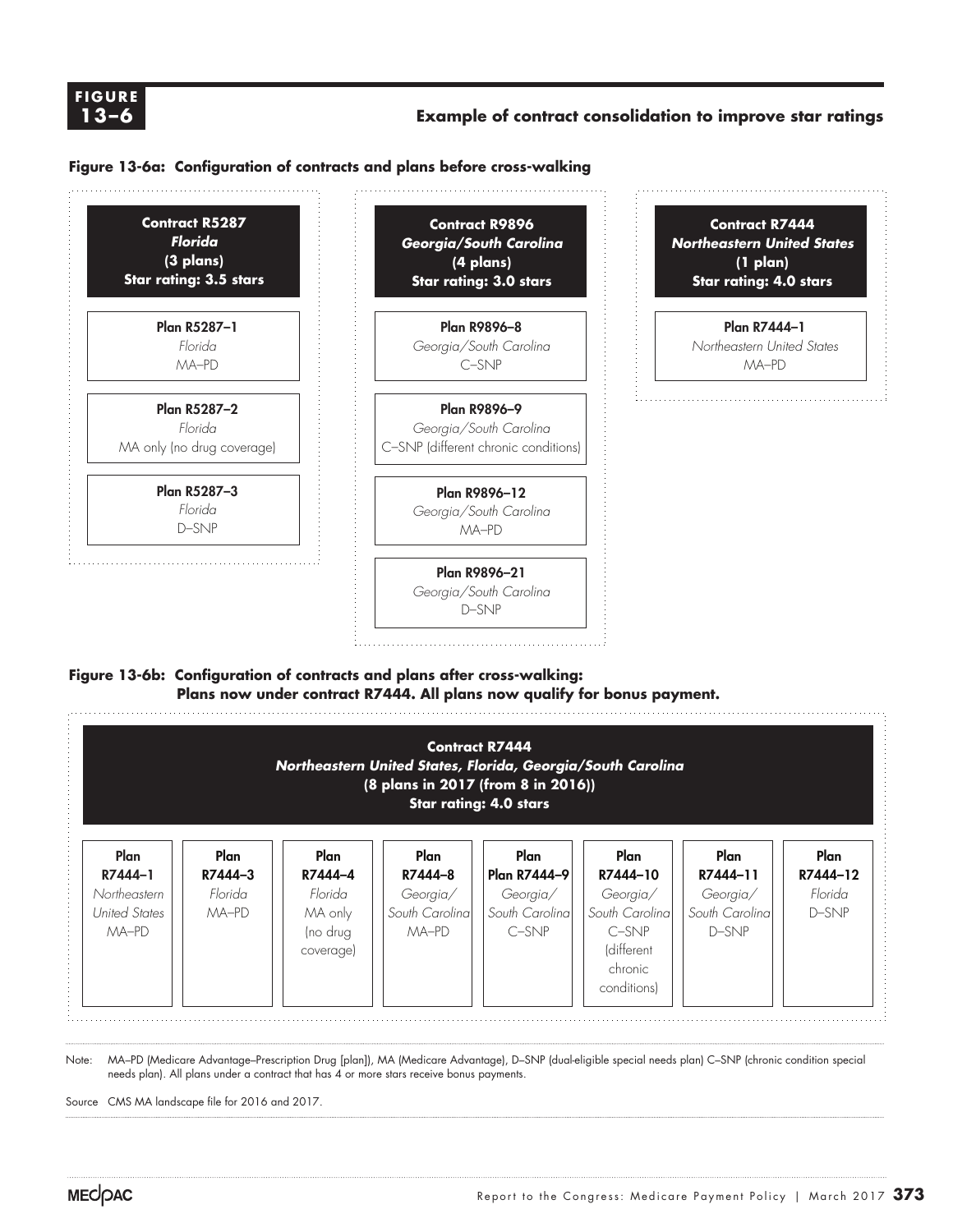#### **The Commission's March 2010 recommendation on Medicare Advantage: Quality results should be reported by market area**

The March 2010 report to the Congress included a mandated study comparing quality among Medicare Advantage (MA) plans and between MA and fee-for-service (FFS) Medicare. We reprint one recommendation from that report:

#### **Recommendation 6-2**

**The Secretary should collect, calculate, and report quality measurement results in Medicare Advantage at the level of the geographic units the Commission has recommended for Medicare Advantage payments and calculate fee-for-service quality results for purposes of comparing Medicare Advantage and fee-for-service using the same geographic units.** 

#### **Rationale 6-2**

The current collection and reporting of most quality measures in MA occur at the level of the MA contract. Some MA contracts cover very wide geographic areas. Plans in California that cover much of the state report one set of statewide Healthcare Effectiveness Data and Information Set® results, for example, even though parts of California have very different health care

markets, with different provider and plan characteristics in each geographic area.

To inform beneficiaries about the relative quality of MA plans and of MA relative to FFS, comparisons should pertain to the geographic area where beneficiaries are making choices. Using a smaller geographic area that is more consistent with the patterns of health care delivery would also facilitate CMS's quality monitoring and evaluation role in both MA and FFS.

#### **Implications 6-2**

#### **Spending**

Substantial CMS administrative resources would be required.

#### **Beneficiary and provider**

- Beneficiaries' ability to compare plans and systems would be improved, but more beneficiaries would be included in surveys.
- Many plans would face additional costs because of an increase in the number of reporting units.

*(continued next page)*

walking there will continue to be eight separate bids, with one star rating for all plans under the contract.

In this particular situation—cross-walking contracts because the vast majority of enrollees were in plans with star ratings lower than 4—the overall average quality measured in future years in the surviving contract will likely not reach the 4-star level unless there is improvement in performance in the southern states. Thus, the strategy of increasing bonus payments through crosswalking is likely to have only a short-term effect, which would be true in many other instances of cross-walking. However, in this particular case, the strategy will result in two years of bonus status because when bids were submitted in June 2016, the star rating "of record" for R7444 was 4 stars, giving rise to bonus payments for 2017 (for all plans under all of the superseded contracts included under contract R7444 in Figure 13-6b, p. 373).

When bids are submitted in June 2017 for payment year 2018, the star rating of record applicable to the surviving contract, R7444, will be the star rating determined in October 2016, which was based on quality measures reported in 2015, before the cross-walking of contracts. That is, the quality results for the enrollees of R7444 in 2015 will determine whether all enrollees of R7444 will receive bonus payments in 2018. It would only be in the star ratings announced in October 2017, applying to bonus payments in 2019, that the lower performance of the plans in the southern states would influence the quality results for the R7444 contract (if there is no improvement in quality in the southern states).

Note also that during the 2016 annual election period (for enrollments effective January 1, 2017), because the surviving single regional contract now covers the southern states, beneficiaries living in the southern states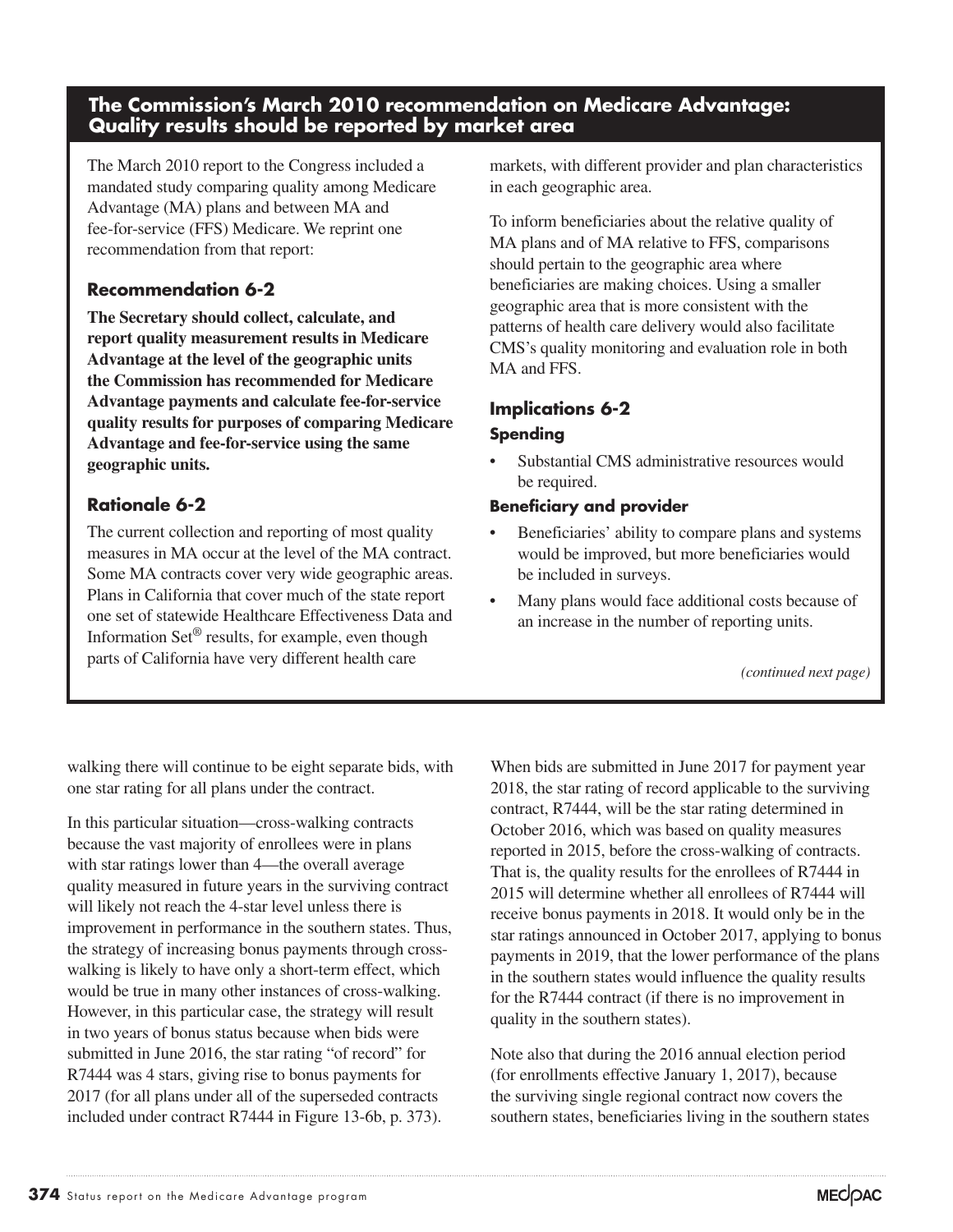#### **The Commission's March 2010 recommendation on Medicare Advantage: Quality results should be reported by market area (cont.)**

At the time the Commission made the above recommendation, many contracts covered wide geographic areas because CMS encouraged a reduction in the number of contracts to simplify contract administration for the agency and for sponsoring organizations. For example, one legal entity in a state could have a single contract for the entire state, or it could include multiple states under one contract if the organization's licensure status across the states permitted such an arrangement. (Originally, companies were not allowed to vary benefit packages by county without having a separate contract; a separate contract was required if a company had different commercial rates in adjoining counties or areas. Likewise, the 50/50 rule was repealed, which had been applied at the contract level and which required an organization to have enrollment that was at least 50 percent non-Medicare, non-Medicaid.)

The practice of cross-walking contracts to obtain bonus payments has exacerbated a situation that was already of concern in 2010—the disconnect between the quality results reported at the contract level and what the quality results are for a given market area. The cross-walking of contracts to obtain bonus payments that would not otherwise be payable raises an additional concern. Having quality reported at the market-area level would address both issues ensuring appropriate payments under the quality bonus program and providing useful, accurate information to beneficiaries about the quality of care in each MA option available in a given market (which the Commission has suggested should be compared with the quality in the same market in FFS and among accountable care organizations (Medicare Payment Advisory Commission 2015b)). ■

who used the Medicare.gov website were shown the star rating of the surviving contract (R7444) when looking at plans available in the southern states. That is, a resident of Miami, FL, was told that a 4-star regional plan was available in Miami because the surviving northeastern contract has a 2017 4-star rating. Had the contracts not been cross-walked, the Miami beneficiary would have seen that the regional plan had a rating below 4 stars (based on ratings CMS computed for all contracts operating as of October 2016, including those to be cross-walked). The reverse situation will be true in October of 2017 for residents of the northeastern states covered under this contract. Because the performance of the southern states will likely determine the overall contract performance, residents of the Northeast will likely see that the star rating for the contract declined to a level below four stars.

With regard to the issue of how bonus payments should be treated after a cross-walking, the Commission discussed using an averaging method to determine the bonus rating for a surviving contract. For example, in the case of the regional plan cross-walking just described, if the star rating for bonus purposes was an enrollment-weighted average of the three contracts' star ratings before cross-

walking, there would be no bonus payments payable under this contract, given that only 5 percent of enrollees were in a 4-star contract (the 20,000 enrollees in the northeast joining the 380,000 other enrollees). The surviving contract would not be eligible for any bonus payments. In a different scenario, where a 3-star contract is merged with a 5-star contract and enrollment levels are the same in each contract, contract-level weighting would yield a 4-star rating for the combined surviving contract. In such a case, the surviving contract would receive bonus payments for all its enrollees. It could also be argued that the averaging should be done for each of the 44 measures included in the star rating system or, to go even further, that the averaging should be done by the denominators for each measure. For instance, to determine how a cross-walked surviving contract has performed on the various HEDIS measures of diabetic care, the results would be weighted by the number of diabetics in each of the contracts before cross-walking.

A simpler alternative is to award bonus payments as though the cross-walking had not occurred. That is, in the case described, the contract will receive bonus payments for only the 20,000 enrollees in the Northeast. Who those beneficiaries are and what the quality results were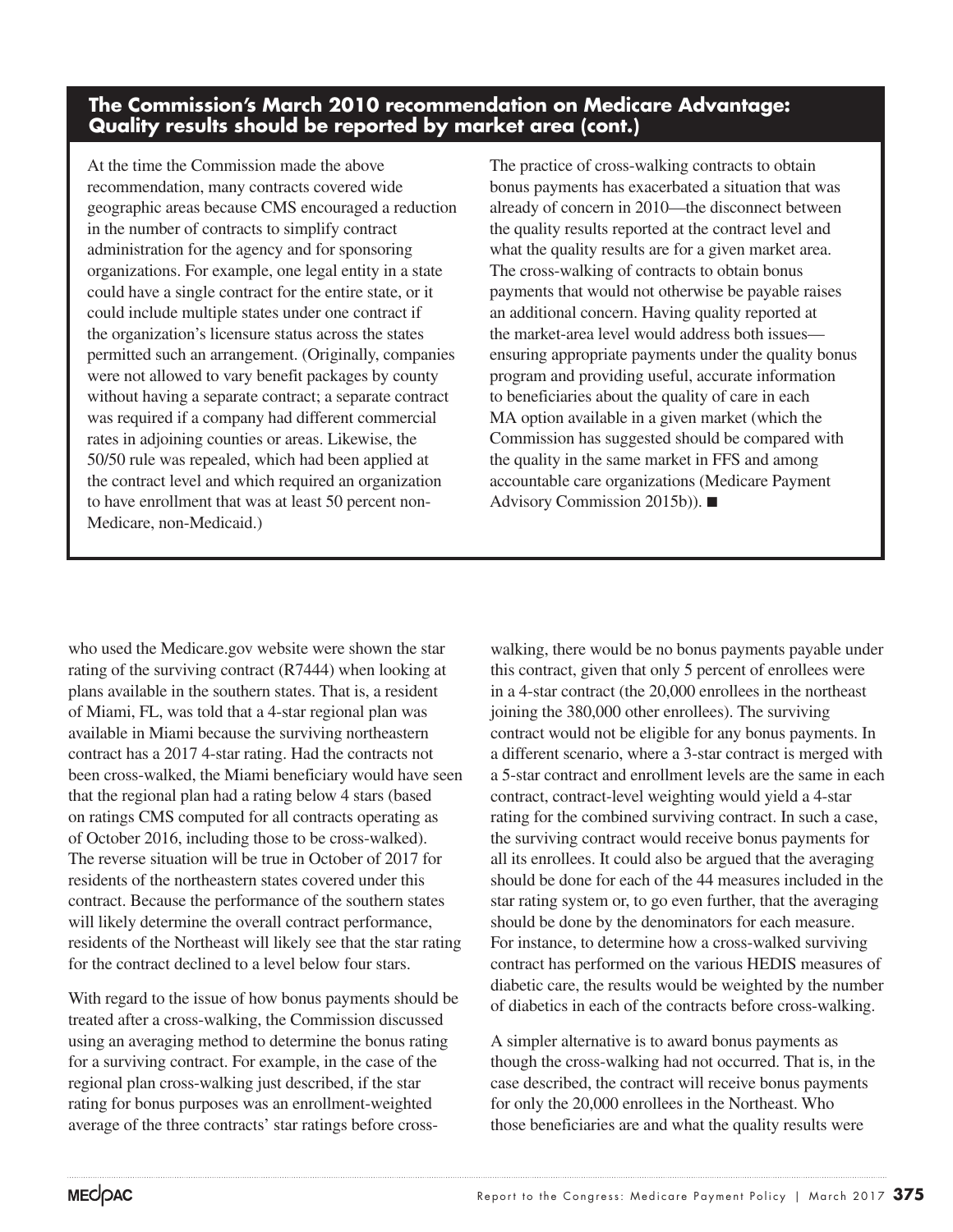

#### **13–12 Change in the distribution of contract star ratings, 2016 to 2017**

| 2016                                                                      |                                                                                         | 2017                                          |          |          |               |          |          |                  |
|---------------------------------------------------------------------------|-----------------------------------------------------------------------------------------|-----------------------------------------------|----------|----------|---------------|----------|----------|------------------|
| <b>Star</b><br>ratings                                                    | Number of<br>contracts receiving<br>the star rating                                     | Number of contracts receiving the star rating |          |          |               |          |          | <b>Not</b>       |
|                                                                           |                                                                                         | 2.5                                           | 3.0      | 3.5      | 4.0           | 4.5      | 5.0      | rated<br>in 2017 |
| 2.5                                                                       | 8                                                                                       | 5                                             | 3        | $\Omega$ | $\Omega$      | $\Omega$ | 0        | $\Omega$         |
| 3.0                                                                       | 66                                                                                      | 5                                             | 34       | 23       | $\mathcal{P}$ | $\Omega$ | 0        | 2                |
| 3.5                                                                       | 111                                                                                     |                                               | 19       | 59       | 25            | 4        | $\Omega$ | 3                |
| 4.0                                                                       | 97                                                                                      | $\Omega$                                      | $\Omega$ | 28       | 44            | 21       | 2        | 2                |
| 4.5                                                                       | 65                                                                                      | 0                                             | $\Omega$ | 5        | 19            | 36       | 4        |                  |
| 5.0                                                                       | 10                                                                                      | $\Omega$                                      | $\Omega$ | $\Omega$ |               | 3        | 6        | $\Omega$         |
| rating in 2016                                                            | Total number of contracts receiving a given<br>star rating in 2017 that received a star | 11                                            | 56       | 115      | 91            | 64       | 12       |                  |
| Number of contracts that were not rated in<br>2016 but have a 2017 rating |                                                                                         | 6                                             | 14       | 6        | 7             | 4        | 0        |                  |
| Total 2017 star distribution                                              |                                                                                         | 17                                            | 70       | 121      | 98            | 68       | 12       |                  |

Note: Shaded figures are the number of contracts with a star rating for 2017 that is the same as their 2016 star rating. Table includes only contracts participating in the quality bonus program. Figures include absorbed contracts that had a star rating determined for 2017 but which are absorbed into other contracts.

Source: MedPAC analysis of CMS star ratings data.

for those enrollees is known and can be isolated from the quality results for the cross-walked enrollees. There would be minimal administrative complexity involved in assigning star ratings so that no bonus payments are available for enrollees in cross-walked contracts with ratings below 4 stars. In subsequent years, star ratings would be determined by the totality of enrollees who are in the surviving contract.

#### **Contract and enrollment distribution of the star ratings in 2017**

As a result of the changes in star thresholds and changes in plan performance, there have been shifts in the star ratings of contracts operating in both 2016 and 2017.

Table 13-12 shows that, for the higher star rating contracts, changes were likely to result in fewer contracts retaining their star rating as compared with contracts with lower star ratings. For example, among 4-star plans, 44 remained at 4 stars while 23 increased their star rating and 28 declined.

For 3-star plans, of the original 66 contracts, 34 remained at 3 stars, 25 increased their star rating, and 5 declined in their star rating. Some of the increases in star ratings were due to the adjustment for contracts with high shares of low-income enrollees or disabled enrollees, but relatively few such contracts, aside from a high proportion of contracts in Puerto Rico, changed from nonbonus to bonus status in their star ratings because the adjustments affected a small number of measures. In the case of plans operating in Puerto Rico, additional adjustments were made that benefited those plans.

One statistic that we have reported in the past and CMS reports when star ratings are announced is the proportion of current enrollees who are, or are not, in bonus-level plans based on the new star ratings compared with the current enrollees in bonus status based on the preceding year's star ratings (Centers for Medicare & Medicaid Services 2016, Medicare Payment Advisory Commission 2016). CMS has reported that 68 percent of enrollees are in plans with a 4-star rating for 2017, which would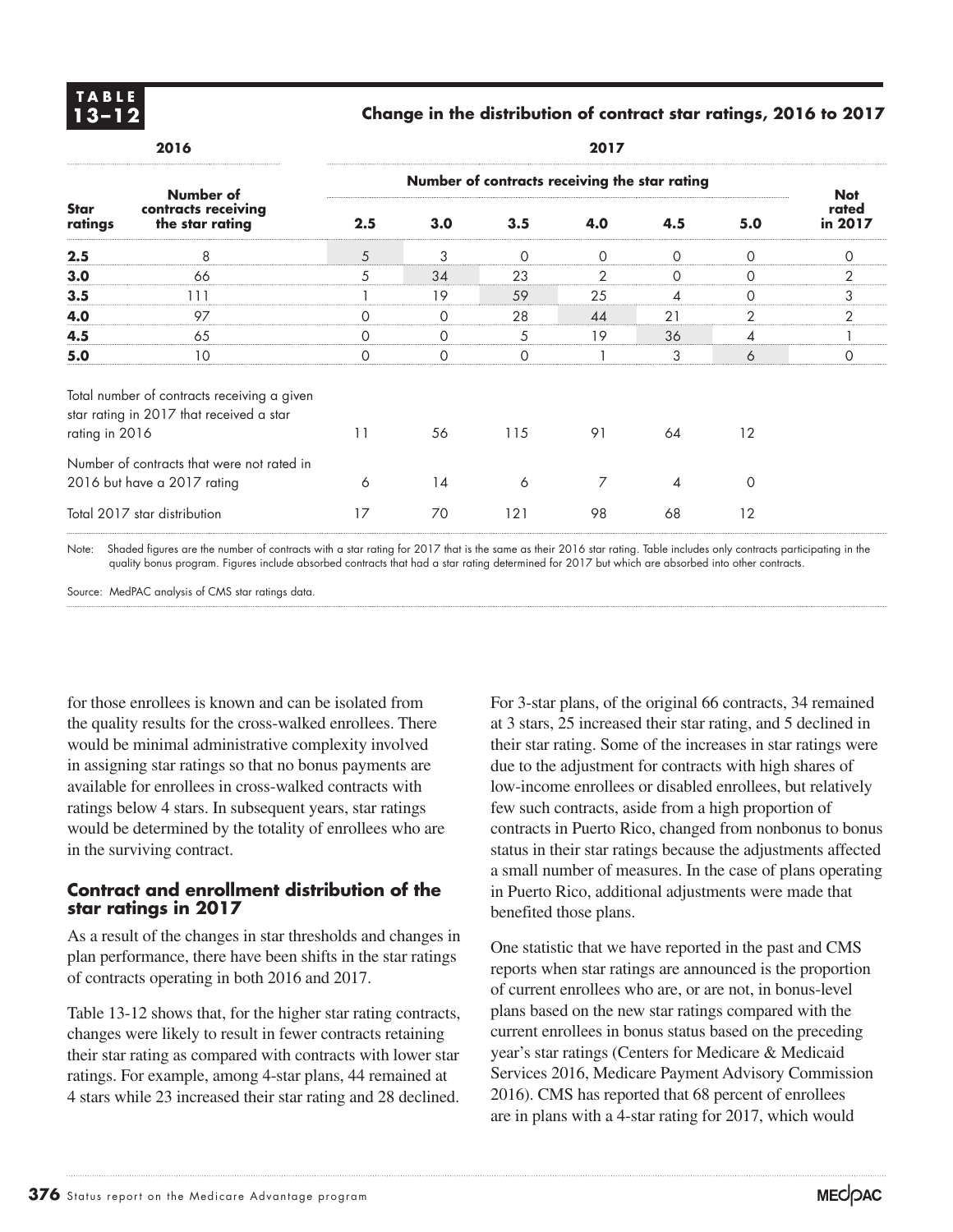be 72 percent if the 2016 ratings were used (for all plans with star ratings). Using data only for plans eligible for bonuses (that is, excluding cost plans), the figures would be 67 percent and 72 percent of enrollees in bonus status plans for each year, respectively. Such a statistic is somewhat misleading because of the effect of contract consolidations. With a consolidation, only the surviving contract's enrollment can be used in determining this statistic. In the case of the regional plan that moved 380,000 enrollees from 2 contracts (rated 3.0 and 3.5 stars in the 2016 ratings) to a surviving contract with only 20,000 current enrollees, if the 3 contracts were the only ones operating in MA, the 2016 to 2017 comparison would say that 100 percent of enrollees are in 4-star plans as of 2017 because the 20,000 enrollees are in a contract that has a 4-star rating for 2017, and the two contracts with the 380,000 enrollees are no longer represented in the posted ratings for 2017.

A different way of evaluating changes in the star ratings, and the number of enrollees affected, is to compare contracts that had ratings for both 2016 and 2017. As of October 2016, 1.1 million enrollees were in 41 contracts moving from a rating below 4 stars in 2016 to bonus status (4 stars or higher) in 2017. In contrast, 2.3 million enrollees were in 39 contracts rated 4 stars or higher in 2016 but rated lower (or not rated) in the 2017 ratings. On net, therefore, about 1.2 million enrollees are no longer in bonus-rated plans.

Of the 2.3 million enrollees in lower rated contracts, 62 percent are in contracts operated by 1 parent organization that received low scores in a performance audit. For this organization, 40 percent of the weight of the company's declining measures is in administrative measures (processing of appeals and call center issues), and 26 percent is due to a decline in the two improvement measures that CMS calculates. For clinical measures,

the major change was that this organization did not do well on the Part D measure on the avoidance of high-risk medications, which improved in our same-store analysis and which had a large increase in the threshold for 4-star performance (Table 13-11, p. 371).

#### **Conclusions about the current state of the star rating system**

We have previously raised the point that plan consolidations and the existence of contracts that span wide geographic areas erode the validity of the star rating system as a measure of plan performance in a given area (Medicare Payment Advisory Commission 2016). The continuing consolidation activity has led to a situation in which, as of 2016, about one-third of MA enrollees were in contracts with substantial enrollment in noncontiguous states across the country, and in many states, statewide contracts serve market areas within a state that have very different characteristics and can have differing levels of quality.

The Commission has advocated moving toward an emphasis on outcome measures, a fixed threshold of performance, and measures that are meaningful to beneficiaries (Medicare Payment Advisory Commission 2015a). The Commission has recommended that quality reporting for MA plans be done at the market-area level and that there should be a comparison with the quality of care in FFS in the same area (Medicare Payment Advisory Commission 2010, Medicare Payment Advisory Commission 2005). We have illustrated the ways in which the current star rating system is inconsistent with these views and may not reflect a plan's performance in the geographic area where a particular beneficiary resides. Furthermore, if the star system is intended as a means of improving the quality of care in the MA sector as a whole, using relative rankings as the basis for assigning stars may not be the best way of achieving that goal. ■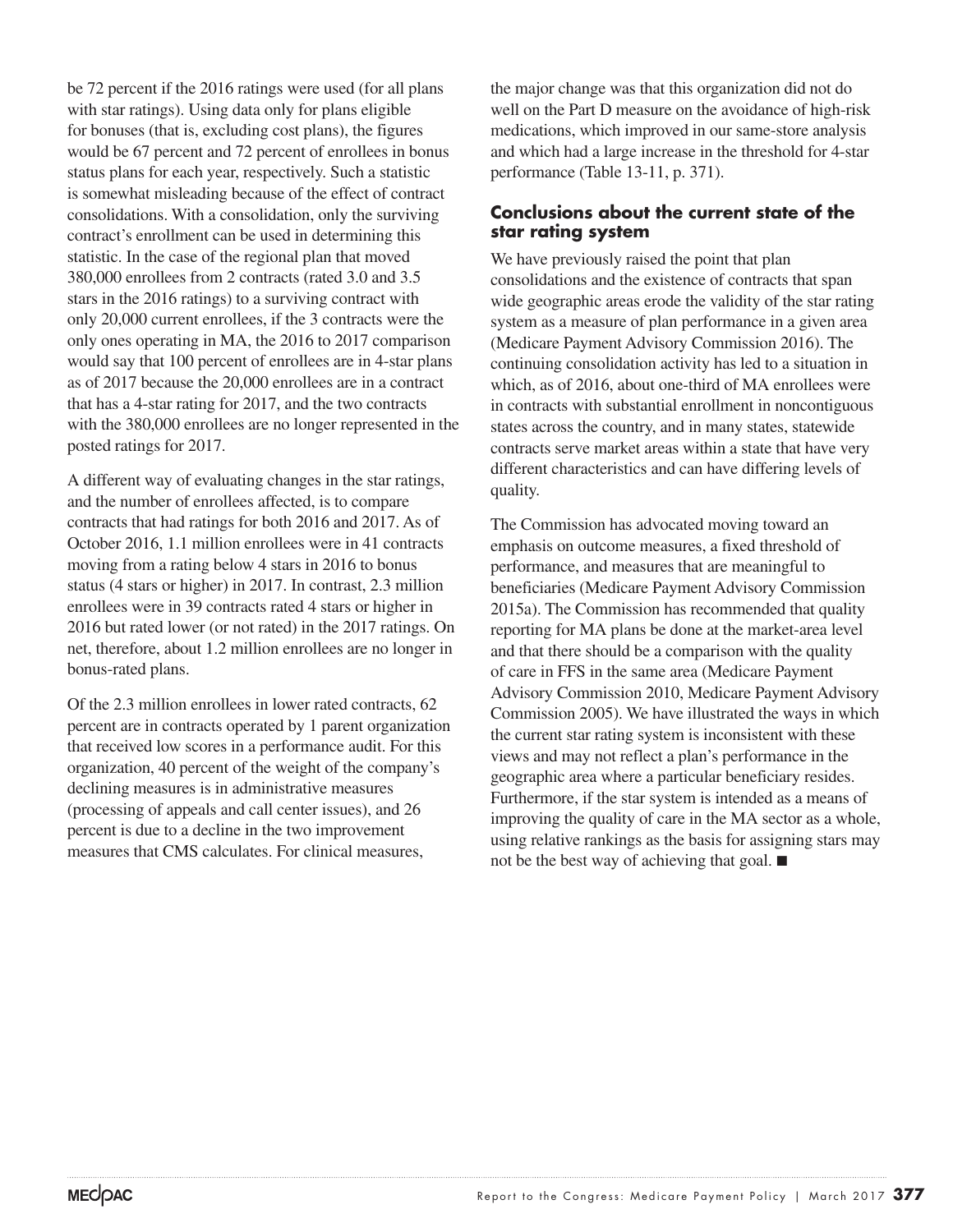#### **Endnotes**

- 1 While all HMOs and PPOs have provider networks, PPOs cover out-of-network care while HMOs typically do not. There are also HMOs that offer a point-of-service option that covers some out-of-network care.
- 2 Cost plans are technically not MA plans. They do not submit bids, but are paid their reasonable costs under provisions of Section 1876 of the Social Security Act.
- 3 The 21st Century Cures Act recently changed the lock-in rules so that, beginning in 2019, beneficiaries enrolled in an MA plan in the first three months of the year, or their first three months of entitlement, are allowed to join a different MA plan or elect fee-for-service (FFS) in the three-month period. This provision replaces a provision that allowed a beneficiary to leave an MA plan only during the first 45 days of the year, and to choose only FFS, not another MA plan.
- 4 If plans were required to bid their costs for each county separately, then in many instances, bids for distinct counties would be different from those we observe in the data.
- 5 Based on CMS's interpretation of SSA Section 1853(c)(1)(D), Calculation of 100 Percent of Fee-For-Service Costs.
- 6 This analysis is based on Medicare beneficiaries who were enrolled in FFS Medicare for all 12 months in 2014, which means that no decedents are included. We excluded beneficiaries from the territories, such as Puerto Rico, whose FFS spending is adjusted separately by CMS. Also, cost-plan enrollees are not considered FFS beneficiaries.
- 7 In practice, dollar-value coefficients are standardized relative to average FFS spending before being applied to each plan's base rate. In addition, coefficients may vary depending on whether the beneficiary is partially, fully, or not eligible for Medicaid.
- 8 For risk adjustment data validation audits in 2011, CMS grouped all contracts into high, medium, and low levels of coding intensity and then selected 20 high-, 5 medium-, and 5 low-level contracts at random.
- 9 For the purpose of this section on evaluating quality measures, we consider a difference between two values to be "meaningful" if the change is statistically significant (*p* value  $\leq$  0.05) and it is a difference of at least 3 percent.
- 10 The National Committee for Quality Assurance (NCQA) advises caution in evaluating the trend in measures for the treatment of diabetics because of the manner in which diagnoses are made in the change to ICD–10. NCQA also advises caution in trending the hospital readmission measure. We have used this measure in the past to report on differences in observed-to-expected rates of readmission by plan type, but we have detected issues with the risk adjustment system used to determine the expected rates of readmission and are awaiting NCQA's evaluation of the findings we have shared with them (and with CMS).